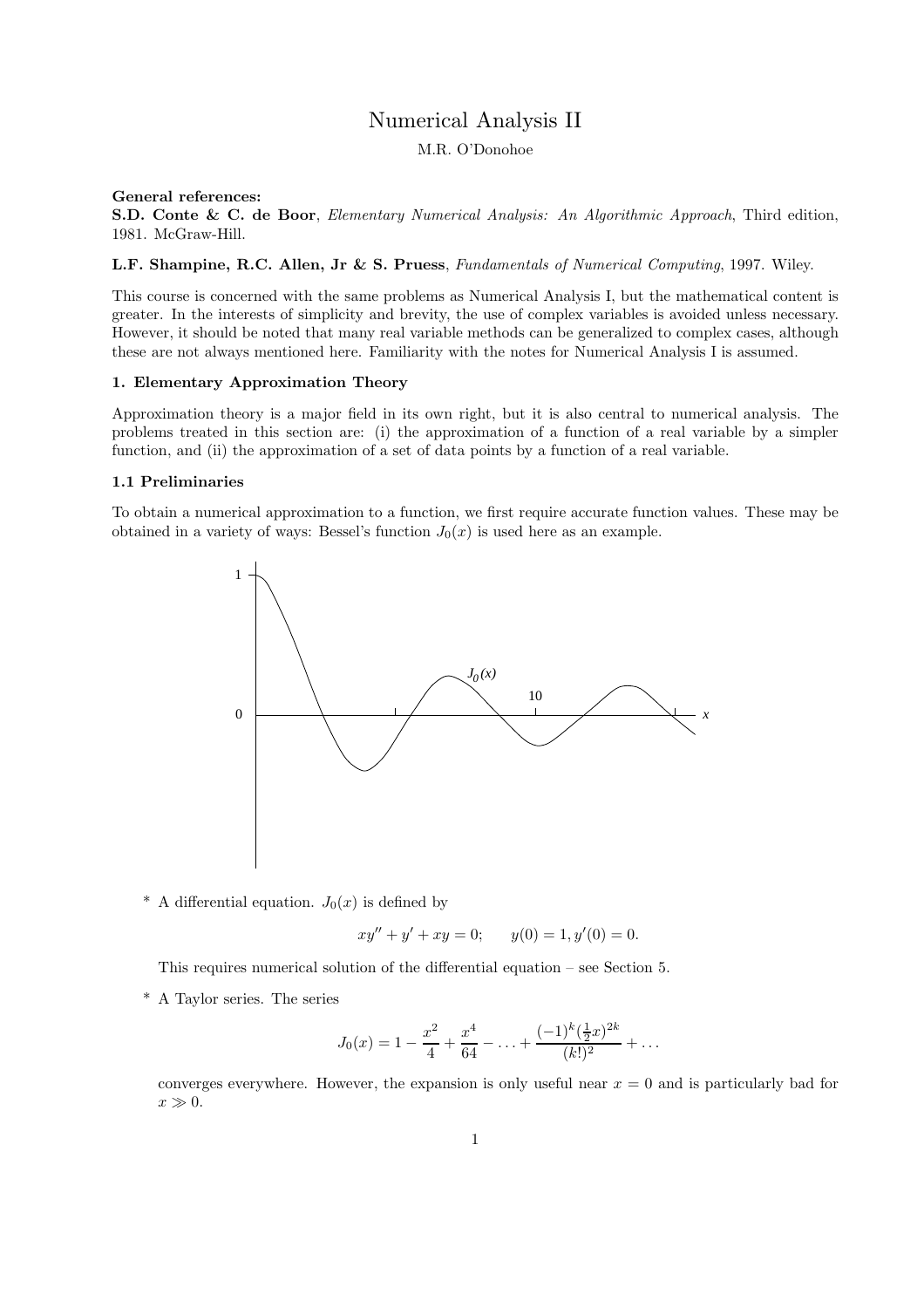\* An asymptotic series.

$$
J_0(x) \sim \sqrt{\frac{2}{\pi x}} \Big\{ \cos(x - \frac{\pi}{4}).(1 - \frac{9}{128x^2} + ...) + \sin(x - \frac{\pi}{4}).(\frac{1}{8x} - \frac{75}{1024x^3} + ...)\Big\}
$$

is useful for  $x$  larget.

- \* Other expansions about a point, e.g. infinite products, continued fractions.
- \* An integral representation.

$$
J_0(x) = \frac{1}{\pi} \int_0^{\pi} \cos(x \sin \theta) d\theta
$$

is useful for small  $x$  but the integrand becomes highly oscillatory for large  $x$ .

\* Chebyshev series – see Section 1.4.4.

# 1.1.1 Polynomial approximation

Consider the problem of approximating the value of some function  $f(x)$  over some finite interval [a, b]. Since the operations of addition, subtraction and multiplication are the simplest and fastest real arithmetic operations available on a computer, it is sensible to consider a polynomial of degree  $n$ 

$$
p_n(x) = a_0 + a_1 x + a_2 x^2 + \dots + a_n x^n \tag{1.1}
$$

as a possible approximating function.

Theorem 1.1: Weierstrass' Approximation Theorem (1885). Given any function  $f(x)$  that is continuous over a finite interval  $x \in [a, b]$ , and an arbitrary tolerance  $\varepsilon > 0$ , then there exists a finite n and a polynomial  $P_n(x)$  such that

$$
|f(x) - P_n(x)| \le \varepsilon.
$$

Proof *omitted*.

In other words, any continuous function can be approximated over any finite interval to arbitrary accuracy by a polynomial. However, this theorem does not imply that all polynomial approximation methods work, nor does it tell us how to find the best set of polynomials for approximating a given function.

### 1.1.2 Taylor series

Taylor series are one way of obtaining polynomials of the form (1.1) and are well understood. Let

$$
f(x) = c_0 + c_1 x + c_2 x^2 + \dots + c_n x^n + \dots
$$
\n(1.2)

be the Taylor series expansion of some function  $f(x)$  about  $x = 0$ , where  $c_n = f^{(n)}(0)/n!$ . It is necessary that  $f(x)$  be analytic at  $x = 0$ , which implies that all the necessary derivatives exist for the coefficients  $\{c_n\}$ to be found. By the ratio test, the series (1.2) converges for  $|x| < r$  where

$$
r = \lim_{n \to \infty} \left| \frac{c_n}{c_{n+1}} \right|.
$$

However, the sequence of approximating functions 1,  $x, x^2, \ldots x^n, \ldots$  is unsatisfactory in general because the powers of  $x$  become closer to linear dependence as  $n$  increases.

<sup>†</sup> However, note that it is difficult to evaluate sin and cos for large arguments which contain rounding error.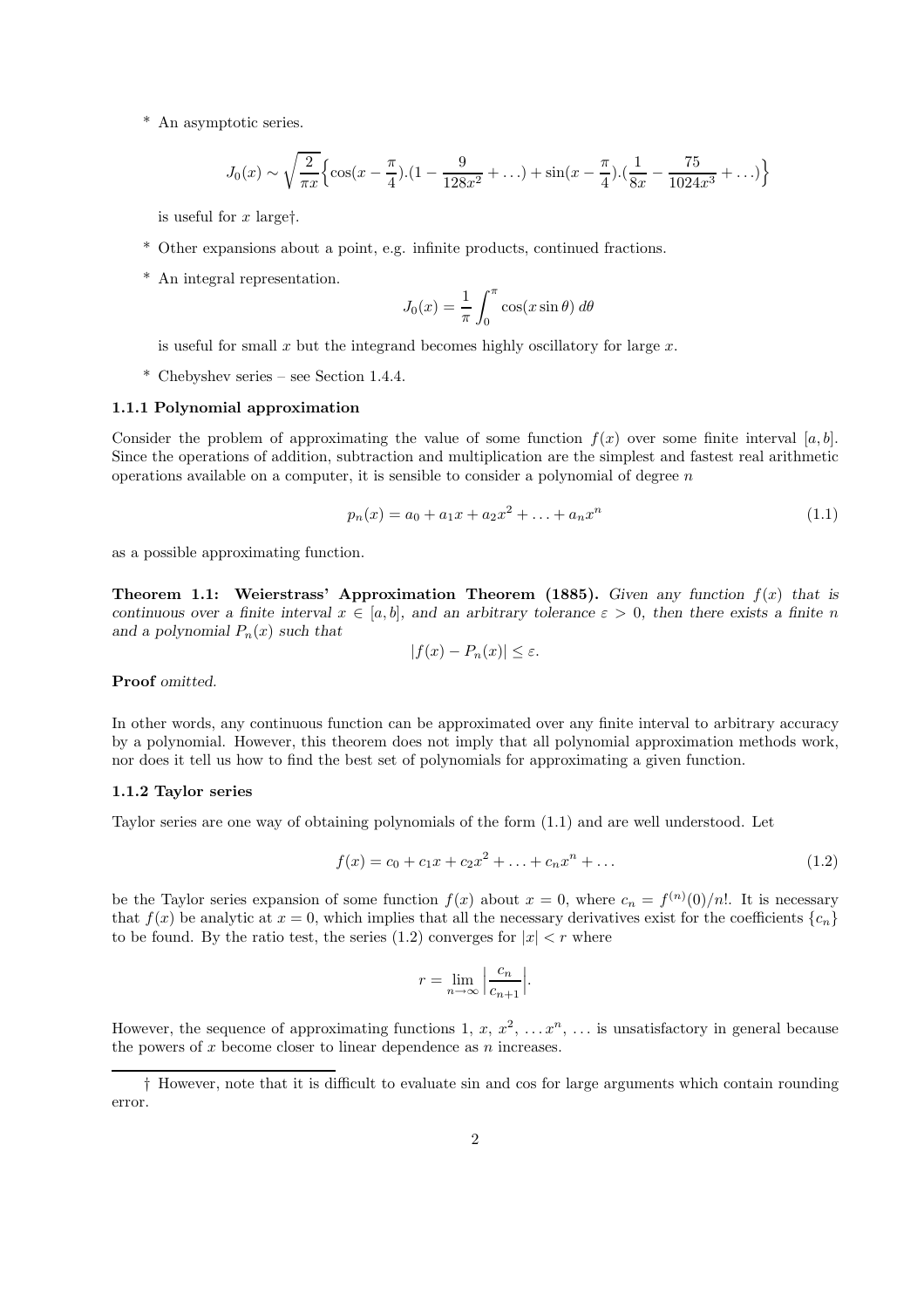Taylor series are only useful for analytic functions, whereas Weierstrass' theorem suggests that all continuous functions could be approximated by polynomials. In practice Taylor series are only used for approximation in special cases.

# 1.2 Interpolation

We consider the problem of finding a polynomial of degree n that is equal to a given function  $f(x)$  at a prescribed set of points  $x_0, x_1, \ldots, x_n$ . These interpolation points are sometimes called *abscissae*. The theory of interpolation is needed in order to investigate quadrature (numerical integration) – see Section 2.

Of the various ways of expressing the formula for polynomial interpolation, the most useful for theoretical purposes is the Lagrange form:

$$
L_n(x) = \sum_{i=0}^{n} f(x_i) l_i(x)
$$
\n(1.3)

where each polynomial  $l_i(x)$  depends only on the set of points  $x_0, x_1, \ldots, x_n$  and not on the function values. The polynomials  ${l_i(x)}$  are called the *cardinal functions* and each has the form

$$
l_i(x) = \prod_{\substack{j=0 \ j \neq i}}^{n} \frac{x - x_j}{x_i - x_j}
$$
\n(1.4)

so that  $l_i(x_i) = 1$  and  $l_i(x_k) = 0$  for  $k \neq i$ , for example:



By choosing a particular interpolation point, say  $x = x_k$ , it is easy to verify that formula (1.3) is correct. We define the error in  $L_n(x)$  by

$$
e_n(x) = f(x) - L_n(x)
$$

so that  $e_n(x_i) = 0$  for  $i = 0, 1, \ldots, n$ . However we are more interested in the error at some general point x which is not one of the interpolation points. In order to treat  $x$  as a single point it is convenient to introduce another variable z and let  $p_{n+1}(z)$  represent the polynomial of degree  $n+1$  defined by

$$
p_{n+1}(z) = (z - x_0)(z - x_1) \dots (z - x_n)
$$
\n(1.5)

where  $p_{n+1}(x_i) = 0$  and  $p_{n+1}(x) \neq 0$ . Note that we can re-write (1.4) in the form

$$
l_i(x) = \frac{p_{n+1}(x)}{p'_{n+1}(x_i)(x - x_i)}
$$
\n(1.6)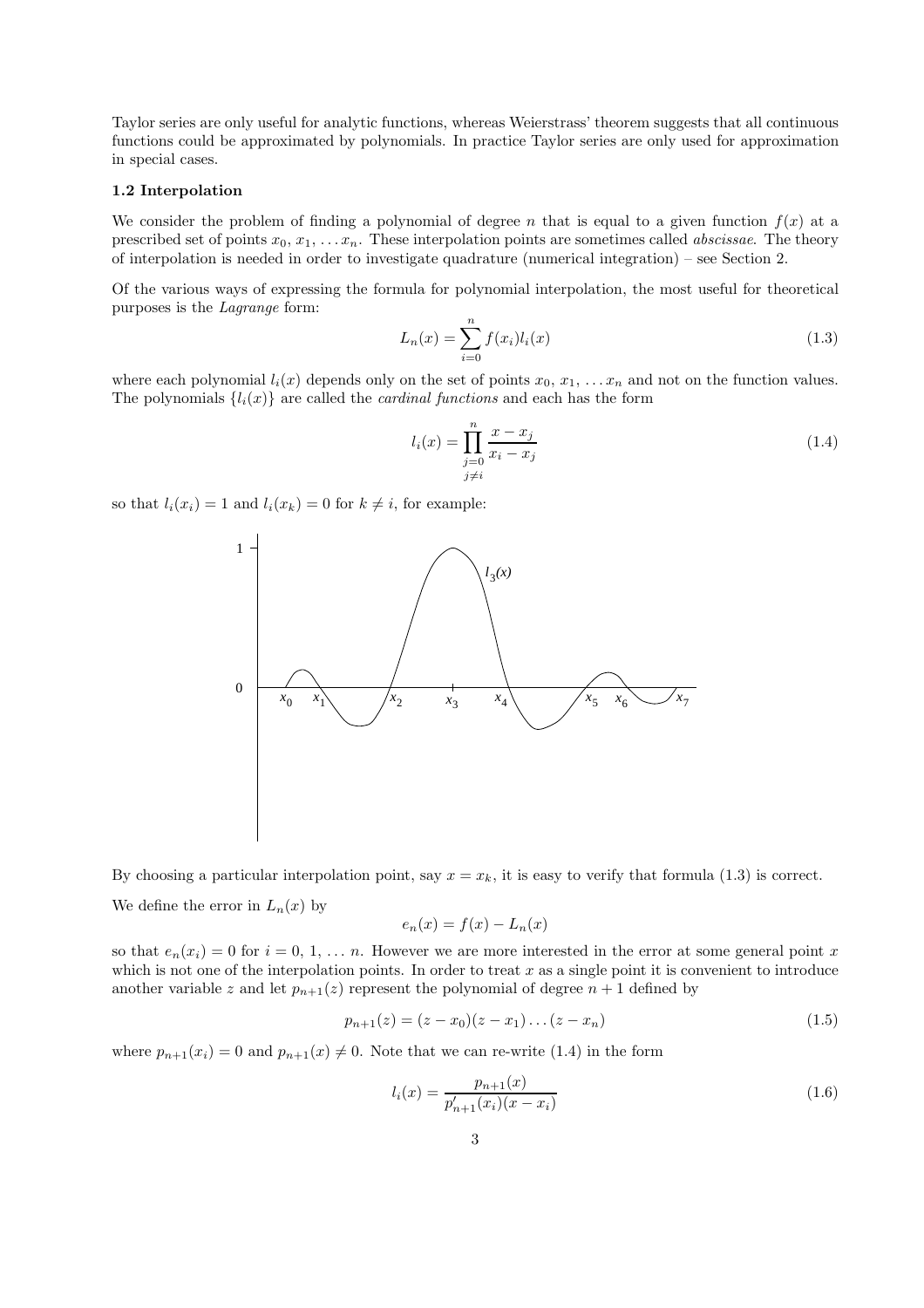#### Exercise 1a

By differentiating (1.5) show that formulae (1.4) and (1.6) are equivalent.

Let  $L_n(x)$  represent the polynomial that interpolates the function  $f(x)$  at the points  $x_0, x_1, \ldots, x_n$ . To establish the error term in polynomial interpolation, we construct the function

$$
F(z) = f(z) - L_n(z) - [f(x) - L_n(x)] \frac{p_{n+1}(z)}{p_{n+1}(x)}
$$

which has the property that

$$
F(x_i) = 0,
$$
  $i = 0, 1, ... n$   
 $F(x) = 0,$ 

i.e. the function  $F(z)$  has  $n+2$  zeros. We now assume that  $f(z)$  is  $n+1$  times continuously differentiable, so that  $F(z)$  is also  $n+1$  times continuously differentiable. By *Rolle's Theorem*<sup>†</sup>  $F'(z)$  has  $n+1$  zeros,  $F''(z)$ has n zeros, etc. It follows that  $F^{(n+1)}(z)$  has at least 1 zero in the interval spanned by  $x_0, x_1, \ldots, x_n$  and x. Now  $p_{n+1}^{(n+1)}(z) = (n+1)!$  so

$$
F^{(n+1)}(z) = f^{(n+1)}(z) - L_n^{(n+1)}(z) - [f(x) - L_n(x)] \frac{(n+1)!}{p_{n+1}(x)}
$$
(1.7)

Let  $z = \xi$  be a point at which  $F^{(n+1)}(z) = 0$ . It follows from setting  $z = \xi$  in (1.7) that

$$
e_n(x) = \frac{p_{n+1}(x)}{(n+1)!} f^{(n+1)}(\xi).
$$
\n(1.8)

The Lagrange formula (1.3) does not suggest an efficient algorithm for its evaluation so, in practical computation, polynomial interpolation is usually performed by iterated linear interpolation which is equivalent in exact arithmetic. Writing the formula for linear interpolation between the two points  $(x_i, u)$ and  $(x_i, v)$  as

$$
L_{ij}[u, v](x) = \left(\frac{x - x_j}{x_i - x_j}\right)u + \left(\frac{x - x_i}{x_j - x_i}\right)v
$$

we write  $f_i = f(x_i)$  and define the array of interpolants  $\{f_{ij}\}\$ as follows.

linear quadratic cubic  
\n
$$
f_{01} = L_{01}[f_0, f_1]
$$
  $f_{02} = L_{02}[f_{01}, f_{12}]$   $f_{03} = L_{03}[f_{02}, f_{13}]$   
\n $f_{12} = L_{12}[f_1, f_2]$   $f_{13} = L_{13}[f_{12}, f_{23}]$  ...  
\n...  
\n...

In general,  $f_{ij} = L_{ij} [f_{i,j-1}, f_{i+1,j}]$ .

As a practical method of approximation, interpolation has drawbacks: because all data in floating point representations are potentially erroneous it is better to use methods such as least squares fitting, even if high accuracy is required.

<sup>&</sup>lt;sup> $\ddagger$ </sup> Recall that *Rolle's Theorem* essentially states that if  $g(a) = 0$  and  $g(b) = 0$  when  $g(x)$  is continuously differentiable over the interval [a, b] then  $g'(x) = 0$  somewhere in the interval  $(a, b)$ . This is fairly obvious, but is very useful in analysis.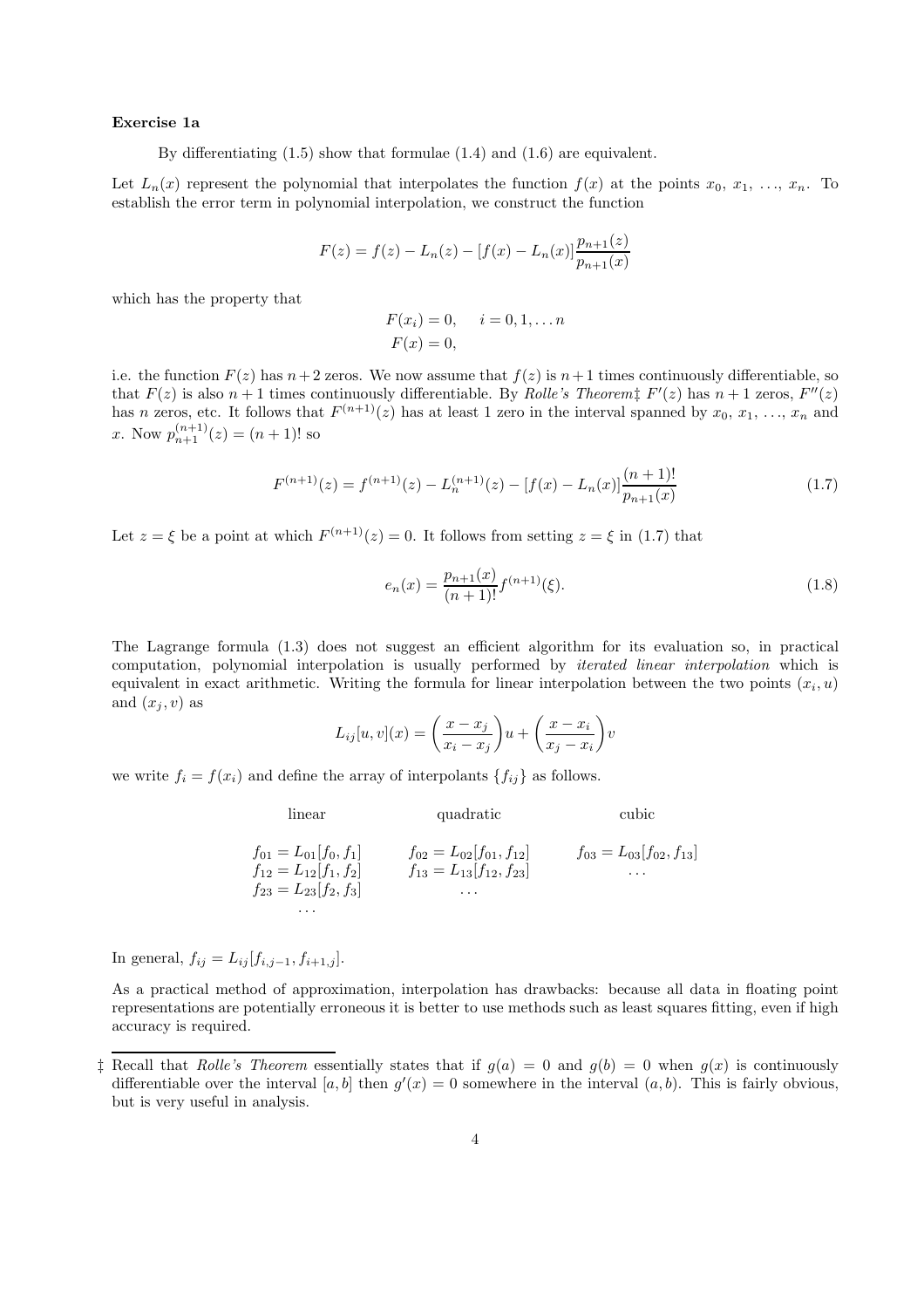#### 1.3 Best approximations

A more practical approach to approximation is to consider some function  $f(x)$  defined over an *interval I*. The  $L_p$  norms on the interval I are defined by

$$
||f||_p = \left\{ \int_I |f(x)|^p dx \right\}^{\frac{1}{p}}.
$$

The space of functions for which this integral exists is usually denoted by  $L_p$ . [Recall that the corresponding vector space (or its norm) is usually denoted by  $l_p$ .

Let  $g(x)$  be an approximation to the function  $f(x)$ . We can choose  $g(x)$  to minimize various error norms in order to approximate over an interval I of the real line.

\* Least first power or  $L_1$  approximation:

$$
\min_{g} \int_{I} |f(x) - g(x)| dx.
$$

 $*$  Least squares or  $L_2$  approximation:

$$
\min_{g} \int_{I} [f(x) - g(x)]^2 dx.
$$

Note that the  $L_2$  norm itself is actually the square root of the integral.

\* Minimax or Chebyshev or uniform or  $L_{\infty}$  approximation:

$$
\min_{g} \max_{x \in I} |f(x) - g(x)|.
$$

To accomplish this we frequently use the limiting properties of an approximation on a finite point set. The  $L_{\infty}$  approximation, for example, interpolates  $f(x)$  at a set of points that cannot be predetermined.

Approximations of the three types defined above are called best approximations. We will look first at the theory of  $L_{\infty}$  approximation, which requires the interesting properties of *Chebyshev polynomials*.

Weight functions may be introduced into these norms, most usefully in the  $L_2$  case – see Section 1.5.

# 1.4 Chebyshev methods

### 1.4.1 Chebyshev polynomials

Note that  $\cos k\theta$  can be expressed as a polynomial in  $\cos \theta$ , e.g.

$$
\cos 2\theta = 2\cos^2 \theta - 1
$$

$$
\cos 3\theta = 4\cos^3 \theta - 3\cos \theta.
$$

Setting  $x = \cos \theta$  we define the Chebyshev polynomial  $T_k(x) = \cos(k\theta)$ . The first few Chebyshev polynomials are  $T<sub>0</sub>$   $T<sub>1</sub>$ 

$$
I_0(x) = 1
$$
  
\n
$$
T_1(x) = x
$$
  
\n
$$
T_2(x) = 2x^2 - 1
$$
  
\n
$$
T_3(x) = 4x^3 - 3x
$$
  
\n...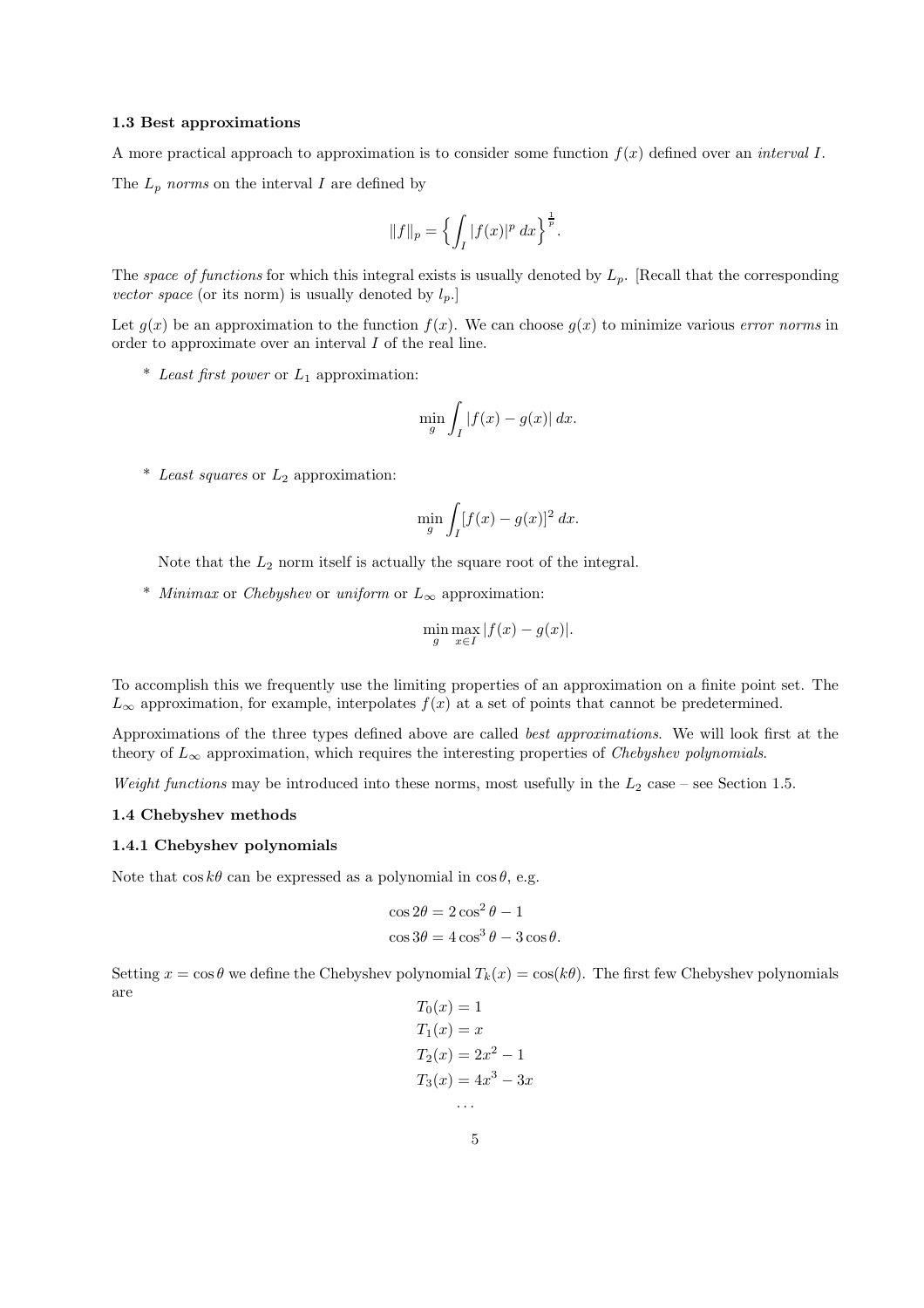$T_k(x)$  is a polynomial of degree k in x which satisfies the recurrence relation

$$
T_{k+1} = 2xT_k - T_{k-1}.
$$

 $T_k(x)$  has k real zeros in the interval  $[-1, 1]$  at

$$
x = \cos \frac{(2j-1)\pi}{2k}; \quad j = 1, 2, \dots k.
$$

 $T_k(x)$  has  $k+1$  maxima and minima (known collectively as *extrema*) in [−1, 1] at

$$
x = \cos \frac{j\pi}{k}; \quad j = 0, 1, 2, ... k
$$

such that  $T_k(x) = \pm 1$  at these points.  $T_k$  may be described as an 'equal ripple' function in the range [−1, 1] and over the domain  $[-1, 1]$ . The k zeros separate the  $k + 1$  extrema.

Chebyshev polynomials are orthogonal over [-1, 1] with respect to the weight function  $1/\sqrt{1-x^2}$ , i.e.

$$
\int_{-1}^{1} \frac{T_r(x)T_s(x)}{\sqrt{1-x^2}} dx = 0, \qquad r \neq s
$$
\n
$$
\int_{-1}^{1} \frac{\{T_r(x)\}^2}{\sqrt{1-x^2}} dx = \begin{cases} \pi, & r = 0\\ \frac{\pi}{2}, & r \neq 0. \end{cases}
$$
\n(1.9)

Theorems involving Chebyshev polynomials typically apply to the interval  $[-1, 1]$ . However this is not a restriction and Chebyshev methods can be applied over a general closed interval  $[a, b]$  by means of the linear transformation

$$
x = \frac{t - \frac{1}{2}(b + a)}{\frac{1}{2}(b - a)}.
$$

Consequently we only consider  $[-1, 1]$  in Section 1.4.

In a polynomial of degree k the coefficient of the term in  $x^k$  is called the *leading coefficient*. Thus the leading coefficient of  $T_k(x)$  is  $2^{k-1}$ . It is often convenient to *normalize* the Chebyshev polynomials and consider instead the polynomials

$$
\bar{T}_k(x) = T_k(x)/2^{k-1}
$$

so that the leading coefficient of  $\bar{T}_k(x)$  is 1. The extrema of  $\bar{T}_k(x)$  are  $\pm 1/2^{k-1}$ .

# 1.4.2  $L_{\infty}$  approximation

**Theorem 1.2.** Let  $S_k$  be the set of all polynomials of degree k whose leading coefficient is 1, that is the set of all polynomials of the form

$$
P_k(x) = x^k + c_{k-1}x^{k-1} + \ldots + c_1x + c_0.
$$

Then  $\overline{T}_k(x)$  is the polynomial in the set  $S_k$  with least absolute value over [-1, 1], i.e.

$$
|\bar{T}_k(x)| \le \frac{1}{2^{k-1}}
$$

for all  $x \in [-1, 1]$  and

$$
|P_k(x)| > \frac{1}{2^{k-1}}
$$

for some  $x \in [-1, 1]$  for any  $P_k(x) \in S_k$  such that  $P_k(x) \not\equiv \overline{T}_k(x)$ .

Proof omitted.

**Theorem 1.3.** The best polynomial approximation over  $[-1, 1]$  to  $x^n$  of lower degree is  $x^n - \overline{T}_n(x)$ , which is of degree  $n-2$ .

Proof omitted.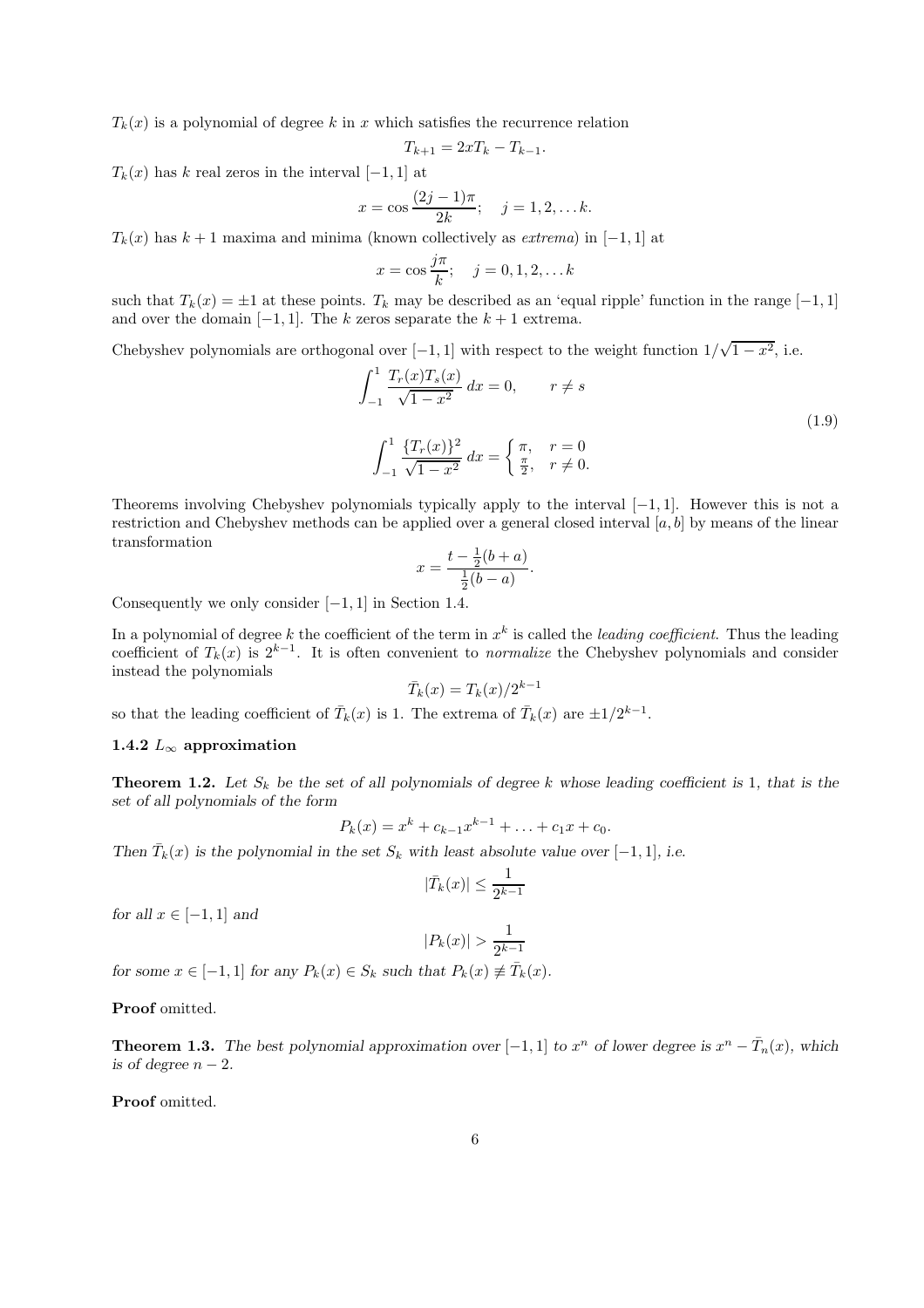Theorem 1.4: The Chebyshev characterization theorem. The best  $L_{\infty}$  approximation to  $f(x) \in C[-1,1]$  by a polynomial  $p_{n-1}(x)$  of degree  $n-1$  has the property that

$$
\max_{x \in [-1,1]} |e(x)|
$$

is attained at  $n + 1$  distinct points  $-1 \le \xi_0 < \xi_1 < \ldots < \xi_n \le 1$  such that

$$
e(\xi_j) = -e(\xi_{j-1})
$$

for  $j = 1, 2, \ldots n$  where

$$
e(x) = f(x) - p_{n-1}(x).
$$

The best  $L_{\infty}$  approximation is unique.

**Proof.** Assume that  $e(x) \neq 0$ , otherwise the theorem is trivial. Let  $\max_{x \in [-1,1]} |e(x)|$  be attained at the  $r+1$  distinct points  $-1 \leq \eta_0 < \eta_1 < \ldots < \eta_r \leq 1$ . Consider the sign changes in the list  $e(\eta_0), e(\eta_1), \ldots e(\eta_r)$ . If the kth sign change is between  $e(\eta_i)$  and  $e(\eta_{i+1})$  then define

$$
\mu_k = \frac{1}{2}(\eta_i + \eta_{i+1}).
$$

If there are s sign changes then we have  $-1 < \mu_1 < \mu_2 < \ldots < \mu_s < 1$ . Let  $q_s(x)$  be the unique polynomial of degree s that is zero at  $\mu_1, \mu_2, \ldots, \mu_s$  and such that  $q_s(\eta_0) = e(\eta_0)$ . Then  $q_s(x)$  is non-zero and has the same sign as  $e(x)$  whenever  $|e(x)|$  attains its maximum. Therefore, if  $p_{n-1}(x)$  is the best polynomial approximation of degree  $n - 1$  to  $f(x)$  and  $\varepsilon$  is a sufficiently small positive number then

$$
p_{n-1}(x) + \varepsilon q_s(x)
$$

is a better approximation than  $p_{n-1}(x)$ . Hence we deduce that s must be greater than  $n-1$ . Hence r must be at least  $n$  and it only remains to prove uniqueness.

Assume that  $q_{n-1}(x)$  is equally as good an approximation as  $p_{n-1}(x)$ , then so is  $(p_{n-1} + q_{n-1})/2$  because

$$
|f - \frac{1}{2}(p_{n-1} + q_{n-1})| \le \frac{1}{2}|f - p_{n-1}| + \frac{1}{2}|f - q_{n-1}| \le \frac{1}{2}E + \frac{1}{2}E = E
$$

where E is the absolute value of the error incurred by  $p_{n-1}$  or  $q_{n-1}$  at each extremum. At an extremum of  $f - \frac{1}{2}(p_{n-1} + q_{n-1})$  it is necessary for  $p_{n-1} = q_{n-1}$  otherwise either  $|f - p_{n-1}|$  or  $|f - q_{n-1}|$  would exceed E at this point. But there are  $n + 1$  extrema of  $f - \frac{1}{2}(p_{n-1} + q_{n-1})$  so  $p_{n-1}$  and  $q_{n-1}$  must be identical (because  $p_{n-1} - q_{n-1}$  would have  $n+1$  zeros if not). ¶

Note that the first part of the proof leads to a constructive algorithm.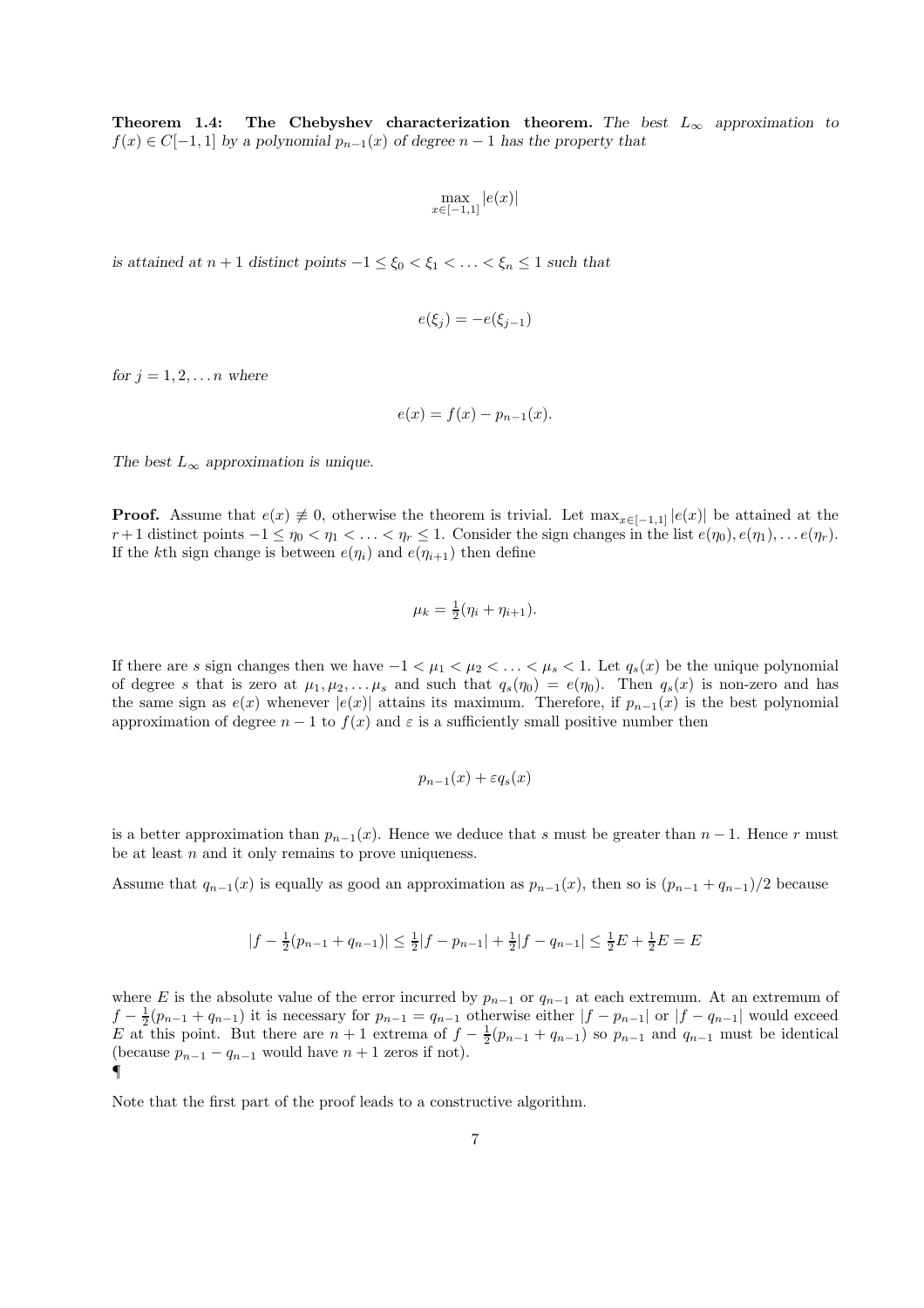Sketch graphs may be found useful to show how the proof works. The following diagram shows an example of the error  $e(x)$ . This diagram can also be used to show how a non-best approximation can be improved by adding a sufficiently small multiple of  $q_s(x)$ .



#### 1.4.3  $l_{\infty}$  approximation

The Chebyshev characterization theorem also holds for best  $l_{\infty}$  approximation if  $[-1, 1]$  is replaced by a set  $X_m$  of m discrete points, where  $m \geq n+1$ . In practice we cannot generally solve the approximation problem on an interval so we solve the approximation problem over a discrete point set in the required interval. From the characterization theorem the approximation problem over  $X_m$  reduces to finding a set of  $n+1$  points in  $X_m$  which characterize the best approximation. The computation is usually performed using the 'exchange algorithm' or a linear programming method.

#### 1.4.4 Chebyshev series

We can use the orthogonality property of Chebyshev polynomials (1.9) to expand a function  $f \in L_2[-1,1]$ in the form

$$
f(x) = \frac{1}{2}c_0 + \sum_{r=1}^{\infty} c_r T_r(x)
$$
\n(1.10)

where

$$
c_r = \frac{2}{\pi} \int_{-1}^{1} \frac{f(x)T_r(x)}{\sqrt{1 - x^2}} dx.
$$
\n(1.11)

# Exercise 1b

By considering

$$
\int_{-1}^{1} \frac{f(x)T_s(x)}{\sqrt{1-x^2}} \, dx
$$

and assuming  $f(x)$  has an expansion like (1.10), verify formula (1.11).

Note that, with the substitution  $x = \cos \theta$ , (1.10) becomes a Fourier cosine series. The error in truncating  $(1.10)$  after  $n+1$  terms is smaller (in the Chebyshev sense) than the error in truncating a Taylor series after  $n+1$  terms.

If the integrals (1.11) are evaluated by quadrature, various approximations to (1.10) result, e.g. using the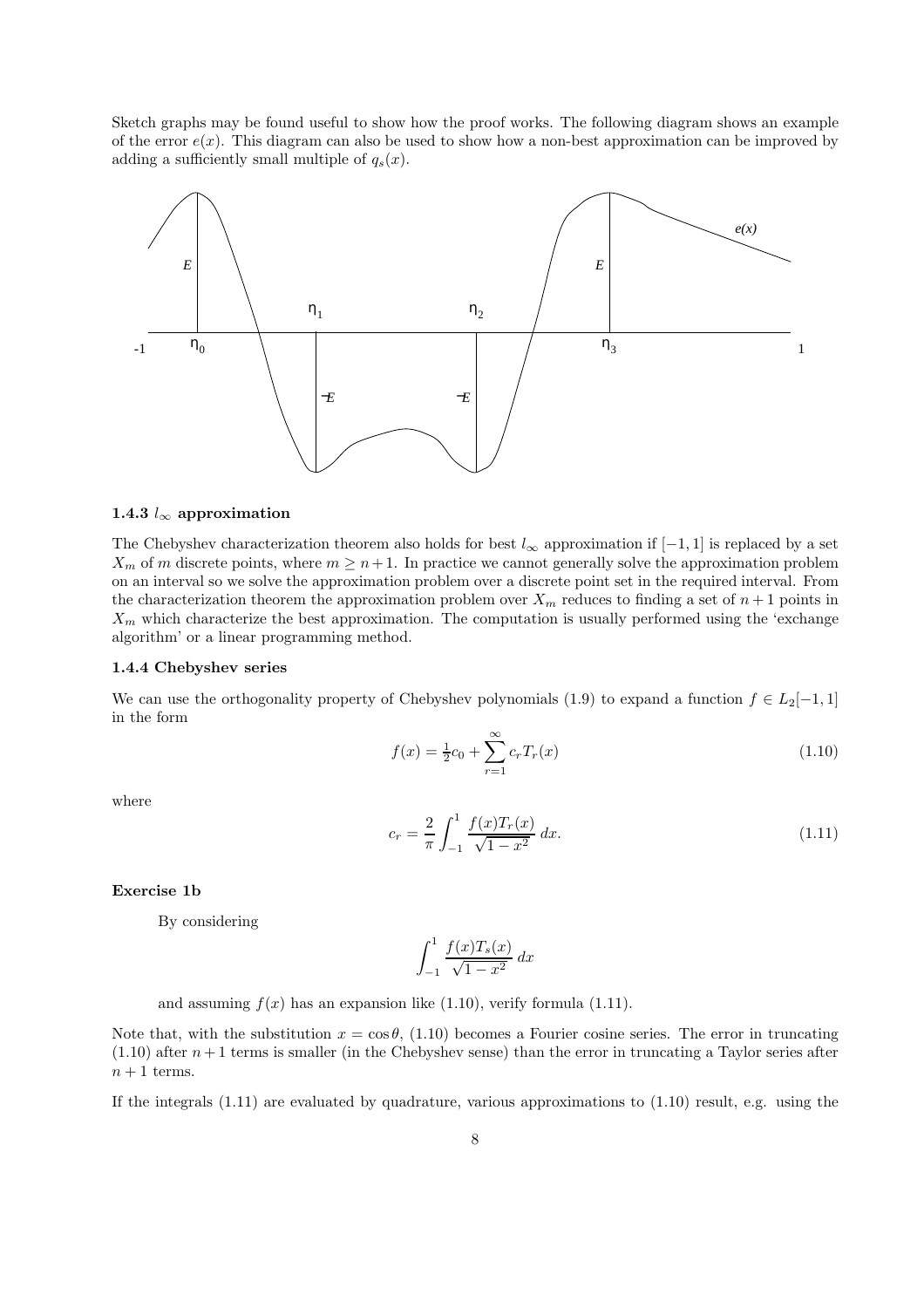change of variable  $x = \cos \theta$  and the repeated trapezium rule at intervals (of  $\theta$ ) of  $\pi/n$  we get

$$
\tilde{f}_n(x) = \frac{1}{2}\tilde{c}_0 + \sum_{r=1}^{n-1} \tilde{c}_r T_r(x) + \frac{1}{2}\tilde{c}_n T_n(x)
$$

where

$$
\tilde{c}_r = \frac{2}{n} \sum_{j=0}^n T_r(x_j) f(x_j); \qquad x_j = \cos \frac{j\pi}{n}.
$$

(The double prime indicates that the first and last terms of the summation are halved.) Such approximations are useful, particularly when the integrals (1.11) have to be evaluated numerically, but the coefficients  $\{\tilde{c}_r\}$ now also depend on n so this is no longer a series expansion.

# 1.4.5 Lagrange interpolation with Chebyshev abscissae

From (1.8) the error in Lagrange interpolation over the points  $x_1, x_2, \ldots x_n$  is given by

$$
f(x) - L_{n-1}(x) = \frac{f^{(n)}(\xi)}{n!} \prod_{j=1}^{n} (x - x_j).
$$

In practice we do not usually know  $f^{(n)}(\xi)$  but we can attempt to reduce this error by minimizing  $|\prod_{j=1}^{n}(x-x_j)|$  over the interval  $[-1,1]$ . Choose the abscissae

$$
x_j = \cos \frac{(2j-1)\pi}{2n} \qquad j = 1, 2, \dots n \tag{1.12}
$$

so that

$$
\prod_{j=1}^{n} (x - x_j) \equiv \bar{T}_n(x).
$$

**Theorem 1.5.** The abscissae  $(1.12)$  minimize

$$
\max_{x \in [-1,1]} \Big| \prod_{j=1}^n (x - x_j) \Big|.
$$

Proof similar to Theorem 1.4, and omitted.

We conclude that the abscissae  $(1.12)$  are a reasonable choice for Lagrange interpolation of an *n*-times differentiable function  $f(x)$ . In fact, if  $f(x)$  is a polynomial of degree n then we obtain the best  $L_{\infty}$ approximation out of polynomials of degree  $n-1$  over  $[-1,1]$  since  $f^{(n)}(x)$  is a constant. It may be proved that Lagrange interpolation over the abscissae (1.12) converges uniformly as  $n \to \infty$  for meromorphic§ functions  $f(x)$ . In contrast, using equally-spaced abscissae, Runge showed† that Lagrange interpolation diverges for the apparently well-behaved function  $1/(1+x^2)$  over  $[-5,5]$ .

<sup>§</sup> A *meromorphic function* is a function of a complex variable whose only singularities are *poles*.

<sup>†</sup> By means of complex variable theory.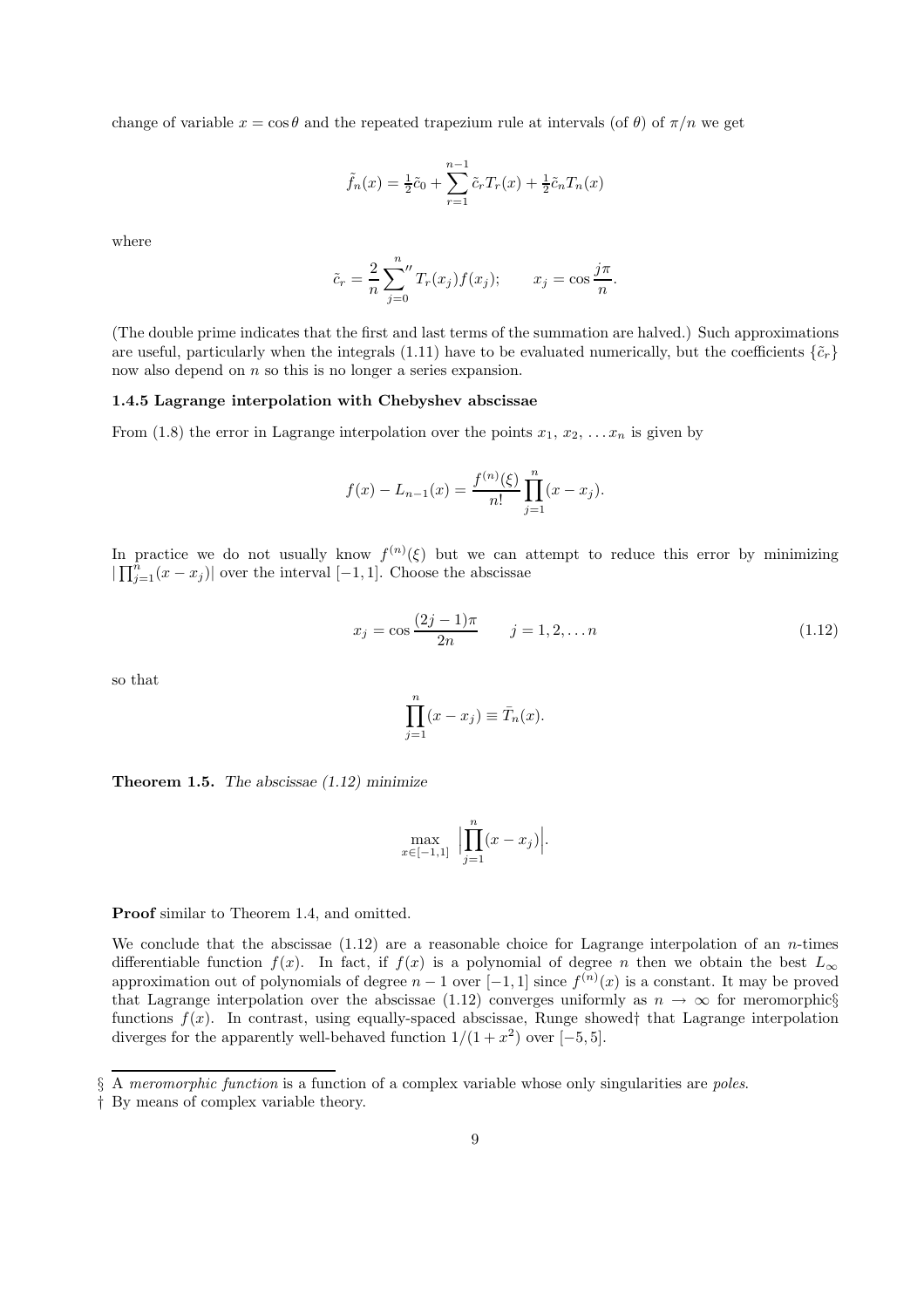### 1.4.6 Economization of Taylor series

We can approximate a Taylor series by truncating to a polynomial, say

$$
P_n(x) = a_0 + a_1 x + a_2 x^2 \dots + a_n x^n.
$$
\n(1.13)

We have seen that the best  $L_{\infty}$  approximation to (1.13) over [-1, 1] by a polynomial of lower degree is given by Lagrange interpolation at the zeros of  $T_n(x)$ . The error in approximating (1.13) is then

$$
P_n(x) - L_{n-1}(x) = \frac{P_n^{(n)}(\xi)}{n!} \overline{T}_n(x)
$$

$$
= a_n \overline{T}_n(x).
$$

Hence we can *economize*  $P_n(x)$  by forming

$$
L_{n-1}(x) = P_n(x) - a_n \overline{T}_n(x),
$$

i.e. forming a polynomial approximation of one degree lower‡. The maximum error due to economization is therefore  $a_n/2^{n-1}$ . The method is equivalent to truncating an approximate Chebyshev series after the term in  $T_{n-1}$ , so we may repeat the process if the leading coefficient is small e.g., rounding to 5 decimal places,

$$
e^x \simeq 1 + x + 0.5x^2 + 0.16667x^3 + 0.04167x^4 + 0.00833x^5 + 0.00139x^6
$$
  
\simeq 1.26606T<sub>0</sub> + 1.13021T<sub>1</sub> + 0.27148T<sub>2</sub> + 0.04427T<sub>3</sub> + 0.00547T<sub>4</sub> + 0.00052T<sub>5</sub> + 0.00004T<sub>6</sub>.

Error in truncating Taylor series after term in  $x^6 \simeq 0.00023$ . Economization error in neglecting terms in  $T_5$  and  $T_6 \simeq 0.00052 + 0.00004 = 0.00056$ . Total error after economization  $\simeq 0.00023 + 0.00056 = 0.00079$ . This may be compared with the error in truncating the Taylor series after the term in  $x^4$  ( $\simeq 0.0099$ ).

# 1.5 Least-squares approximation over a finite interval

Suppose  $\phi_0, \phi_1, \phi_2, \ldots$  are a basis, i.e. a set of approximating functions  $\phi_n(x)$ , over an interval [a, b]. Let  $f(x)$  be a (suitable) function to be approximated by

$$
f(x) = \sum_{j=0}^{n} a_j \phi_j.
$$
 (1.14)

Let  $w(x)$  be a weight function, that is  $w(x)$  must be positive in the interval [a, b] except that it may be zero at either end-point. In order to obtain a least-squares fit to the function  $f(x)$  we need to find the coefficients  $a_0, a_1, a_2, \ldots a_n$  which minimize

$$
I = \int_{a}^{b} w(x) \{ f(x) - \sum_{j=0}^{n} a_j \phi_j \}^2 dx.
$$

To find the minimum we take a particular  $a_i$  and form the equation  $\partial I/\partial a_i = 0$ , i.e.

$$
\frac{\partial I}{\partial a_i} = -2 \int_a^b w(x) \left\{ f(x) - \sum_{j=0}^n a_j \phi_j \right\} \phi_i dx = 0.
$$

<sup>‡</sup> This approximation may also be derived from Theorem 1.3.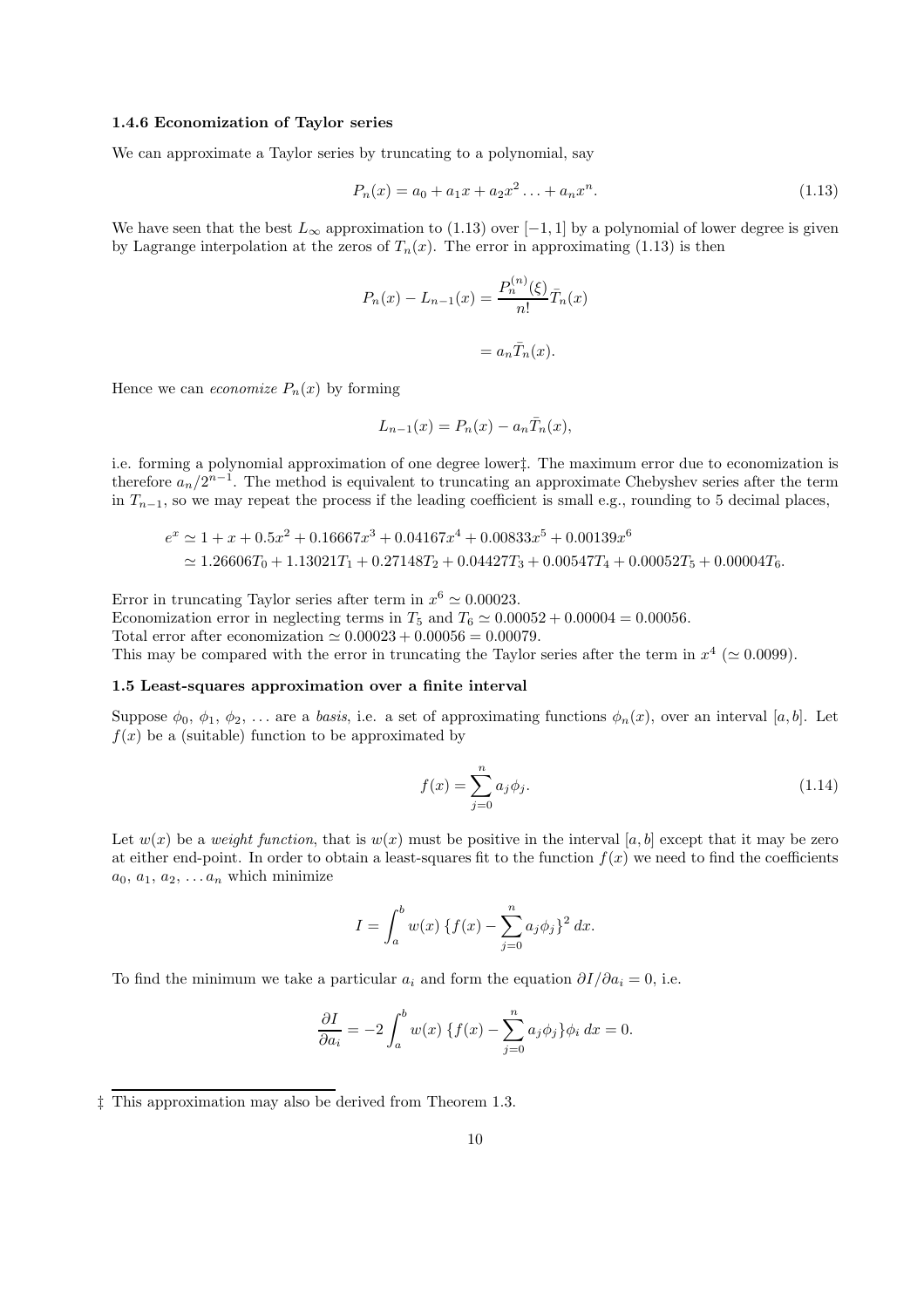### Exercise 1c

Verify the above formula for  $\partial I/\partial a_i$ .

(Note that the factor  $-2$  can be ignored.) We get  $n+1$  such equations and observe that they can be written in the form

 $Ca = b$ 

where  $\mathbf{a} = \{a_0, a_1, \dots a_n\}$  and, writing  $\mathbf{C} = (c_{ij}), \mathbf{b} = (b_i)$ , we have

$$
c_{ij} = \int_{a}^{b} w(x)\phi_i\phi_j dx,
$$
\n(1.15)

$$
b_i = \int_a^b w(x)f(x)\phi_i dx.
$$
 (1.16)

Assuming that all these integrals can be easily computed, we still have to solve an  $(n + 1) \times (n + 1)$  set of simultaneous equations. This is by no means trivial and, in the interesting case  $\phi_n \equiv x^n$ , the solution is very difficult to obtain even to moderate accuracy§. However if we can arrange that  $c_{ij} = 0$  for  $i \neq j$  then we have the equations

$$
\begin{bmatrix} c_{00} & & & & \\ & c_{11} & & & \\ & & c_{22} & & \\ & & & \cdots & \\ & & & & c_{nn} \end{bmatrix} \begin{bmatrix} a_0 \\ a_1 \\ a_2 \\ \vdots \\ a_n \end{bmatrix} = \begin{bmatrix} b_0 \\ b_1 \\ b_2 \\ \vdots \\ b_n \end{bmatrix}
$$

with the trivial solution

$$
a_i = b_i/c_{ii}
$$
 for  $i = 0, 1, 2, ... n$ .

Further, if we arrange for  $c_{ii} = 1$  for all i then the solution is  $a_i = b_i$  and we have reduced the problem to that of computing the integrals (1.16). If the sequence  $\phi_0$ ,  $\phi_1$ ,  $\phi_2$ , ... has the property that

$$
c_{ij} = \int_a^b w(x)\phi_i\phi_j \, dx = 0 \quad \text{for } i \neq j
$$

then it is said to be an orthogonal basis. Also, if

$$
\int_a^b w(x)[\phi_i(x)]^2 dx = 1 \text{ for all } i
$$

then the sequence  $\{\phi_i\}$  is said to be *orthonormalized*.

For example, the Chebyshev polynomials form an orthogonal basis over  $[-1, 1]$  with  $w(x) = 1/\sqrt{1-x^2}$ , so a truncated Chebyshev series is itself a best  $L_2$  approximation.

<sup>§</sup> On IBM System/370 hardware,  $n = 4$  gives just 1 significant figure in single precision, and  $n = 12$  gives 1 significant figure in double precision.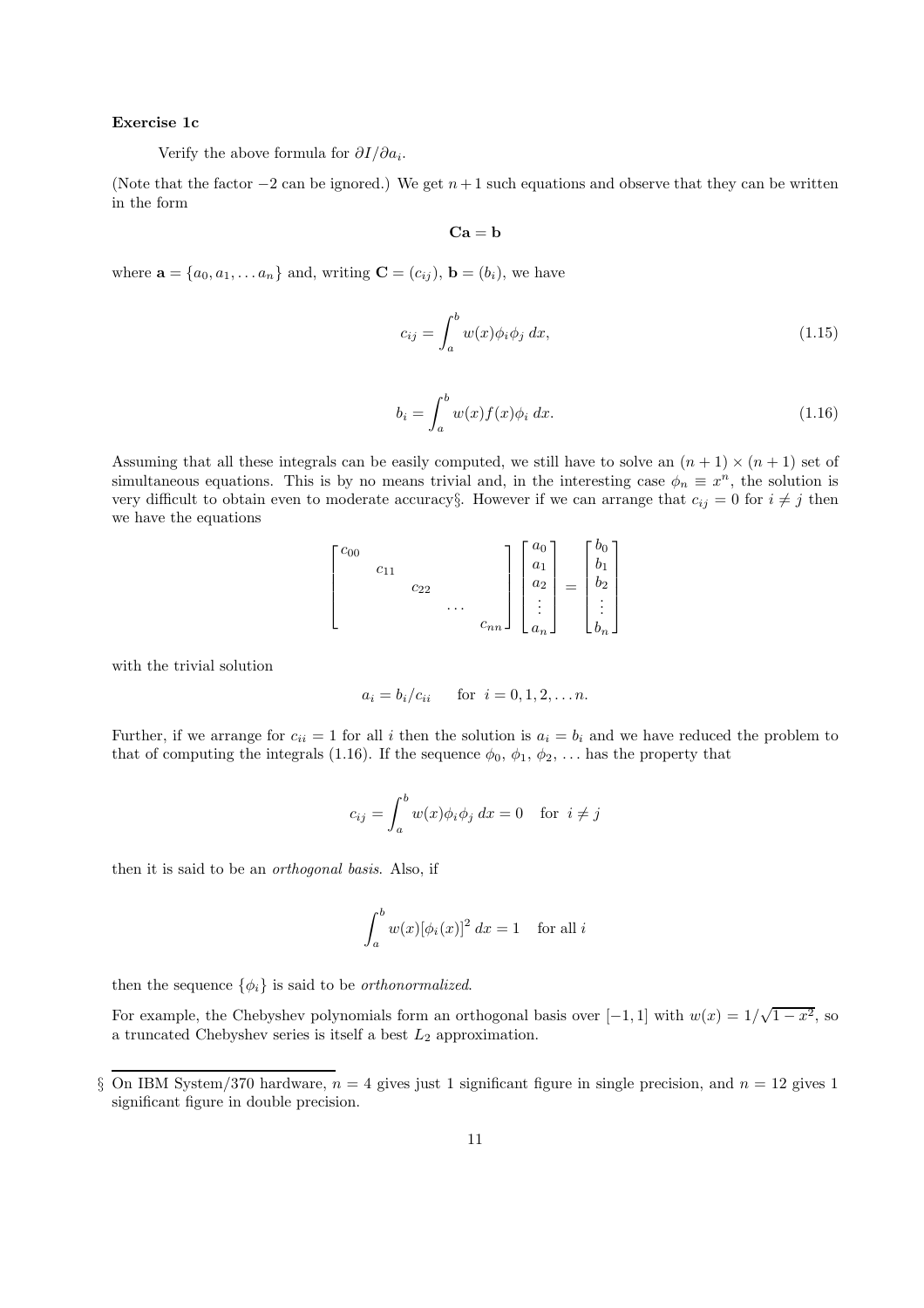# 1.6 The Gram-Schmidt process

The 'modified' (i.e. numerically stable) version of this algorithm is described for forming an orthogonal basis from a set of basis functions or vectors. Let  $\{\phi_0^0, \phi_1^0, \phi_2^0, \dots, \phi_n^0\}$  be some basis to be orthogonalized. We compute the triangular array (column by column):

| $\phi^0_0$ |            |            |            |
|------------|------------|------------|------------|
| $\phi^0_1$ | $\phi_1^1$ |            |            |
| $\phi_2^0$ | $\phi^1_2$ | $\phi_2^2$ |            |
|            | $\cdots$   |            |            |
| $\phi_n^0$ | $\phi_n^1$ | $\phi_n^2$ | $\phi_n^n$ |

where  $\{\phi_0^0, \phi_1^1, \phi_2^2, \dots, \phi_n^n\}$  is the computed orthogonal basis. The formula is

$$
\phi_r^s = \phi_r^{s-1} - a_r^s \phi_{s-1}^{s-1}
$$

where

$$
a_r^s = \frac{<\phi_r^{s-1},\phi_{s-1}^{s-1}>}{<\phi_{s-1}^{s-1},\phi_{s-1}^{s-1}>}
$$

and  $\langle \lambda, \mu \rangle$  denotes an inner product such as  $\int_a^b w(x) \lambda(x) \mu(x) dx$ . If an extra basis function  $\phi_{n+1}^0$  is added it is necessary to carry out  $n+1$  further steps to find  $\phi_{n+1}^{n+1}$ .

### Exercise 1d

Starting from 1, x,  $x^2$  find the first three Legendre polynomials  $P_0(x)$ ,  $P_1(x)$ ,  $P_2(x)$  that are orthogonal over  $[-1, 1]$  with respect to the weight function  $w(x) = 1$ .

# 1.7 Tables and interpolation

A method often used for approximation of the common transcendental functions (exponential, trigonometric functions, etc) is to store large tables of function values and to use interpolation to determine intermediate values. If values are stored to a greater accuracy than required by library functions, and the intervals between the arguments of stored values is small, then low order interpolation is sufficient. The method has been found to be faster than a purely algorithmic approach, provided disc access is fast.

#### 1.8 Domain reduction in computation

In a numerical library function to compute  $f(x)$  for any representable value of x it is seldom efficient to use a single approximation over the whole interval  $(-\infty, \infty)$ . Depending on  $f(x)$  the following devices may be useful.

\* Periodic reduction, e.g.  $\sin x$ . Find

$$
n = \text{int}\left(\frac{x}{\pi} + \frac{1}{2}\right)
$$

and compute  $t = x - n\pi$  so that  $t \in [-\frac{\pi}{2}, \frac{\pi}{2})$ . Then

$$
\sin x = (-1)^n \sin t.
$$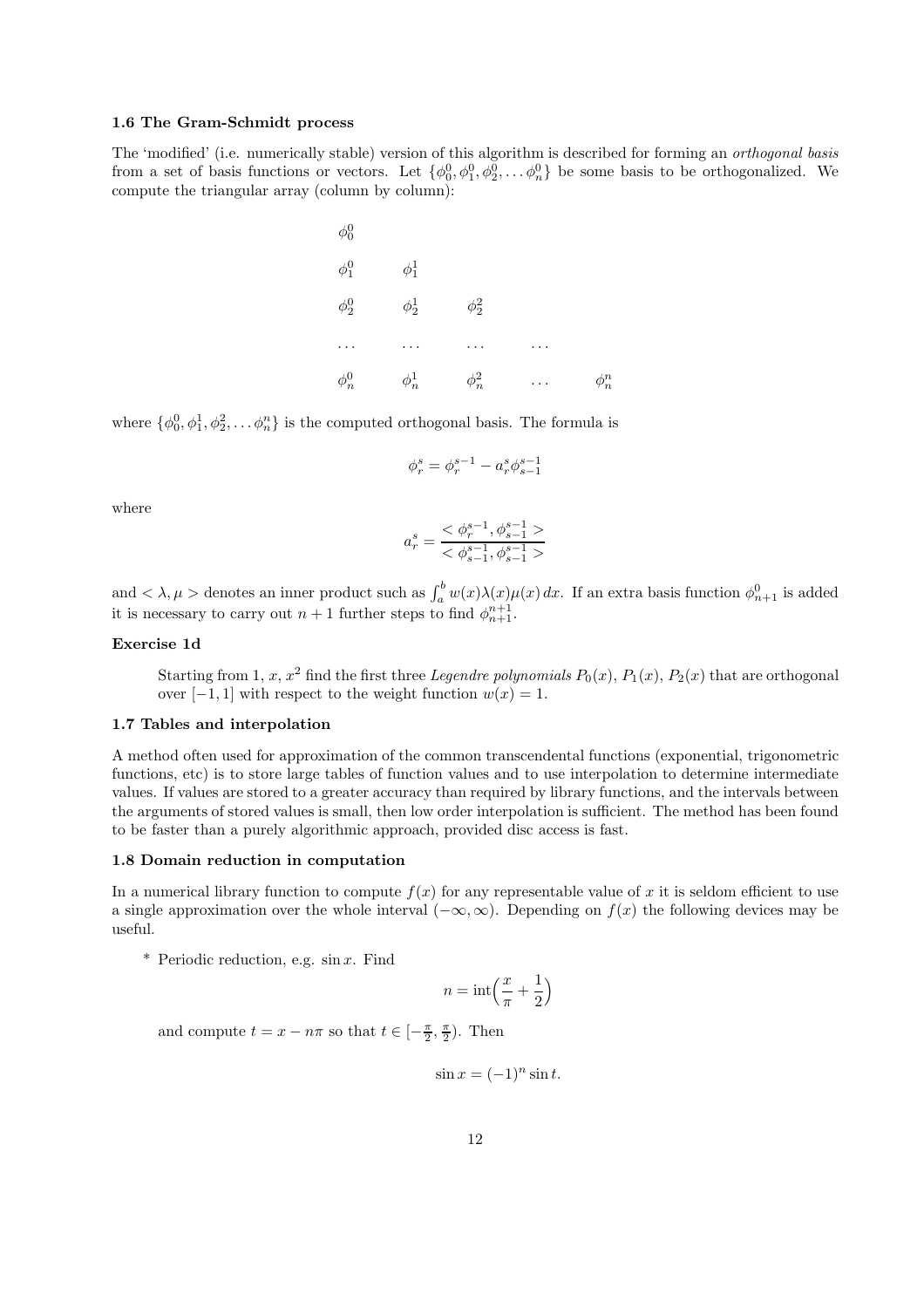\* Binary reduction, e.g.  $e^x$ . Find

$$
n = 1 + \operatorname{int}(x \log_2 e)
$$

and compute  $t = n - x \log_2 e$  so that  $t \in (0, 1]$ . Then

$$
e^x = 2^{x \log_2 e} = 2^{n-t} = 2^n \cdot 2^{-t}
$$

and  $2^{-t} \in [\frac{1}{2}, 1)$ .

\* Subdivision of the interval.



#### 1.8.1 Example: approximation of square roots

To evaluate square roots on a computer Newton's method is normally used since it gives quadratic convergence near the root. Writing  $t = \sqrt{x}$  Newton's method for  $f(t) = t^2 - x$  is

$$
t_{n+1} = \frac{1}{2}(t_n + \frac{x}{t_n}).
$$

Writing  $t_n = \sqrt{x} + e_n$  we have

$$
\sqrt{x} + e_{n+1} = \frac{1}{2}(\sqrt{x} + e_n + \sqrt{x}\{1 - \frac{e_n}{\sqrt{x}} + \frac{e_n^2}{x} - \ldots\})
$$

$$
e_{n+1} = \frac{1}{2}\frac{e_n^2}{\sqrt{x}} + O(e_n^3).
$$
(1.17)

so

It may be shown that the method converges for any  $t_0 > 0$ , so the problem reduces to finding an optimal starting value  $t_0$ .

2

Consider normalized numbers in a binary floating point implementation. We have  $x = m \times 2^k$  where k is the exponent and  $m \in [1, 2)$ . If k is even  $\sqrt{x} = \sqrt{m} \times 2^{k/2}$ . If k is odd the correct exponent is given by

$$
\sqrt{x} = \sqrt{2m} \times 2^{(k-1)/2}
$$

since

$$
\sqrt{2m} \in [\sqrt{2}, 2) \subset [1, 2).
$$

Hence we need only use Newton's method for  $\sqrt{m}$  or  $\sqrt{2m}$ . We require a starting approximation  $t_0$  for  $\sqrt{x}$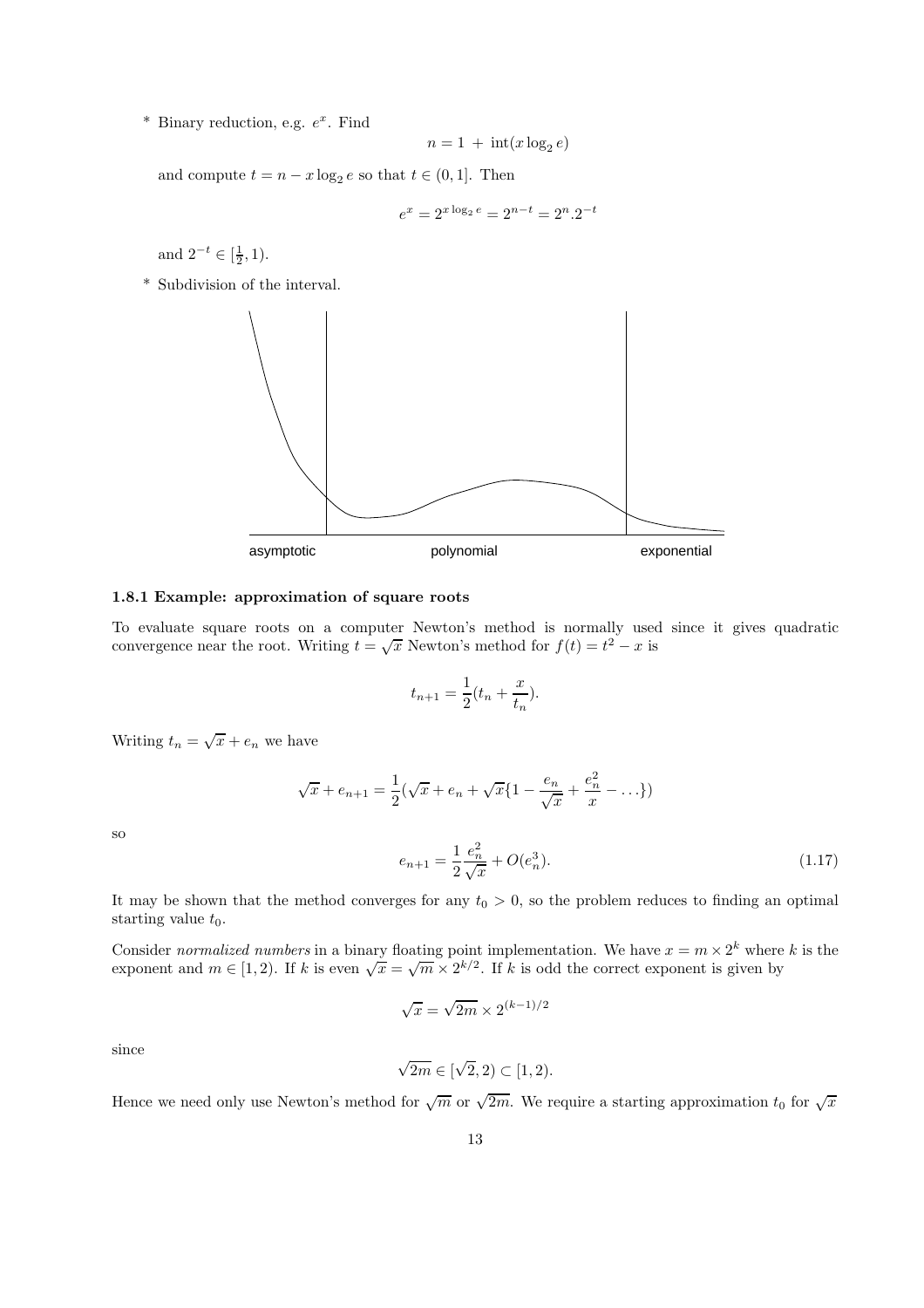where  $x \in [1, 4)$ . The  $L_{\infty}$  linear approximation is suitable.



The error has three extrema at  $1, x_1, 4$  by Theorem 1.4. Therefore the error

$$
e(x) = ax + b - \sqrt{x}
$$

has a turning point at  $x_1$  so that, setting  $de/dx = 0$  at  $x = x_1$ , we get

$$
x_1 = \frac{1}{4a^2}
$$

.

From Theorem 1.4,  $e(1) = -e(x_1) = e(4)$ , i.e.

$$
a + b - 1 = -\frac{1}{4a} - b + \frac{1}{2a} = 4a + b - 2
$$

which gives  $a = 1/3$ ,  $b = 17/24$ , and max  $|e_0| = 1/24$ . From  $(1.17) |e_1| \approx 10^{-3}$ .

### Exercise 1e

Repeat the derivation of the method of Section 1.8.1 for use on a calculator that uses base 10. Calculate the maximum relative error in the starting approximation and explain why the method works better in base 2 than in base 10. Assuming a precision of 9 decimal digits, and an absolute error  $e_0 \simeq 1$  in the starting approximation, estimate how many iterations will be required in the worst case. (Assume  $2^{10} \simeq 10^3$  in your calculation.)

# 1.9 Splines

This discussion is restricted to cubic splines, or splines of order 3. However, splines are well defined for all orders. In particular, a piecewise straight line (or polyline) is a spline of order 1.

# 1.9.1 Interpolating splines

A simplified treatment was given in Numerical Analysis I; this section provides the algebraic details. The cubic spline function  $\phi(x)$  interpolating the values  $\{y_i\}$  at the knots  $\{x_i\}$  over the interval  $[a, b]$  may be defined by the following conditions. Note that there is no requirement that interpolation should be at the knots, so this is only one illustrative case.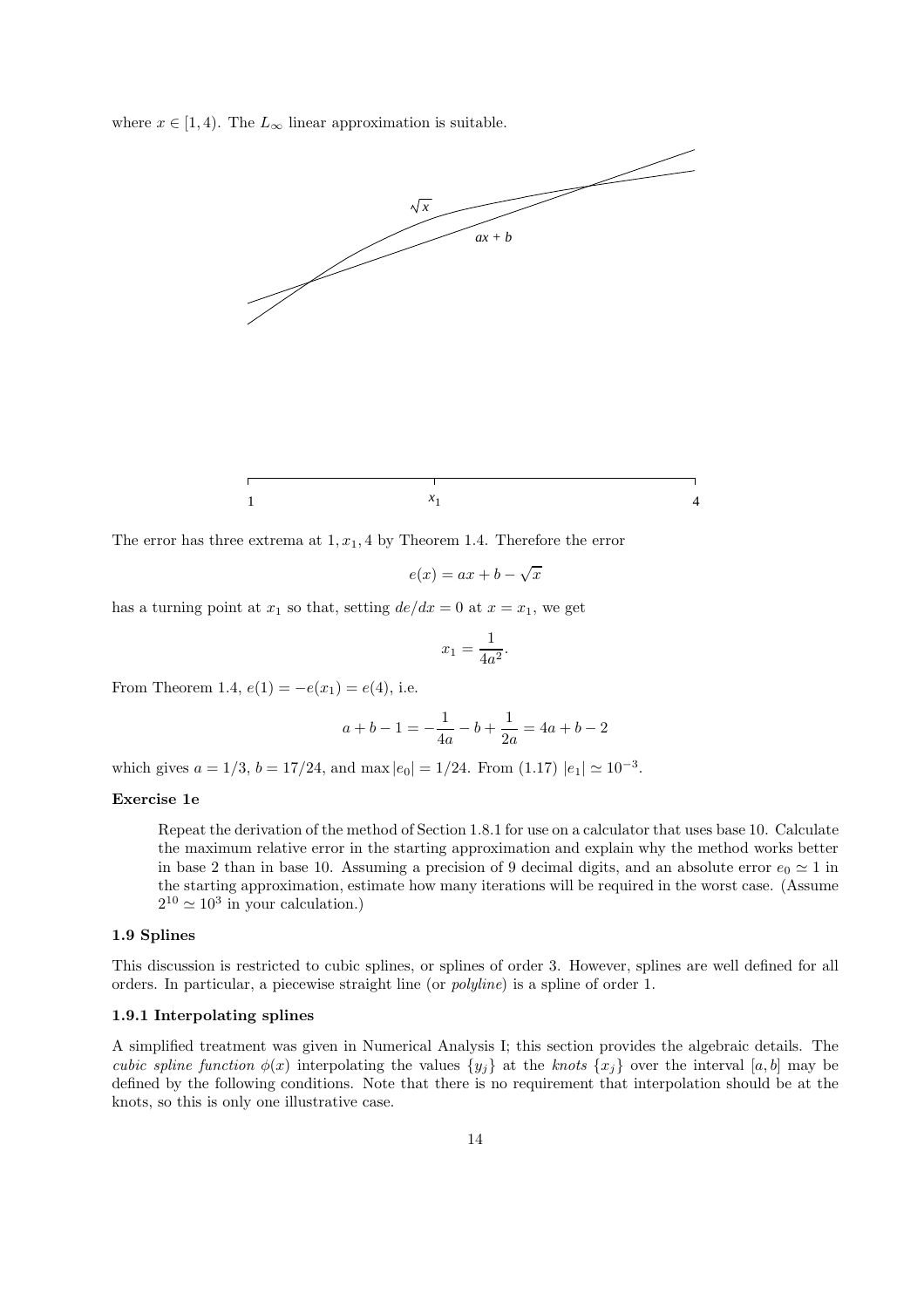- (i)  $\phi$  is a polynomial of degree 3 in each interval  $[x_1, x_2], [x_2, x_3], \ldots, [x_{n-1}, x_n].$
- (ii)  $\phi$  is a polynomial of degree 1 in each interval  $[a, x_1], [x_n, b]$ .
- (iii)  $\phi$ ,  $\phi'$  and  $\phi''$  are continuous in [a, b].
- (iv)  $\phi(x_j) = y_j, j = 1, 2, \ldots n$ .

The cubic spline is a piecewise cubic polynomial and has  $4n$  coefficients. The conditions (i)–(iv) produce  $4n$ linear equations which may be shown to be non-singular so that  $\phi$  is uniquely determined.

The spline  $\phi(x)$  has the following minimum curvature property<sup>†</sup>. Let  $\psi(x)$  be any function, different from  $\phi(x)$ , such that  $\psi$  and  $\psi'$  are continuous in [a, b] and  $\psi''$  exists. Suppose also that condition (iv) holds for  $\psi$ , then

$$
\int_{a}^{b} {\{\psi''(x)\}}^2 dx - \int_{a}^{b} {\{\phi''(x)\}}^2 dx = \int_{a}^{b} {\{\psi''(x) - \phi''(x)\}}^2 dx + 2 \int_{a}^{b} \phi''(x) {\{\psi''(x) - \phi''(x)\}} dx
$$
  
> 2  $\int_{a}^{b} \phi''(x) {\{\psi''(x) - \phi''(x)\}} dx.$ 

Integrating by parts, the right-hand side of the inequality is zero so that

$$
\int_a^b \{\psi''(x)\}^2 dx > \int_a^b \{\phi''(x)\}^2 dx,
$$

i.e.  $\phi(x)$  minimizes this integral out of all twice-differentiable interpolating functions  $\psi(x)$  with continuous first derivative.

# Exercise 1f

By integrating by parts, show that

$$
\int_{a}^{b} \phi''(x) \{ \psi''(x) - \phi''(x) \} dx = 0.
$$

[Hint: use the fact that  $\phi'''(x)$  is a piecewise constant.]

Defining  $d_j = x_{j+1} - x_j$  and  $\mu_j = \phi''(x_j)$ , it may be verified that for  $x \in [x_j, x_{j+1}]$ 

$$
\phi(x) = \frac{(x-x_j)y_{j+1} + (x_{j+1} - x)y_j}{d_j} - \frac{(x-x_j)(x_{j+1} - x)\{(d_j + x_{j+1} - x)\mu_j + (d_j + x - x_j)\mu_{j+1}\}}{6d_j} \tag{1.18}
$$

so that, in particular,

$$
\phi'(x_j) = \frac{y_{j+1} - y_j}{d_j} - \frac{(2\mu_j + \mu_{j+1})d_j}{6}
$$
  

$$
\phi'(x_{j+1}) = \frac{y_{j+1} - y_j}{d_j} + \frac{(2\mu_{j+1} + \mu_j)d_j}{6}.
$$
 (1.19)

# Exercise 1g

Verify from (1.18) that 
$$
\phi(x_j) = y_j
$$
,  $\phi(x_{j+1}) = y_{j+1}$ ,  $\phi''(x_j) = \mu_j$ ,  $\phi''(x_{j+1}) = \mu_{j+1}$ .

<sup>†</sup> The minimum curvature property is a misleading name: what we are talking about here is the second derivative, not curvature as such. In this case we require a scalar measurement over an interval, so we choose the  $L_2$  norm of the second derivative.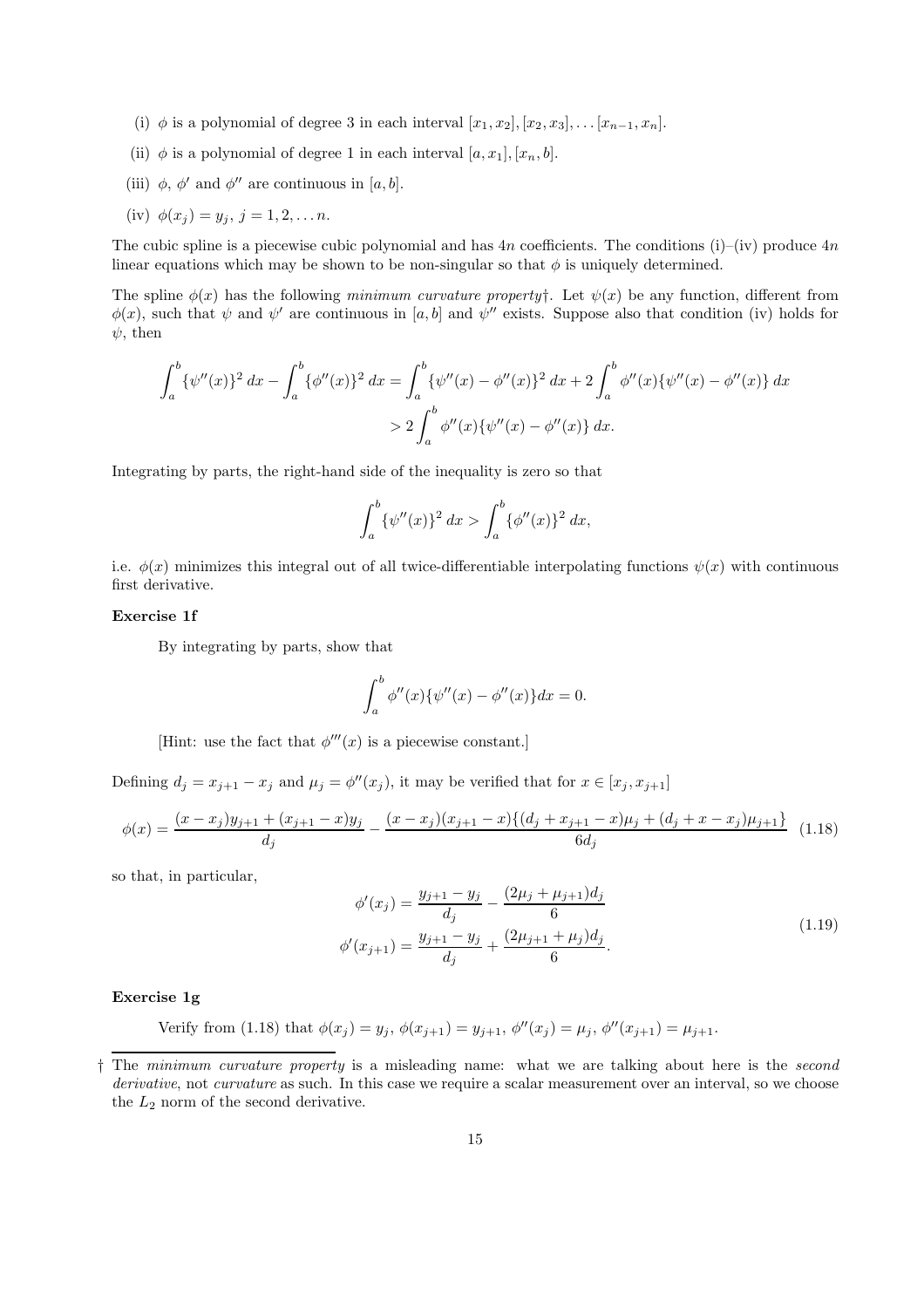From the continuity condition, and using (1.19), we can equate the values of  $\phi'(x_j)$  in the pair of intervals  $[x_{j-1}, x_j], [x_j, x_{j+1}]$  to get

$$
\frac{y_j - y_{j-1}}{d_{j-1}} + \frac{(2\mu_j + \mu_{j-1})d_{j-1}}{6} = \frac{y_{j+1} - y_j}{d_j} - \frac{(2\mu_j + \mu_{j+1})d_j}{6} \tag{1.20}
$$

for  $j = 2, 3, \ldots n - 1$ . We also know that  $\phi$  is linear in  $[a, x_1], [x_n, b]$  so that  $\mu_1 = \mu_n = 0$ . Let  $\mathbf{m} = {\mu_2, \mu_3, \dots, \mu_{n-1}}$ . From (1.20) we get the linear equations  $\mathbf{Am} = \mathbf{z}$  where

$$
z_j = \frac{6(y_{j+1} - y_j)}{d_j} - \frac{6(y_j - y_{j-1})}{d_{j-1}}
$$

and

$$
\mathbf{A} = \begin{pmatrix} 2(d_1 + d_2) & d_2 & d_3 & d_4 \\ d_2 & 2(d_2 + d_3) & d_3 & \dots & d_{n-2} \\ d_3 & \dots & d_{n-2} & d_{n-2} & d_{n-1} \end{pmatrix}
$$

which is symmetric positive definite and tridiagonal, and hence well-conditioned for solution. The spline is easily evaluated in the form (1.18).

### Exercise 1h

Prove **A** is positive definite, i.e.  $\mathbf{x}^T \mathbf{A} \mathbf{x} > 0$  for any  $\mathbf{x} \neq \mathbf{0}$  given  $d_j > 0$  for all j. [Hint: in the expansion of  $\mathbf{x}^T \mathbf{A} \mathbf{x}$ , prove that each  $d_j$  has a positive coefficient.]

As stated above, there is no requirement that interpolation should be at the knots. Indeed, interpolation midway between the knots has some theoretical advantage. There are several variations of the above procedure in order to produce special-purpose splines. For example, periodic splines have identical end conditions at each end, to enable approximation of simple closed curves using polar coordinates. Also, because of their adaptability to fairly arbitrary shapes, parametric splines are particularly useful in computer aided design.

### 1.9.2 Convergence of interpolating splines

Define the mesh norm  $\Delta$ x by

$$
\Delta x = \max(x_1 - a, x_2 - x_1, x_3 - x_2, \ldots x_n - x_{n-1}, b - x_n)
$$

and let f, f' be continuous in [a, b] and let f'' be square integrable in [a, b]. Schoenberg showed that

$$
\lim_{\Delta \mathbf{x} \to 0} \|f - \phi\|_{\infty} = 0
$$
  

$$
\lim_{\Delta \mathbf{x} \to 0} \|f' - \phi'\|_{\infty} = 0
$$

$$
\lim_{\Delta \mathbf{x} \to 0} \|f'' - \phi''\|_2 = 0.
$$

These results are independent of how  $\Delta x \to 0$ .

### 1.9.3 B-splines

It is possible to express the cubic spline  $\phi(x)$  in terms of a linear combination of functions  $\{B_i(x)\}\$ which are themselves cubic splines which depend only on the set of knots  $x_1, x_2, \ldots, x_n$  and the end conditions. The general form of a spline over a set of  $n$  knots is then

$$
\phi(x) = \sum_{j=-1}^{n+2} c_j B_j(x) \tag{1.21}
$$

where  ${c_j}$  is a set of coefficients to be determined. Note that  $B_{-1}(x)$ ,  $B_0(x)$ ,  $B_{n+1}(x)$ ,  $B_{n+2}(x)$  depend on the end conditions which need not concern us here.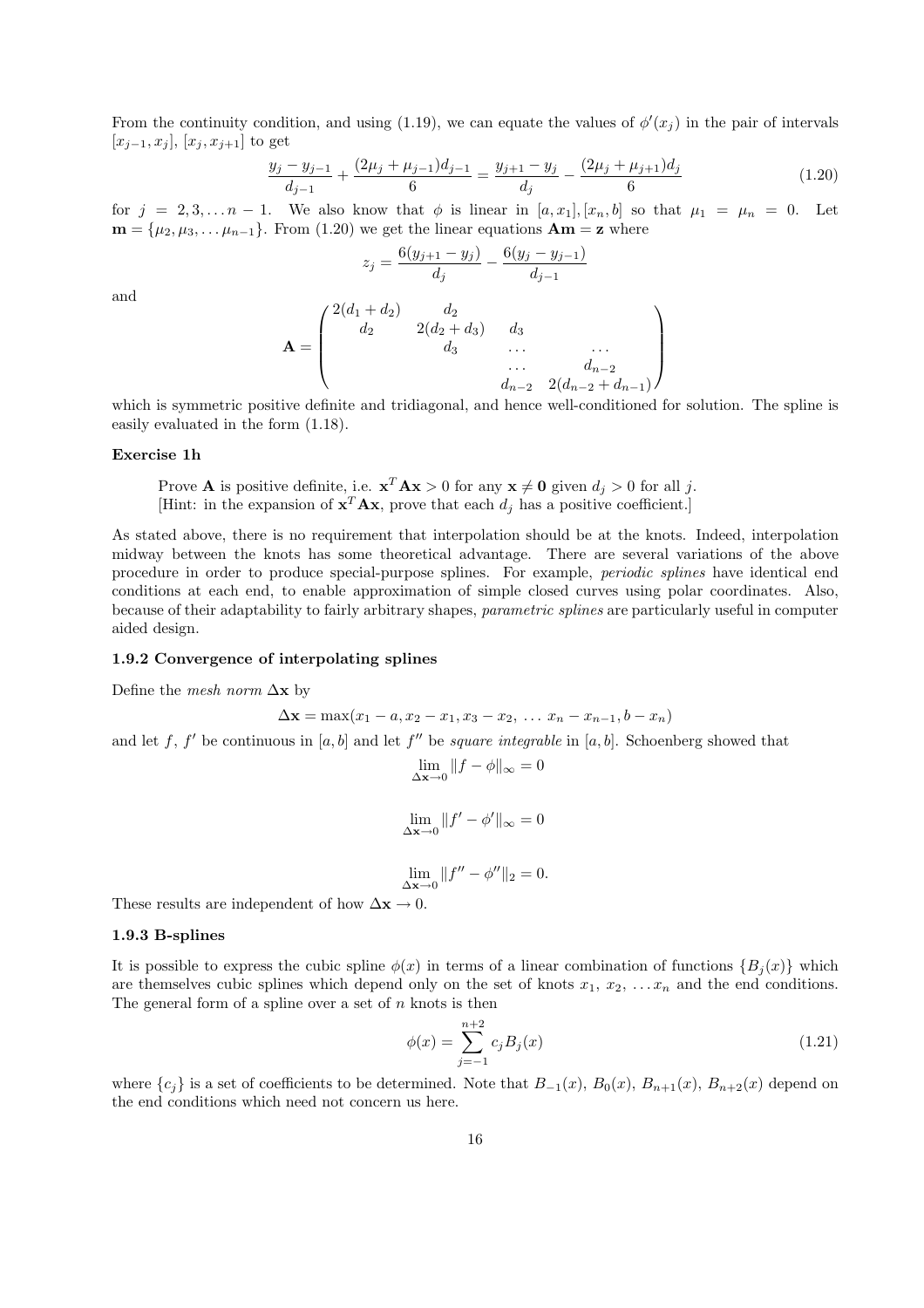The function  $B_j(x)$  is called a B-spline and, for  $j = 1, 2, \ldots n$ , has the property that  $B_j(x_k) = 0$  for  $k \leq j-2$ and  $k \geq j + 2$ , as shown below.



Note that the summation  $(1.21)$  for a particular value of x is over at most 4 terms. The study of B-splines leads to improved algorithms for spline approximation, and a clearer theoretical understanding of this topic.

# 2. Quadrature

Quadrature (or numerical integration) was introduced in Sections 2 and 3 of Numerical Analysis I. This Section takes a more theoretical approach.

# 2.1 Theory

# 2.1.1 Riemann sum rules

Consider a set of numbers  $a = \xi_0 < \xi_1 < \ldots < \xi_n = b$ . A Riemann integral is defined by

$$
\int_{a}^{b} f(x) dx = \lim_{\substack{n \to \infty \\ \Delta \xi \to 0}} \sum_{i=1}^{n} (\xi_i - \xi_{i-1}) f(x_i)
$$
\n(2.1)

where  $x_i \in [\xi_{i-1}, \xi_i], \Delta \xi = \max_i |\xi_i - \xi_{i-1}|$ . The summation on the right hand side of (2.1) is called a Riemann sum. Some primitive quadrature rules are clearly Riemann sums, e.g. the composite rectangular rule

$$
\mathbf{R}_n f = h \sum_{i=1}^n f(a+ih)
$$



with  $h = (b - a)/n$ . Other quadrature rules of the form

$$
\mathbf{Q}_n f = \sum_{i=1}^n w_i f(x_i)
$$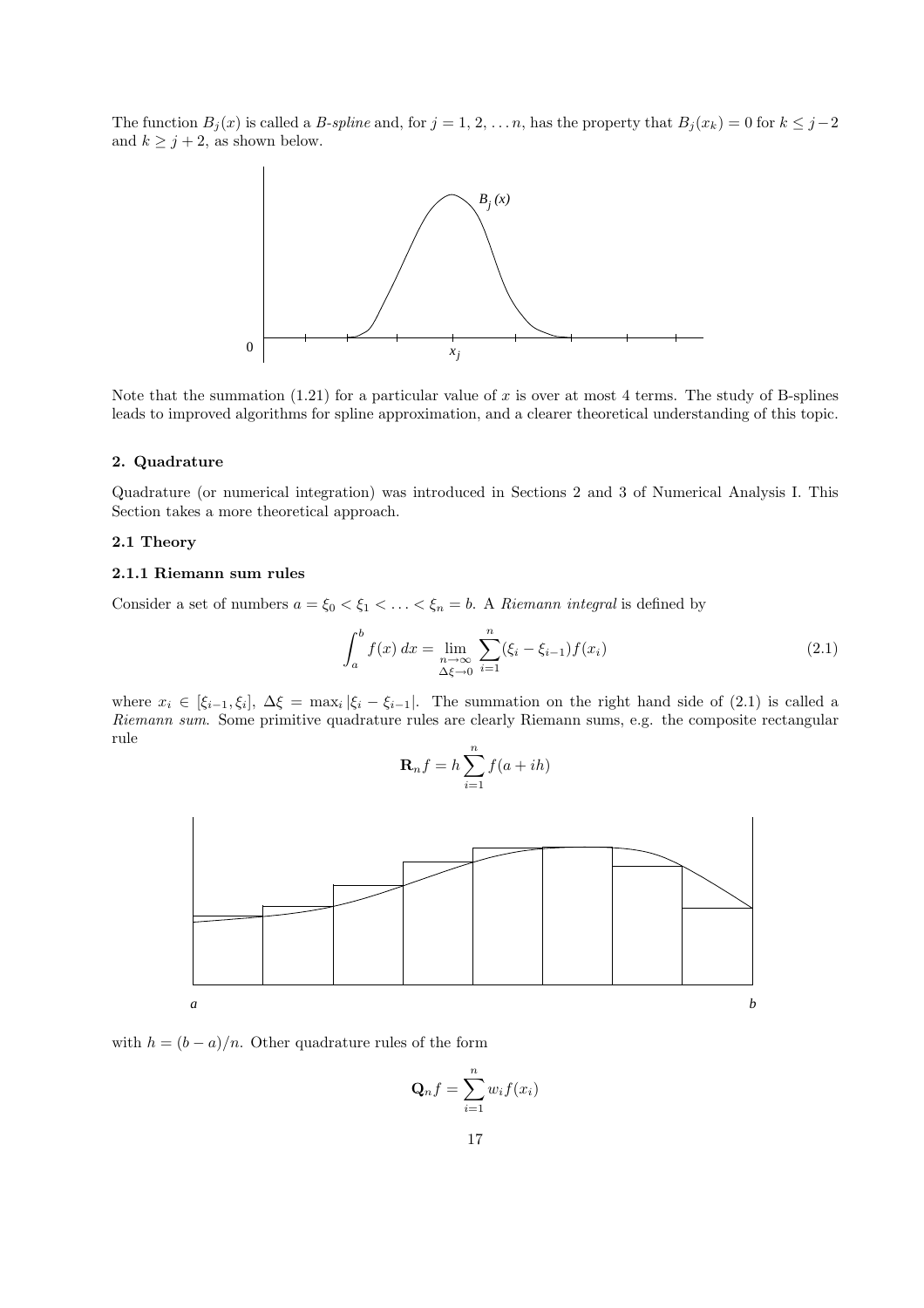can be expressed as Riemann sums if there exist  $\xi_1 < \xi_2 < \ldots < \xi_{n-1}$  such that

$$
w_i = \xi_i - \xi_{i-1}, \qquad \xi_0 = a, \ \xi_n = b
$$

and  $x_i \in [\xi_{i-1}, \xi_i]$ .

To show that a given sequence of quadrature rules  $\{Q_n f\}$  converges to the integral of a function, it is sufficient to establish that each rule is a Riemann sum such that  $\Delta \xi \to 0$  as  $n \to \infty$ .

# 2.1.2 Calculation of weights for quadrature rules

Interpolatory polynomial quadrature rules can be derived by integrating the Lagrange interpolation formula (1.3). Given a set of abscissae  $x_0, x_1, \ldots x_n$  we wish to determine the unique weights  $w_0, w_1, \ldots w_n$  such that the interpolating quadrature rule

$$
\int_{a}^{b} W(x)f(x) \, dx = \sum_{i=0}^{n} w_i f(x_i) + E(f)
$$

is exact for polynomials of degree n, where  $W(x)$  is a weight function. Using equations  $(1.3) - (1.6)$  we can express the Lagrange polynomial interpolating to  $f(x)$  at the abscissae as

$$
L_n(x) = \sum_{i=0}^n f(x_i) \frac{p_{n+1}(x)}{p'_{n+1}(x_i)(x - x_i)}
$$

so that

$$
\sum_{i=0}^{n} w_i f(x_i) = \int_a^b W(x) L_n(x) dx
$$
  
= 
$$
\int_a^b W(x) \sum_{i=0}^{n} f(x_i) \frac{p_{n+1}(x)}{p'_{n+1}(x_i)(x - x_i)} dx
$$
  
= 
$$
\sum_{i=0}^{n} f(x_i) \int_a^b W(x) \frac{p_{n+1}(x)}{p'_{n+1}(x_i)(x - x_i)} dx.
$$

Hence

$$
w_i = \frac{1}{p'_{n+1}(x_i)} \int_a^b W(x) \frac{p_{n+1}(x)}{x - x_i} dx.
$$

# 2.1.3 Error analysis

**Theorem 2.1: Taylor's theorem.** If  $x \in [a, b]$  and  $f \in C^{N+1}[a, b]$ ,

$$
f(x) = f(a) + (x - a)f'(a) + \frac{(x - a)^2}{2!}f''(a) + \ldots + \frac{(x - a)^N}{N!}f^{(N)}(a) + \frac{1}{N!} \int_a^x f^{(N+1)}(t)(x - t)^N dt. \tag{2.2}
$$

**Proof.** Let  $T_N(a)$  represent the Taylor series up to the term in  $(x - a)^N$  treated as a function of a, i.e.

$$
T_N(a) = f(a) + (x - a)f'(a) + \frac{(x - a)^2}{2!}f''(a) + \ldots + \frac{(x - a)^N}{N!}f^{(N)}(a).
$$

We can differentiate  $T_N(a)$  once with respect to a,

$$
T'_{N}(a) = f'(a) - f'(a) + (x - a)f''(a) - (x - a)f''(a) + \dots
$$
  

$$
\dots + \frac{(x - a)^{N-1}}{(N-1)!}f^{(N)}(a) - \frac{(x - a)^{N-1}}{(N-1)!}f^{(N)}(a) + \frac{(x - a)^{N}}{N!}f^{(N+1)}(a)
$$
  

$$
= \frac{(x - a)^{N}}{N!}f^{(N+1)}(a).
$$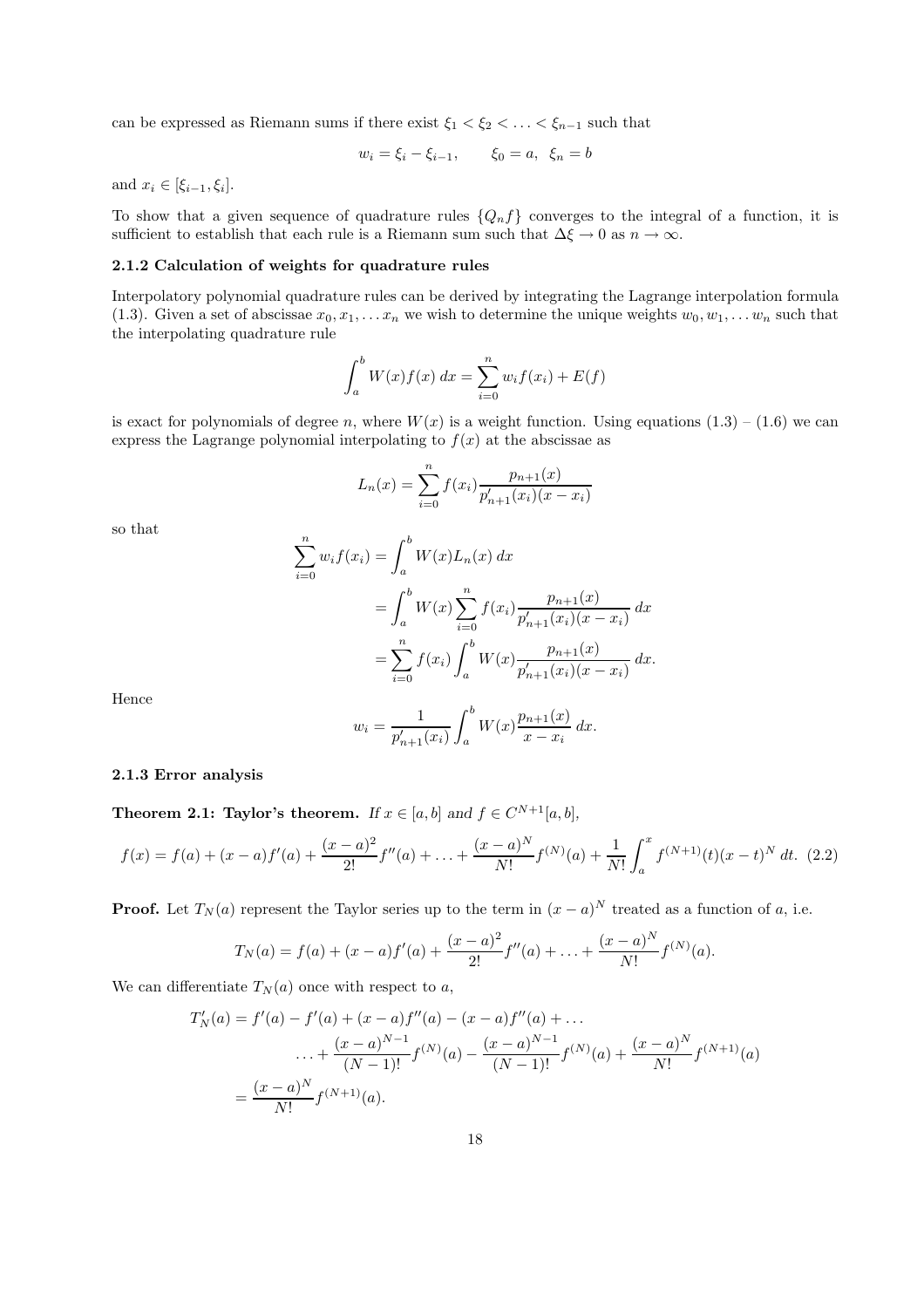For any  $g \in C^1[a, b]$ 

$$
g(x) = g(a) + \int_a^x g'(t) dt
$$

so

$$
T_N(x) = T_N(a) + \int_a^x T'_N(t) dt
$$

i.e.

$$
f(x) = T_N(a) + \frac{1}{N!} \int_a^x (x - t)^N f^{(N+1)}(t) dt.
$$

¶

Let  $E(f)$  denote the discretization error in a quadrature rule, i.e.

$$
E(f) = \int_{a}^{b} f(x) dx - \sum_{i=0}^{n} w_{i} f(x_{i}).
$$

Note that it is usual to write  $E(f)$  as  $E_x(f)$  to make it clear that integration is with respect to x. Suppose that the quadrature rule is exact for polynomials  $P_N$  of degree N, so that  $E(P_N) = 0$ . It is possible to obtain an expression for  $E(f)$  by integrating the Lagrange interpolation formula (1.3).

**Theorem 2.2: Peano's theorem.** If  $E(P_N) = 0$  and  $f \in C^{N+1}[a, b]$  then

$$
E(f) = \int_a^b f^{(N+1)}(t)K(t) dt
$$

where

$$
K(t) = \frac{1}{N!} E_x[(x - t)_+^N]
$$

and

$$
(x-t)_+^N = \begin{cases} (x-t)^N, & x > t \\ 0, & x \le t. \end{cases}
$$

The function  $K(t)$  is called the *Peano kernel* (or *influence function*) and is a spline function of order N.

**Proof.** We start from Taylor's theorem. Since  $f \in C^{N+1}[a, b]$  and  $E(P_r) = 0$  for  $r \leq N$  we get, directly from (2.2),

$$
E(f) = \frac{1}{N!} E_x \left\{ \int_a^x f^{(N+1)}(t) (x - t)^N dt \right\}.
$$

It may be seen that it makes no difference to write

$$
E(f) = \frac{1}{N!} E_x \left\{ \int_a^x f^{(N+1)}(t) (x - t)_+^N dt \right\}
$$

and further, because of the definition of  $(x - t)_{+}^{N}$ , we can replace the upper limit of the integral by b, thus

$$
E(f) = \frac{1}{N!} E_x \left\{ \int_a^b f^{(N+1)}(t) (x - t)_+^N dt \right\}.
$$

Now the limits of the integral no longer depend on  $x$ , so we can take  $E_x$  inside the integral to get

$$
E(f) = \frac{1}{N!} \int_{a}^{b} f^{(N+1)}(t) E_x[(x-t)^{N}] dt.
$$

¶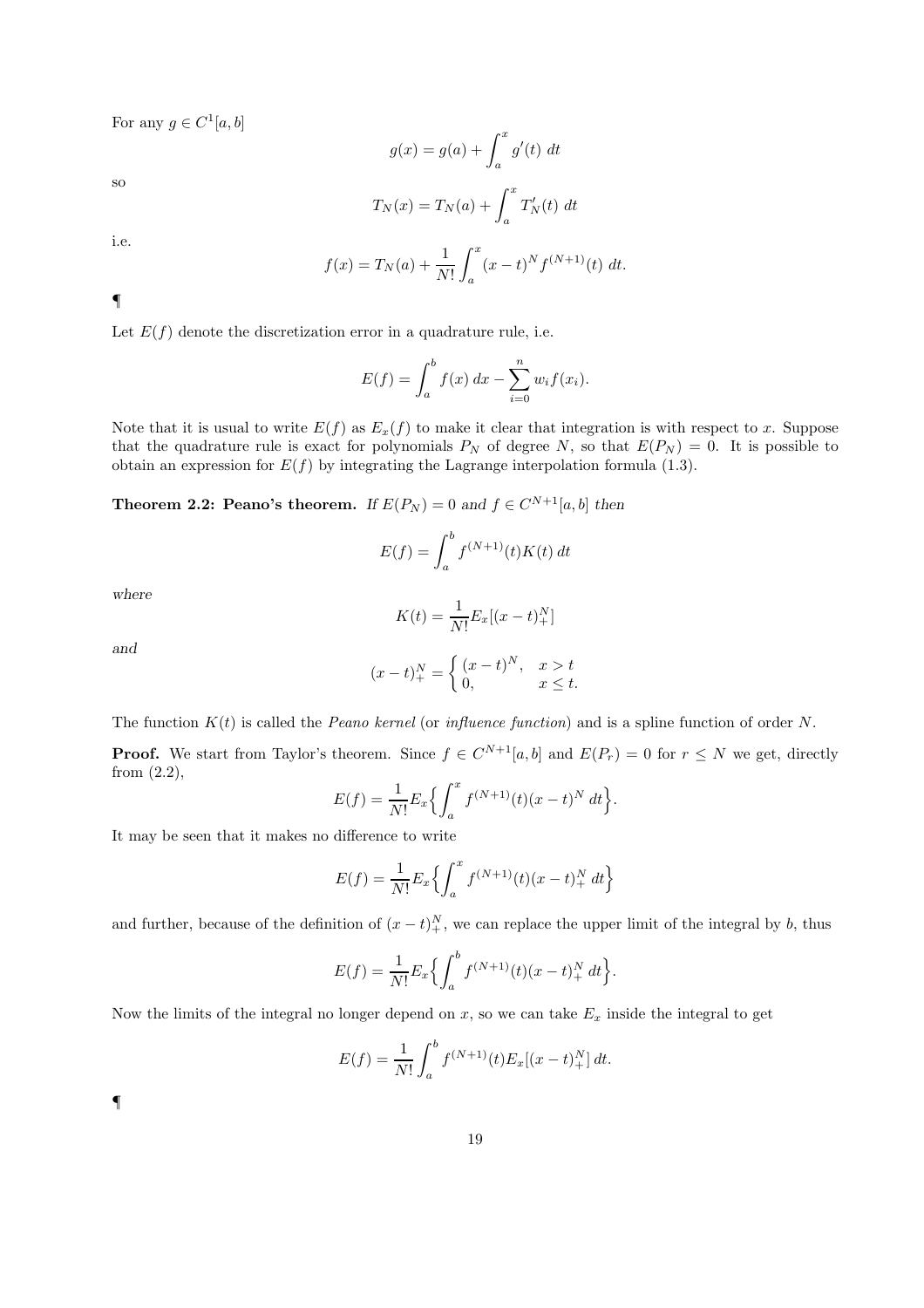Peano's Theorem is quite elegant, but the algebraic details can get tedious, so we will restrict ourselves to the simplest quadrature rules as examples. Consider the simple trapezium rule for which

$$
E(f) = \int_{a}^{b} f(x) dx - \frac{1}{2}h[f(a) + f(b)]
$$
\n(2.3)

where  $h = b - a$ . The rule is exact for polynomials of degree 1, so taking  $N = 1$  in Theorem 2.2 we get the Peano kernel  $K(t) = E_x[(r - t)/1]$ 

$$
K(t) = E_x[(x - t)_+]
$$
  
= 
$$
\int_a^b (x - t)_+ dx - \frac{1}{2}h[(a - t)_+ + (b - t)_+]
$$

from (2.3). Since we require  $K(t)$  only for  $t \in [a, b]$  we can take  $(a - t)_+ = 0$ ,  $(b - t)_+ = b - t$  so that

$$
K(t) = \int_{t}^{b} (x - t) dx - \frac{1}{2}h(b - t)
$$
  
=  $\frac{1}{2}(a - t)(b - t).$  (2.4)

Using the kernel (2.4) in Peano's theorem we get

$$
E(f) = \frac{1}{2} \int_{a}^{b} f''(t)(a-t)(b-t) dt.
$$
 (2.5)

To simplify (2.5) we need the following theorem.

**Theorem 2.3.** If  $K(t)$  does not change sign in [a, b] then

$$
E(f) = \frac{f^{(N+1)}(\xi)}{(N+1)!} E(x^{N+1})
$$

for some  $\xi \in (a, b)$ .

**Proof.** If  $K(t)$  does not change sign the mean value theorem applied to Theorem 2.2 gives

$$
E(f) = f^{(N+1)}(\xi) \int_{a}^{b} K(t) dt
$$
\n(2.6)

and in particular

$$
E(x^{N+1}) = (N+1)! \int_{a}^{b} K(t) dt.
$$
 (2.7)

The result follows from eliminating the integral from (2.6) and (2.7). ¶

To apply Theorem 2.3 to (2.5) we require

$$
E(x^{2}) = \int_{a}^{b} x^{2} dx - \frac{1}{2}h(a^{2} + b^{2}) = -\frac{1}{6}h^{3}
$$

so that

$$
E(f) = -\frac{1}{12}h^3 f''(\xi)
$$

for some  $\xi \in (a, b)$ .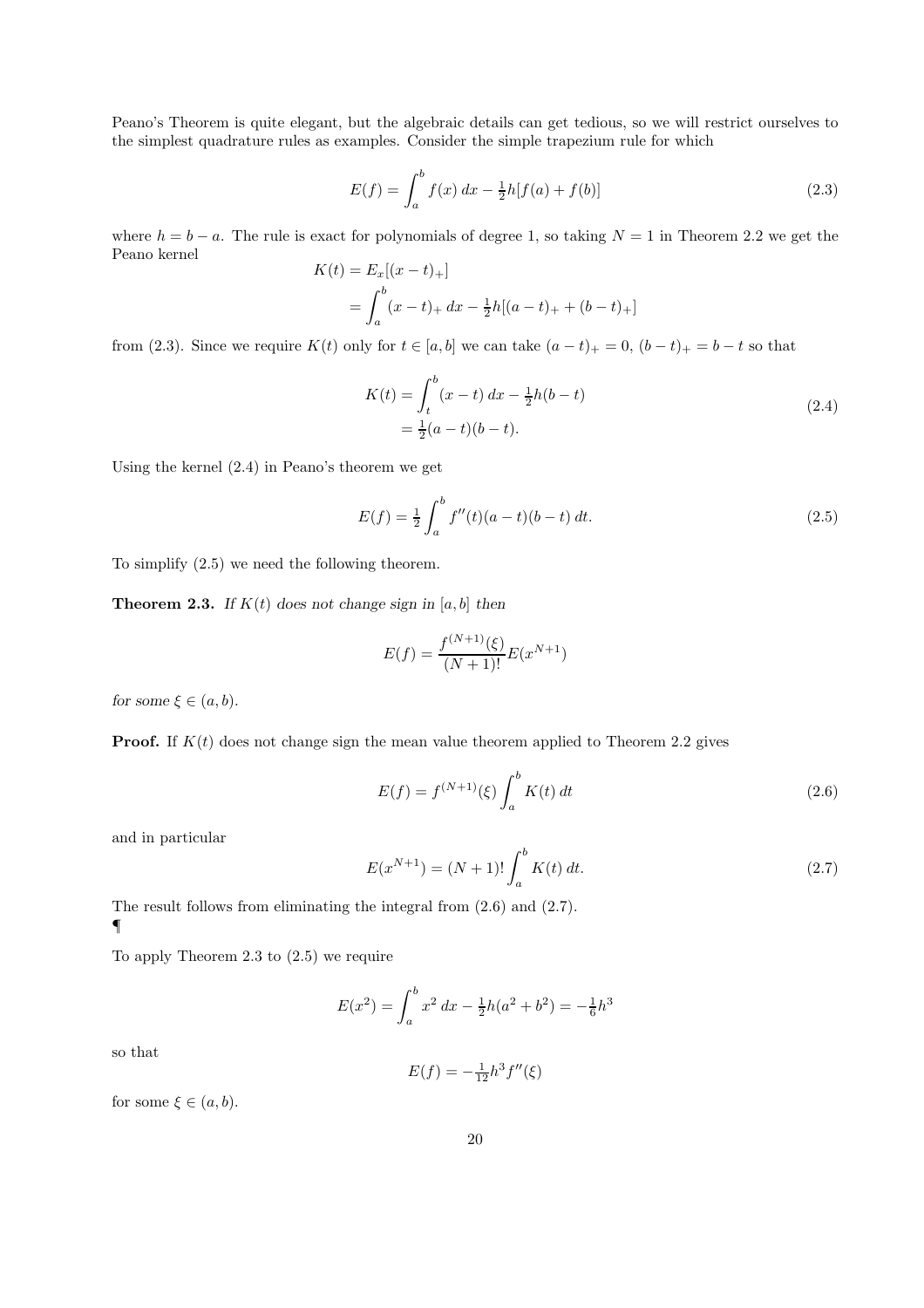# Exercise 2a

The mid-point rule  $(b-a)f[\frac{1}{2}(a+b)]$  is exact for polynomials of degree 1. Use Peano's theorem to find a formula for  $E(f)$ . [Hint: this is similar to the trapezium rule example given above, except that it is harder to prove that  $K(t)$  does not change sign in [a, b].]

If  $K(t)$  does change sign in [a, b] then we can use the (sharp) inequality

$$
|E(f)| \le \max_{x \in [a,b]} |f^{(N+1)}(x)|. \int_a^b |K(t)| dt.
$$

Note that, in general, a polynomial quadrature rule with error  $O(h^n)$  will integrate exactly a polynomial of degree  $n-2$ .

# 2.2 Gaussian quadrature

In Gaussian quadrature the abscissae  $\{x_i\}$  of a quadrature rule are chosen such that the formula is accurate for the highest possible degree of polynomial. Consider

$$
\int_a^b f(x) dx \simeq \sum_{i=1}^n w_i f(x_i).
$$

At best the abscissae can be chosen such that an n-point rule is exact for polynomials of degree  $2n-1$ . Let  ${p_n}$  be a sequence of *orthonormal polynomials* with respect to the weight function  $W(x)$ , i.e.

$$
\int_a^b W(x)p_M(x)p_N(x) dx = \begin{cases} 0, & M \neq N \\ 1, & M = N. \end{cases}
$$

Also, let  $k_n > 0$  be the leading coefficient of  $p_n(x)$ , i.e.

$$
p_n(x) = k_n x^n + \dots
$$

It is known that the zeros of real orthogonal polynomials are real, distinct and lie in  $(a, b)$ . It may be shown that the zeros of  $p_n(x)$  are the n abscissae  $\{x_i\}$  which produce a quadrature rule that is exact for polynomials of degree  $2n - 1$ . The weights are

$$
w_i = -\frac{k_{n+1}}{k_n} \frac{1}{p_{n+1}(x_i)p'_n(x_i)}
$$

and are always positive. The discretization error is given by

$$
E(f) = \int_a^b W(x)f(x) dx - \sum_{i=1}^n w_i f(x_i) = \frac{f^{(2n)}(\xi)}{(2n)! k_n^2}
$$

for some  $\xi \in (a, b)$ . Such Gauss rules are named after the orthogonal polynomials used, e.g. Gauss-Legendre, Gauss-Laguerre, etc.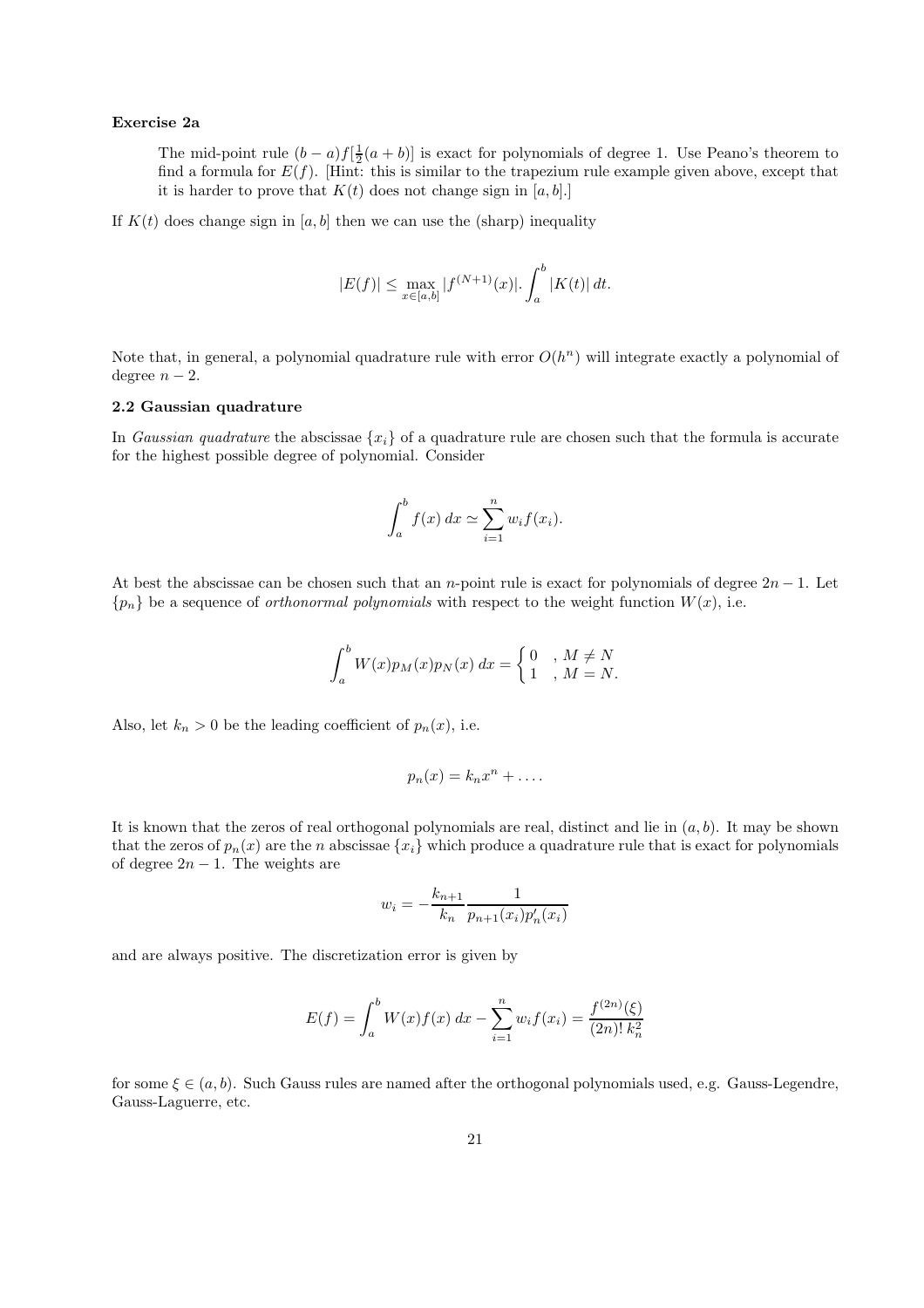The most commonly used Gauss rules are

$$
\int_{-1}^{1} f(x) dx
$$
 Gauss – Legendre  

$$
\int_{-1}^{1} \frac{f(x)}{\sqrt{1 - x^2}} dx
$$
 Gauss – Chebyshev  

$$
\int_{-1}^{1} (1 - x)^{\alpha} (1 + x)^{\beta} f(x) dx
$$
 Gauss – Jacobi  

$$
\int_{0}^{\infty} e^{-x} f(x) dx
$$
 Gauss – Laguerre  

$$
\int_{-\infty}^{\infty} e^{-x^2} f(x) dx
$$
 Gauss – Hermite

Lobatto rules use both end points of the interval as abscissae, and the remaining abscissae are chosen optimally; these have degree  $2n-3$ . Radau rules use one end point as an abscissa and have degree  $2n-2$ ; a Radau rule is often used instead of Gauss-Laguerre for the interval  $[0, \infty)$ . For integrals of the form  $\int_{-\infty}^{\infty} e^{-x^2} f(x) dx$  the composite trapezium rule is superior to Gauss-Hermite – see Section 2.4.

# 2.3 Composite rules

Composite rules are also known as compound, repeated, extended or iterated rules. Let **R** be an m-point quadrature rule. We denote by  $(n \times \mathbf{R})$  the rule **R** applied to n subintervals. Note that if **R** is an open rule (i.e. does not include end-points) then  $(n \times \mathbf{R})$  uses mn points. If **R** is a closed rule (i.e. includes both end-points) then  $(n \times \mathbf{R})$  uses only  $(m-1)n+1$  points, which may be significantly less for small values of m. For **R** applied to  $[-1, 1]$  we write

$$
\mathbf{R}f = \sum_{j=1}^{m} w_j f(x_j)
$$

and for  $(n \times \mathbf{R})$  applied to [a, b] we write

$$
(n \times \mathbf{R})f = \frac{b-a}{2n} \sum_{i=1}^{n} \sum_{j=1}^{m} w_j f(x_{ij})
$$
\n(2.8)

where  $x_{ij}$  is the jth abscissa of the *i*th subinterval. Note that the weights  $\{w_i\}$  are independent of [a, b]. Also, for closed rules, some  $x_{ij}$ 's coincide.

**Theorem 2.4.** Let **R** be a rule that integrates constants exactly, i.e.  $\mathbf{R} \cdot \mathbf{1} = \int_{-1}^{1} dx = 2$ . If f is bounded in  $[a, b]$  and is (Riemann) integrable then

$$
\lim_{n \to \infty} (n \times \mathbf{R}) f = \int_a^b f(x) \, dx.
$$

Proof. Reversing summations and taking the limit in (2.8),

$$
\lim_{n \to \infty} (n \times \mathbf{R}) f = \frac{1}{2} \sum_{j=1}^{m} w_j \lim_{n \to \infty} \left\{ \frac{b-a}{n} \sum_{i=1}^{n} f(x_{ij}) \right\}
$$

$$
= \frac{1}{2} \int_{a}^{b} f(x) dx. \sum_{j=1}^{m} w_j
$$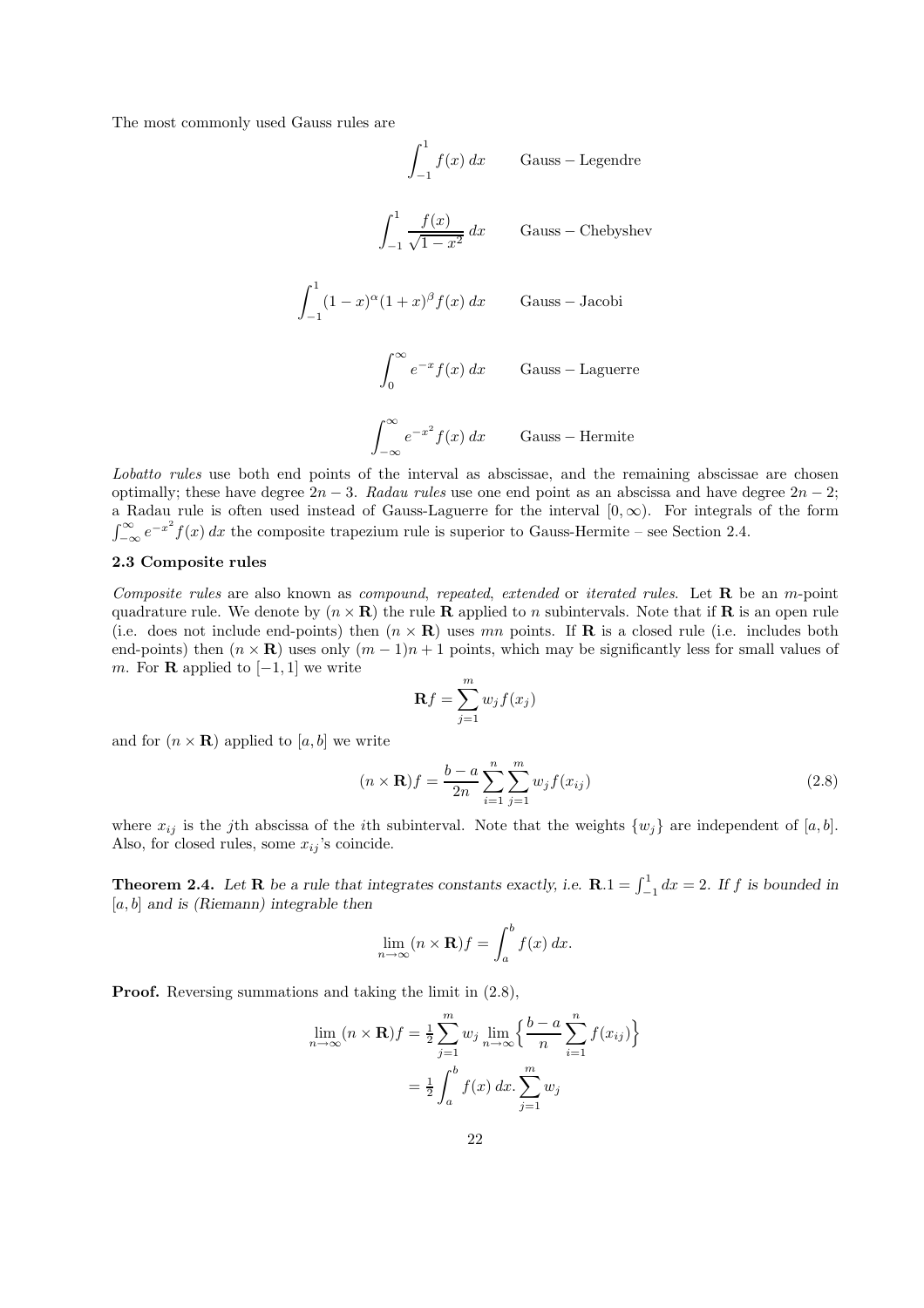since the sum over i is a Riemann sum and therefore converges. Also, since  $\mathbf{R}.1 = 2$ ,  $\sum_{j=1}^{m} w_j = 2$ . ¶

Theorem 2.4 essentially states that composite rules converge for bounded Riemann-integrable functions f. The rule **R** is a *simplex rule* if the discretization error  $E_{\mathbf{R}}(f)$  can be expressed in the form

$$
E_{\mathbf{R}}(f) = c(b-a)^{k+1} f^{(k)}(\xi)
$$
\n(2.9)

for  $f \in C^k[a, b]$ ,  $\xi \in (a, b)$ , and constant c. The following theorem formalizes an idea that was explained in Numerical Analysis I, Section 2.

**Theorem 2.5.** Let **R** be a simplex rule and let  $E_{n \times \mathbf{R}}(f)$  denote the discretization error of  $(n \times \mathbf{R})f$ . Then  $\lim_{n \to \infty} n^k E_{n \times \mathbf{R}}(f) = c(b-a)^k [f^{(k-1)}(b) - f^{(k-1)}(a)].$ 

That is to say,  $(n \times \mathbf{R})f$  converges like  $n^{-k}$  for n sufficiently large.

Proof. From  $(2.9)$ 

$$
E_{n\times\mathbf{R}}(f) = \sum_{i=1}^{n} c\left(\frac{b-a}{n}\right)^{k+1} f^{(k)}(\xi_i)
$$

where  $\xi_i$  lies inside the *i*th subinterval. Rearranging and taking limits,

$$
\lim_{n \to \infty} n^k E_{n \times \mathbf{R}}(f) = c(b-a)^k \lim_{n \to \infty} \left\{ \frac{b-a}{n} \sum_{i=1}^n f^{(k)}(\xi_i) \right\}
$$

$$
= c(b-a)^k \int_a^b f^{(k)}(x) dx
$$

$$
= c(b-a)^k [f^{(k-1)}(b) - f^{(k-1)}(a)].
$$

¶

For example, for Simpson's rule

$$
E_{\mathbf{R}}(f) = -\frac{(b-a)^5}{2880} f^{(4)}(\xi)
$$

and

$$
\lim_{n \to \infty} n^4 E_{n \times \mathbf{R}}(f) = -\frac{(b-a)^4}{2880} [f^{(3)}(b) - f^{(3)}(a)]
$$

for  $f \in C^4[a, b]$ , i.e. Simpson's rule converges like  $h^5$ , so the composite rule converges like  $h^4$ .

# 2.4 Singular integrals

It is sometimes possible to integrate a function  $f(x)$  over an interval in which it has a singularity. Typically such a singularity is a point where  $f(x)$  or  $f'(x)$  becomes infinite, but the integral remains finite. Although the value of the integral may be well-defined, quadrature methods based on polynomials are inappropriate as polynomials cannot display this behaviour.

It is necessary to know the location of the singularity or singularities, and to split the interval in such a way that each sub-integral has a singularity only at one end-point. Consequently we need only consider integrals with one singularity at an end-point of the interval.

Various analytic methods may be tried to remove a singularity before computation. For example, integration by parts may reduce the problem to the sum of a computable function and a non-singular integral. Also 'subtracting out' the singularity is simple in some cases, e.g.

$$
\int_0^1 \frac{\cos x}{\sqrt{x}} dx = \int_0^1 \left\{ \frac{1}{\sqrt{x}} + \frac{\cos x - 1}{\sqrt{x}} \right\} dx = 2 + \int_0^1 \frac{\cos x - 1}{\sqrt{x}} dx.
$$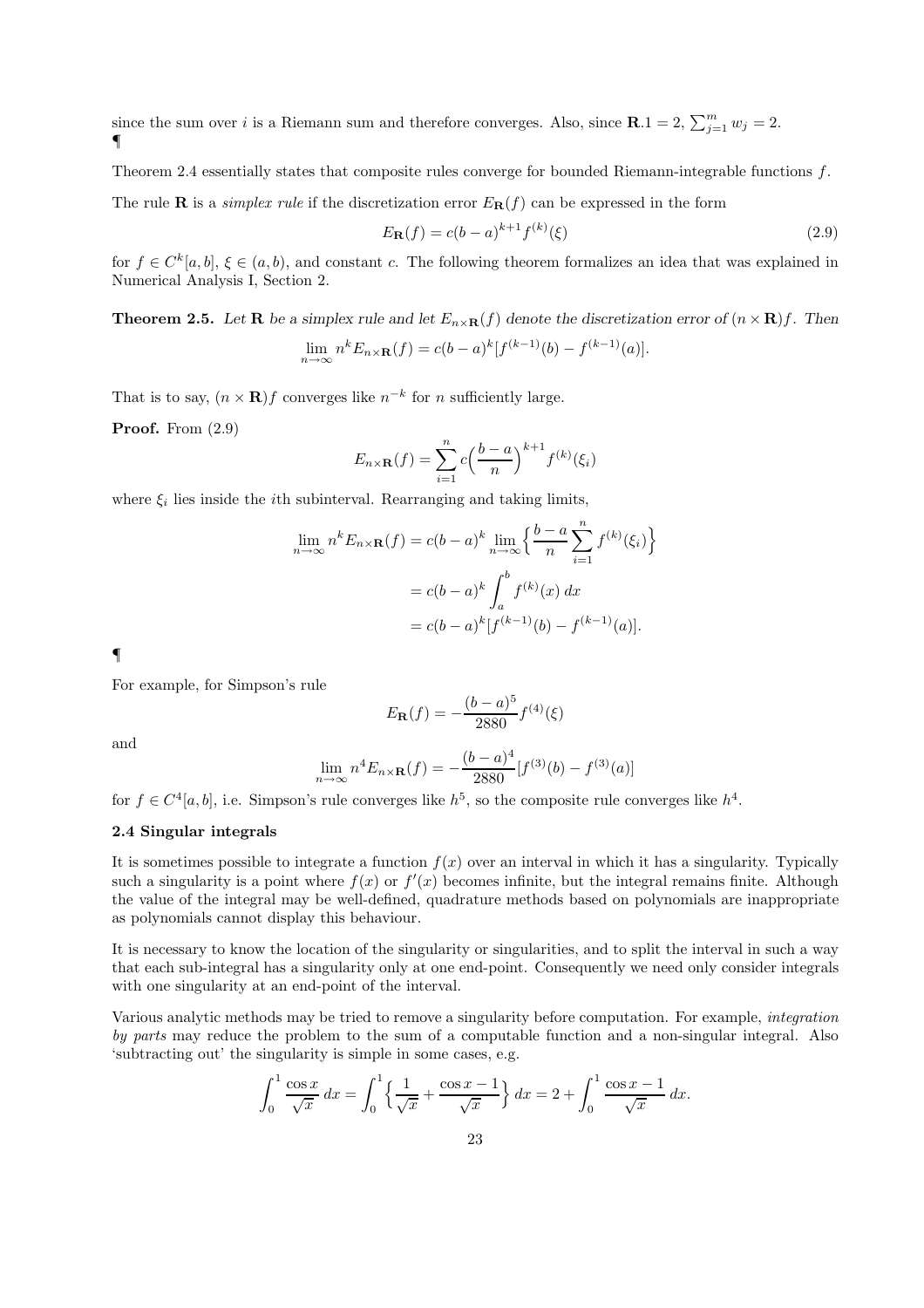In this case  $\cos x - 1 = O(x^2)$  so the integrand becomes  $O(x^{3/2})$  which is less severe. This process can be repeated if necessary.

In general, as singularities are not polynomial-like, polynomial rules are unsuitable and indeed convergence is either not achieved or retarded.

A simple non-polynomial rule can be developed from a curious property of the trapezium rule. It turns out that, for a 'suitable' function  $f(x)$ , the best method for integrating

$$
I = \int_{-\infty}^{\infty} e^{-x^2} f(x) dx \tag{2.10}
$$

is to use the composite trapezium rule with  $h = 1/N$ , where N is a suitably large integer.



This can be truncated to  $2N^2 + 1$  terms to give

$$
I = h \sum_{i=-N^2}^{N^2} e^{-i^2 h^2} f(ih) + O(e^{-A/h})
$$

which has an exponential rate of convergence! This property holds provided that the function  $f(x)$  has no singularities for any finite (real or complex) x. This is usually hard to establish, but if  $f(x)$  does have complex singularities (but none on the finite real line) then the rate of convergence is slower, but still of an exponential rate§.

The significance of this result is that we can transform the integral

$$
I = \int_{-1}^{1} f(x) \, dx \tag{2.11}
$$

to an infinite interval to which the composite trapezium rule can be applied. For example, using the transformation  $x = \tanh u$  we get

$$
dx = \operatorname{sech}^2 u \ du
$$

so that (2.11) becomes

$$
I = \int_{-\infty}^{\infty} \operatorname{sech}^{2} u f(\tanh u) du.
$$

<sup>§</sup> There is a sense in which an exponential rate of convergence may be too fast, in that 'convergence testing' becomes more difficult.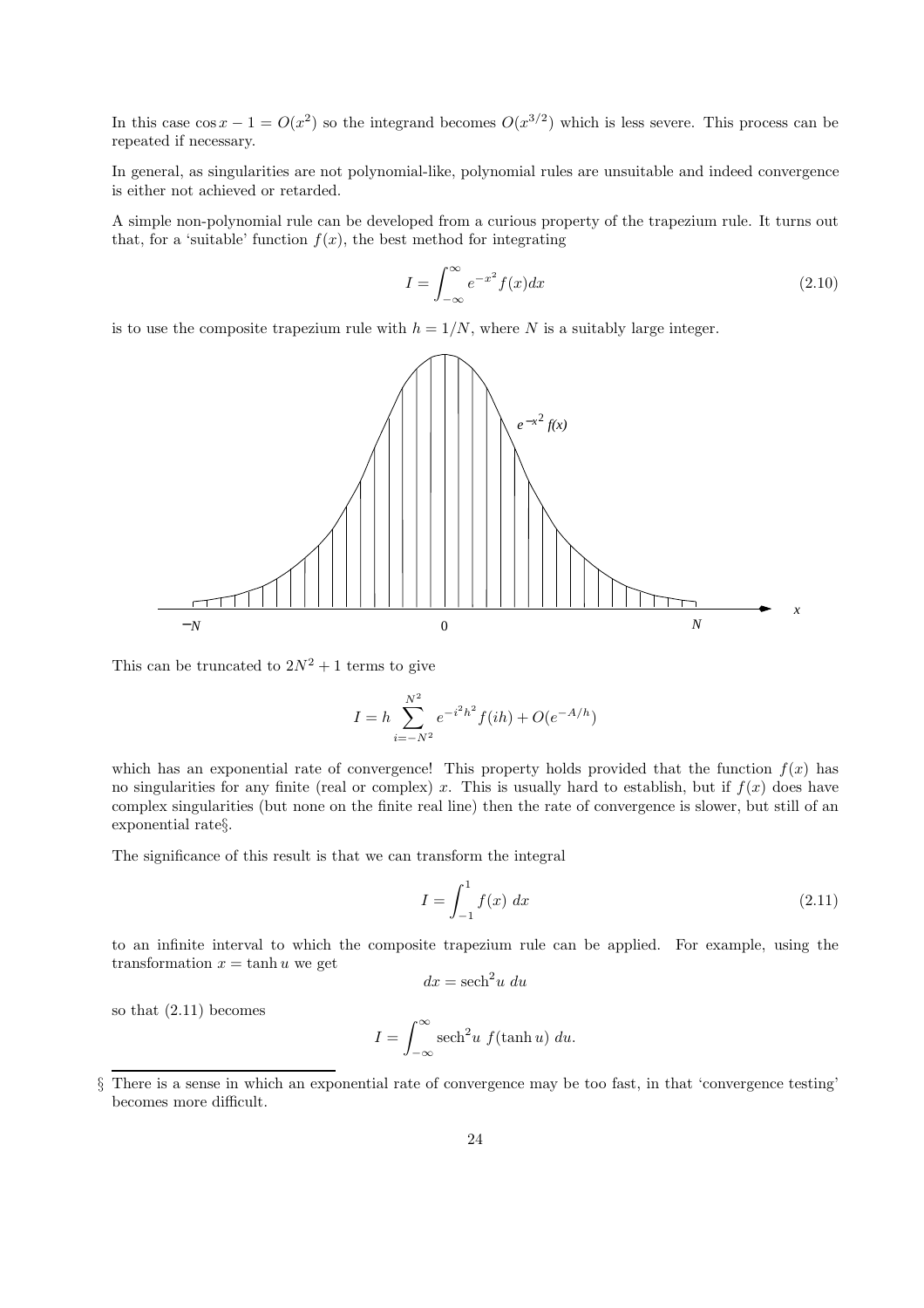Note that  $sech^2u \to e^{-u^2}$  as  $u \to \pm \infty$ . Choosing N sufficiently large that the integrand is negligible outside  $[-N, N]$ , setting  $h = 1/N$  and applying the composite trapezium rule we get

$$
h\sum_{i=-N^2}^{N^2} \operatorname{sech}^2(ih)\ f[\tanh(ih)]
$$

which is a new (non-polynomial) quadrature rule with weights  $w_i = h \operatorname{sech}^2(ih)$  and abscissae  $x_i = \tanh(ih)$ and with an exponential rate of convergence. The great advantage of such a rule is that it can be used even when the integrand is singular at one or both end-points†.

# 2.5 Multi-dimensional integration

# 2.5.1 Introduction

Consider the problem of evaluating

$$
I = \int \int \ldots \int f(x_1, x_2, \ldots x_d) dx_1 dx_2 \ldots dx_d
$$

where there are  $d$  integrals. Such problems often arise in practice, more commonly for 2 or 3 dimensions, but occasionally in 10 or 20 dimensions. As the problem becomes considerably more expensive to solve with each extra dimension, it is not surprising that different methods have been developed for different ranges of dimensions.

Product integration is useful for small dimensions, say 2 or 3 – see Section 2.5.3.

For circular (spherical) regions variable transformation methods, similar to that described in Section 2.4, have been used successfully.

The generalization of adaptive techniques to several dimensions leads to inefficiency; this is not too serious in 2 dimensions but increases with the dimension.

For irregular shaped regions, or for high numbers of dimensions, Monte Carlo methods are often used – see Section 2.5.5.

Gauss rules exist in more than one dimension, but they are rarely used. Unlike the one-dimensional case, Gauss rules in 2 dimensions do not always have positive weights. Also abscissae can lie outside the region of integration: this is highly undesirable because the integrand may not be defined.

#### 2.5.2 Transformation to a hypercube

To devise integration rules it is convenient to consider standard regions, e.g. hypercube, simplex, hypersphere, surface of a hypersphere. Most regions can be transformed to standard regions. As an example, consider the d-dimensional integral

$$
I = \int_{L_1}^{U_1} \int_{L_2(x_1)}^{U_2(x_1)} \int_{L_3(x_1,x_2)}^{U_3(x_1,x_2)} \cdots \int_{L_d(x_1,x_2,\ldots,x_{d-1})}^{U_d(x_1,x_2,\ldots,x_{d-1})} f(x_1,x_2,\ldots,x_d) dx_1 dx_2,\ldots dx_d.
$$

This fairly general region of integration is transformed to a hypercube by

$$
x_i = \frac{U_i + L_i}{2} + y_i \frac{U_i - L_i}{2}, \quad i = 1, 2, \dots d.
$$

If  $f(x_1, x_2, \ldots, x_d) = g(y_1, y_2, \ldots, y_d)$  then

$$
I = \int_{-1}^{1} \int_{-1}^{1} \cdots \int_{-1}^{1} |\mathbf{J}| \cdot g(y_1, y_2, \dots y_d) dy_1 dy_2, \dots dy_d
$$

<sup>†</sup> However, abscissae may be so close to a singularity that loss of significance occurs.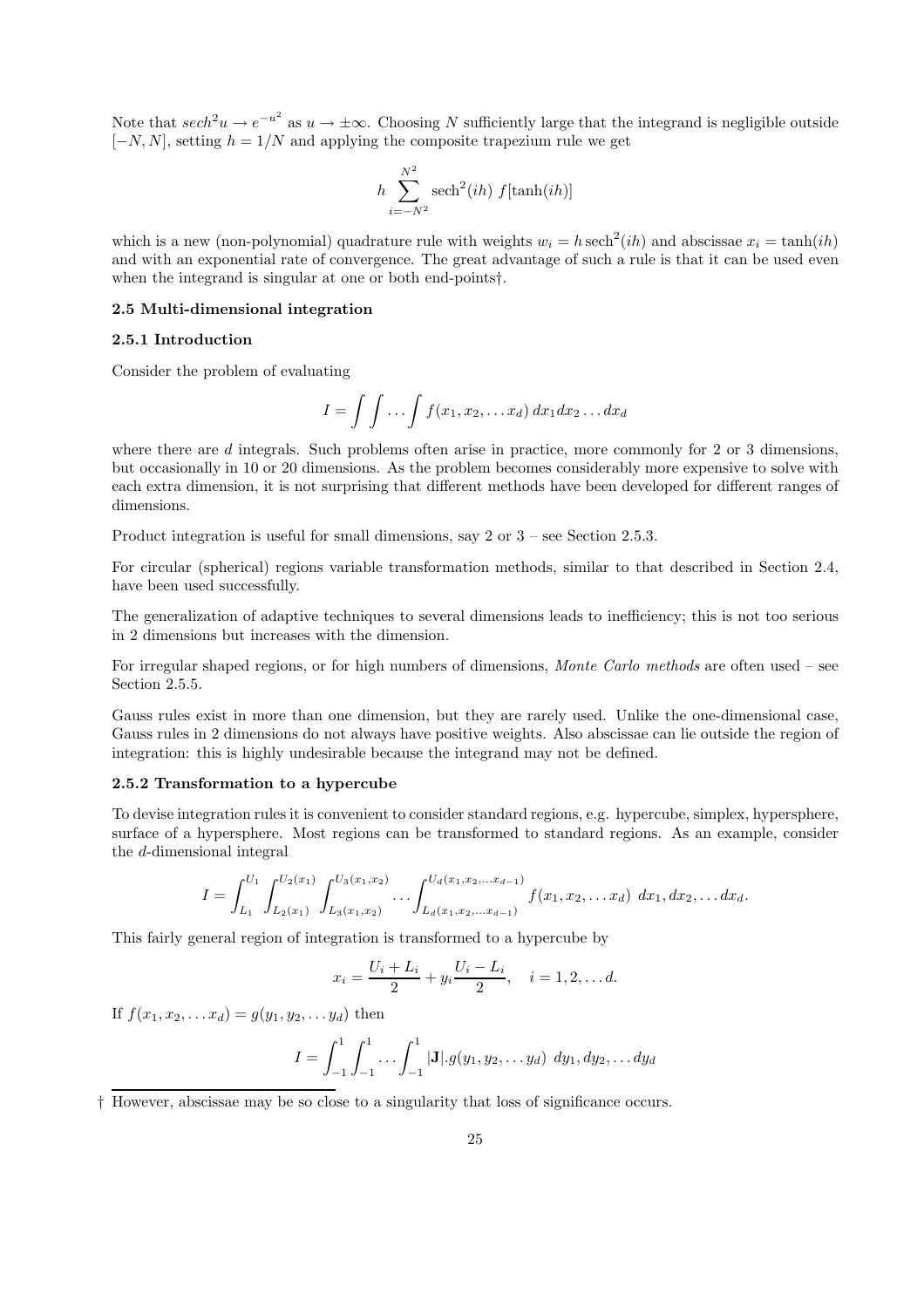where the determinant of the Jacobian is

$$
|\mathbf{J}| = \prod_{i=1}^d \frac{U_i - L_i}{2}.
$$

# 2.5.3 Product rules

If  $I_1 = [a, b], I_2 = [c, d]$  are intervals then the Cartesian product  $I_1 \times I_2$  denotes the rectangle  $a \leq x \leq b$ ,  $c \leq y \leq d.$  Let  $\mathbf R,$   $\mathbf S$  denote the quadrature rules

$$
\mathbf{R}f = \sum_{i=1}^{m} u_i f(x_i), \qquad \mathbf{S}f = \sum_{j=1}^{n} v_j f(y_j).
$$

We define the product rule  $\mathbf{R} \times \mathbf{S}$  by

$$
(\mathbf{R} \times \mathbf{S})F = \sum_{i=1}^{m} \sum_{j=1}^{n} u_i v_j F(x_i, y_j).
$$

**Theorem 2.6.** Let **R** integrate  $f(x)$  exactly over the interval  $I_x$  and let **S** integrate  $g(y)$  exactly over  $I_y$ , then **R**  $\times$  **S** integrates  $f(x)g(y)$  exactly over  $I_x \times I_y$ .

Proof omitted.

# Exercise 2b

Prove Theorem 2.6.

As an example of product integration, we can extend Simpson's rule to the rectangle using 9 abscissae with weights in the ratios shown.



The weights shown are multiplied by  $hk/36$  where h, k are the step lengths in each dimension. The rule is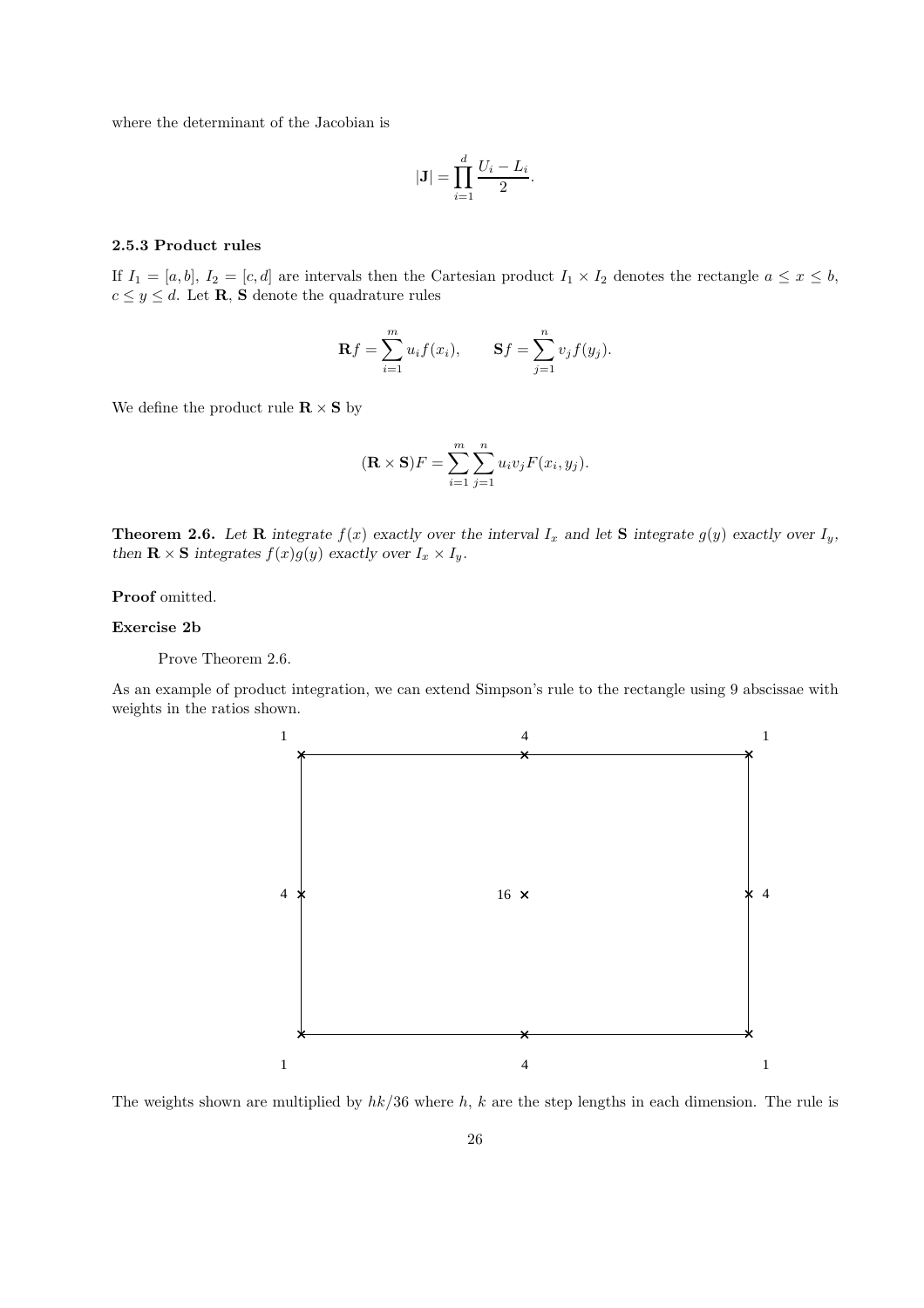exact for any linear combination of the monomials

| $\mathbf{1}$     | $\boldsymbol{x}$ | $x^2$    | $x^3$    |
|------------------|------------------|----------|----------|
| $\boldsymbol{y}$ | $\dot{x}y$       | $x^2y$   | $x^3y$   |
| $y^2$            | $xy^2$           | $x^2y^2$ | $x^3y^2$ |
| $y^3$            | $xy^3$           | $x^2y^3$ | $x^3y^3$ |

The idea generalizes to d dimensions but becomes increasingly inefficient and is rarely used for  $d > 3$ . Simple product integration is only suitable for integrals over rectangular (or hypercuboid) regions.

# 2.5.4 High dimensions

The problem with high dimensions is the *dimensional effect*: most methods behave like  $n^{-k/d}$  as the number of dimensions d increases, and where k is a constant dependent on the method.

To improve the accuracy of a composite rule in one dimension we usually replace n subintervals by  $2n$ subintervals. In d dimensions we replace n subintervals by  $2<sup>d</sup>n$  subintervals. It is especially advantageous to use the vertices, say of a hypercube, as abscissae because these points are re-used, e.g. the product trapezium rule or product Simpson rule. Consequently, a rule such as a Gauss rule is unsatisfactory when used in composite form because no abscissae lie on the boundary of the region.

Consider the product trapezium rule applied to a d-dimensional hypercube. This requires  $2^d$  function evaluations. Halving the interval in each dimension requires a further  $3^d - 2^d$  function evaluations. Note that  $3^d - 2^d \simeq 3^d$  when d is large. Similarly, further halving of the interval in each dimension requires approximately  $5^d, 9^d, 17^d, \ldots$  extra function evaluations at each stage.

| d              | $2^d$  | $3^d$                      | $5^d$                                           | $9^d$     | $17^d$    |
|----------------|--------|----------------------------|-------------------------------------------------|-----------|-----------|
| $\overline{7}$ |        |                            | 128 2187 $8 \times 10^4$ $5 \times 10^6$ $10^8$ |           |           |
| -10            |        | $1024 \quad 6 \times 10^4$ | 10 <sup>7</sup>                                 | $10^9$    | $10^{12}$ |
| -20            | $10^6$ | $10^9$ $10^{14}$           |                                                 | $10^{19}$ | $10^{25}$ |

If one function evaluation takes  $0.1$  millisecond then  $10^9$  function evaluations take about 1 day of computation time on a sequential machine. Consequently for  $d$  large, special methods are required. High dimensional problems do exist, for example in physics, but fortunately high accuracy is not usually required: one significant figure or merely the order of magnitude is often sufficient. Serious consideration should be given to analytic methods such as changing the order of integration; even reducing the dimension by one can significantly affect the tractability of a problem. It should be noted that high dimensional integration is a problem well suited to highly-parallel computers.

# 2.5.5 Monte Carlo methods

While Monte Carlo methods cannot be used to obtain very high accuracy, they are not significantly less effective for high dimensional problems. The general idea of these methods is to choose pseudo-randomly generated abscissae and to use the average of the resulting function values multiplied by the volume of the integration region.

Note that pseudo-random numbers are not really random, but are deterministic sets of numbers which satisfy certain properties associated with 'randomness'.

Monte Carlo methods, and related number-theoretic methods, are probably the only practical methods for very high dimensional integration. The performance of Monte Carlo methods is very poor, even in one dimension, but the dimensional effect (i.e. the effect on efficiency of extending the method to increasing dimensions) is not so marked as with other methods.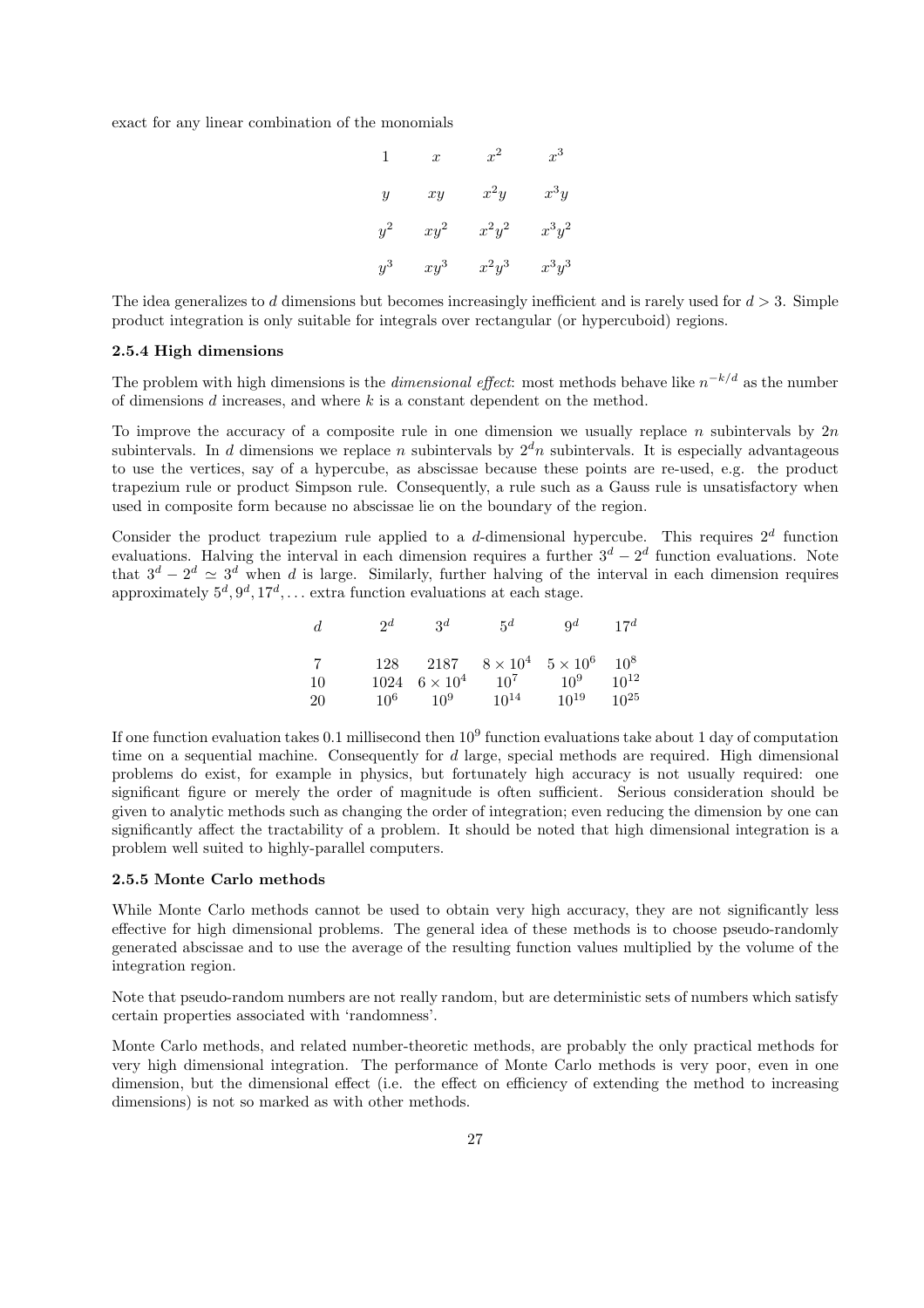Consider the one-dimensional case where  $I = \int_0^1 f(x) dx$  and let  $\{x_i\}$  be a set of pseudo-random variables, uniformly distributed on  $[0, 1]$ . Then the *Strong Law of Large Numbers* states that

$$
\operatorname{Prob}\left\{\lim_{n\to\infty}\frac{1}{n}\sum_{i=1}^n f(x_i)=I\right\}=1,
$$

i.e. using truly random abscissae and equal weights, convergence is almost sure.

Statistical error estimates can be found, but these depend on the variance  $\sigma^2$  of the function  $f(x)$  where

$$
\sigma^2 = \int_0^1 \{f(x)\}^2 dx - I^2.
$$

As an example of the efficiency of Monte Carlo, suppose that  $\sigma^2 = 1$ . To obtain an estimate of I with  $\text{error} < 0.01$  with 99% certainty requires  $6.6 \times 10^4$  function evaluations. An extra decimal place with the same certainty requires  $6.6 \times 10^6$  function evaluations. Clearly this is very inefficient in one dimension.

The advantage of Monte Carlo methods is that the statistical theory extends to d dimensions, and the error behaves like  $n^{-1/2}$  rather than  $n^{-k/d}$ , i.e. it is (largely) independent of the number of dimensions. However, this does not mean that there is no dimensional effect: high dimensional functions tend to have larger variances  $(\sigma^2)$  than low dimensional ones. Nevertheless the dimensional effect is much less marked than for conventional interpolatory polynomial quadrature.

Because pseudo-random numbers are not really random, Monte Carlo methods have been refined by finding particularly advantageous sets of abscissae with appropriate properties. The Korobov-Conroy method uses 'optimal abscissae' derived from results in number theory and is often used instead of pseudo-random numbers for integration, although it is not always superior.

#### 3. Non-linear Equations and Optimization

#### 3.1 Non-linear equations in one variable

### 3.1.1 Simple iterative methods

Additional reference: E. Isaacson & H.B. Keller, Analysis of numerical methods, 1966. Wiley.

We consider the solution of the equation  $f(x) = 0$  for a suitably smooth function f.

If  $f(a)f(b) \leq 0$  then  $f(x)$  must have a zero in the interval [a, b] provided  $f(x)$  is continuous. The method of bisection is a robust method for finding such a zero, i.e. a method guaranteed to converge although at a slow rate. The result of the algorithm is an interval  $[\tilde{a}, b]$  containing the solution, and the algorithm terminates when  $\tilde{b} - \tilde{a}$  is sufficiently small. The starting values are  $\tilde{a} = a$ ,  $\tilde{b} = b$  and the iteration can be summarized as follows

$$
\begin{aligned} m &= (\tilde{a} + \tilde{b})/2 \\ \text{if} \ \ f(\tilde{a})f(m) &\leq 0 \ \text{then} \ \ \tilde{b} = m \ \text{else} \ \ \tilde{a} = m \end{aligned}
$$

Suppose the calculation is performed in binary. The bisection method halves the length of the interval at each iteration. Therefore, at worst it will add one binary digit of accuracy at each step, so this iteration is only linearly convergent.

The method of bisection always chooses the mid-point of the current interval irrespective of the function values. An improvement can be achieved by using linear interpolation based on  $f(\tilde{a})$  and  $f(\tilde{b})$ .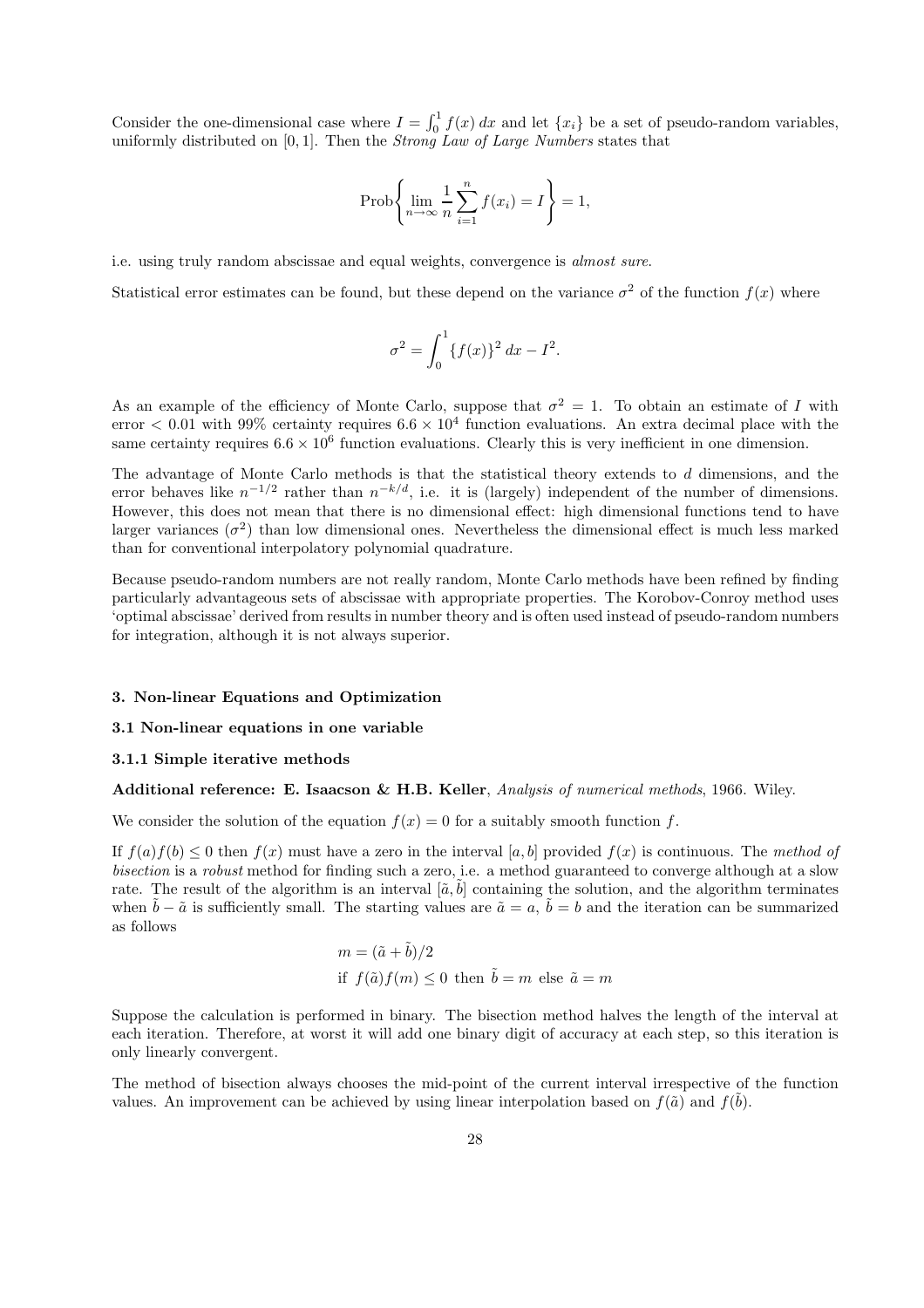

Thus the assignment of  $m$  in the above algorithm is replaced by

$$
m = (f(\tilde{b})\tilde{a} - f(\tilde{a})\tilde{b})/(f(\tilde{b}) - f(\tilde{a}))
$$

which is a weighted average of the function values and is unlikely to result in loss of significance since  $f(\tilde{a})$ ,  $f(\tilde{b})$  have opposite signs. This is sometimes called *regula falsi* or the *rule of false position*.

A further development is to abandon the use of intervals (and hence the guarantee of bracketting the zero of the function) by replacing the whole iteration with

$$
x_{n+1} = (f(x_n)x_{n-1} - f(x_{n-1})x_n)/(f(x_n) - f(x_{n-1}))
$$
\n(3.1)

which is known as the *secant method*. The rate of convergence is improved but there is now a possibility of loss of significance as  $f(x_{n-1}), f(x_n)$  can have the same sign. Note that (3.1) can be written in the form

$$
x_{n+1} = x_n - f(x_n) / \phi_n \tag{3.2}
$$

where

$$
\phi_n = (f(x_n) - f(x_{n-1}))/(x_n - x_{n-1})
$$

and, since

$$
\lim_{x_{n-1}\to x_n} \phi_n = f'(x_n)
$$

we can derive the Newton-Raphson iteration

$$
x_{n+1} = x_n - \frac{f(x_n)}{f'(x_n)}\tag{3.3}
$$

from the secant method. Conversely, the secant method is merely a finite difference approximation to Newton-Raphson.

A practical algorithm, such as that of Bus and Dekker in the NAG library, may use a combination of methods: in this case linear interpolation, linear extrapolation and straightforward bisection. This method effectively achieves a compromise between efficiency and robustness.

# Exercise 3a

Devise an algorithm combining the rule of false position with the method of bisection to ensure that the bracketting interval is at worst halved for every two function evaluations. Decide if your algorithm is robust.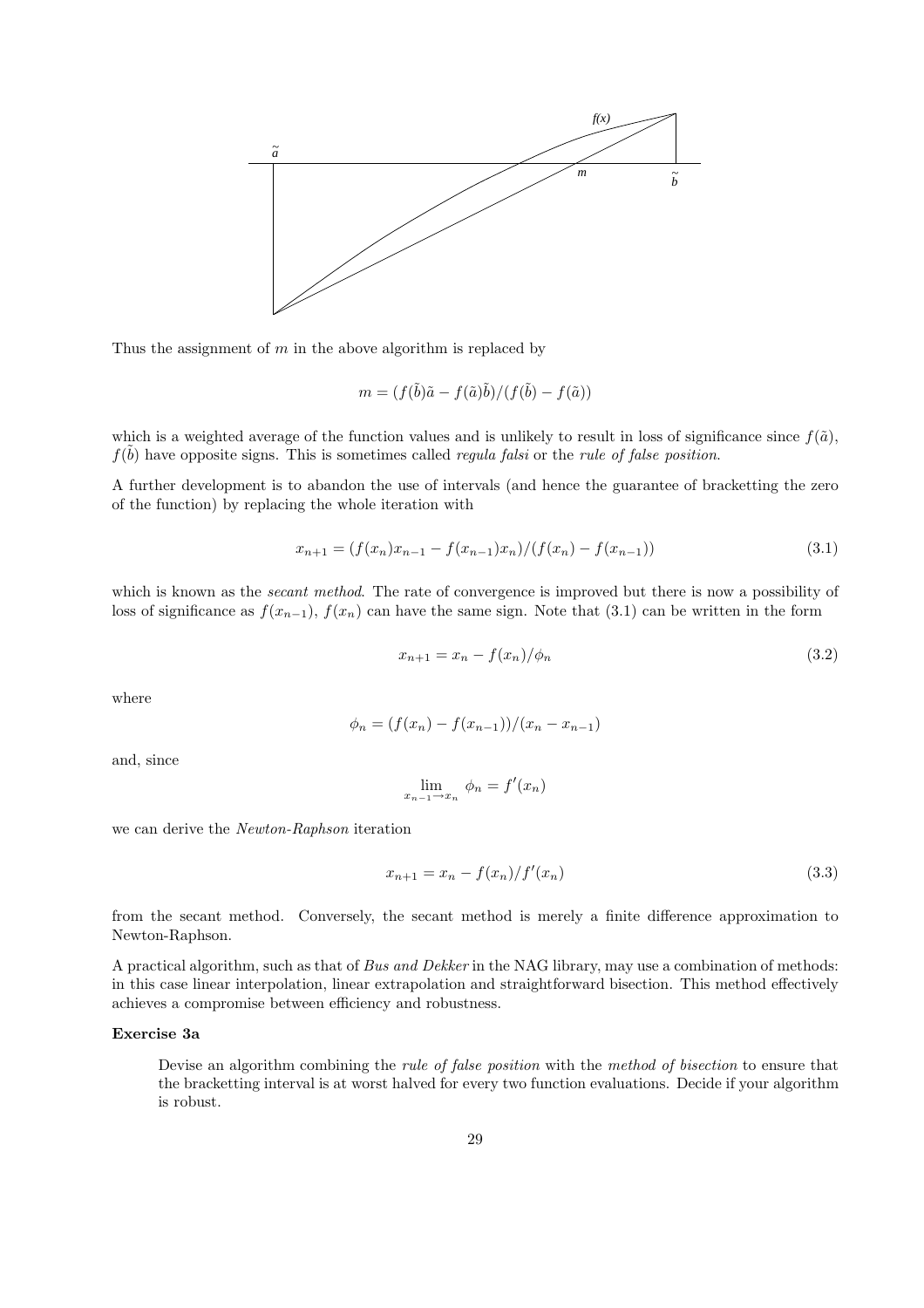# 3.1.2 Fixed-point iteration theory

The Newton-Raphson formula (3.3) is an example of an iteration of the form

$$
x_{n+1} = g(x_n) \tag{3.4}
$$

where a fundamental requirement for convergence to the limit  $x$  is that

$$
x = g(x),
$$

i.e. that the limit x is a fixed-point of the function  $g(x)$ . Consequently methods of the form (3.4) are called fixed-point iterative methods.

We now consider the solution of  $f(x) = 0$ , where  $f(x) = x - g(x)$  at the solution, using the iteration  $x_{n+1} = g(x_n)$ . We require that  $g(x)$  is differentiable over some interval containing the fixed point x.

Theorem 3.1. Suppose for the iteration

$$
x_{n+1} = g(x_n)
$$

that

$$
|g(x) - g(x')| \le \lambda |x - x'| \tag{3.5}
$$

for all x and x' in an interval  $I = [x_0 - \rho, x_0 + \rho]$ , where the constant  $\lambda < 1$  and  $|x_0 - g(x_0)| \leq (1 - \lambda)\rho$ . Under these conditions (1) all iterates lie in  $I$ , (2) the iterates converge, and (3) the solution is unique.

The proof is most simply explained graphically. Without loss of generality we can take  $x_0 = 0$ , which simplifies the diagram considerably: the line  $y = x$  is shown as it is a convenient line with gradient 1.

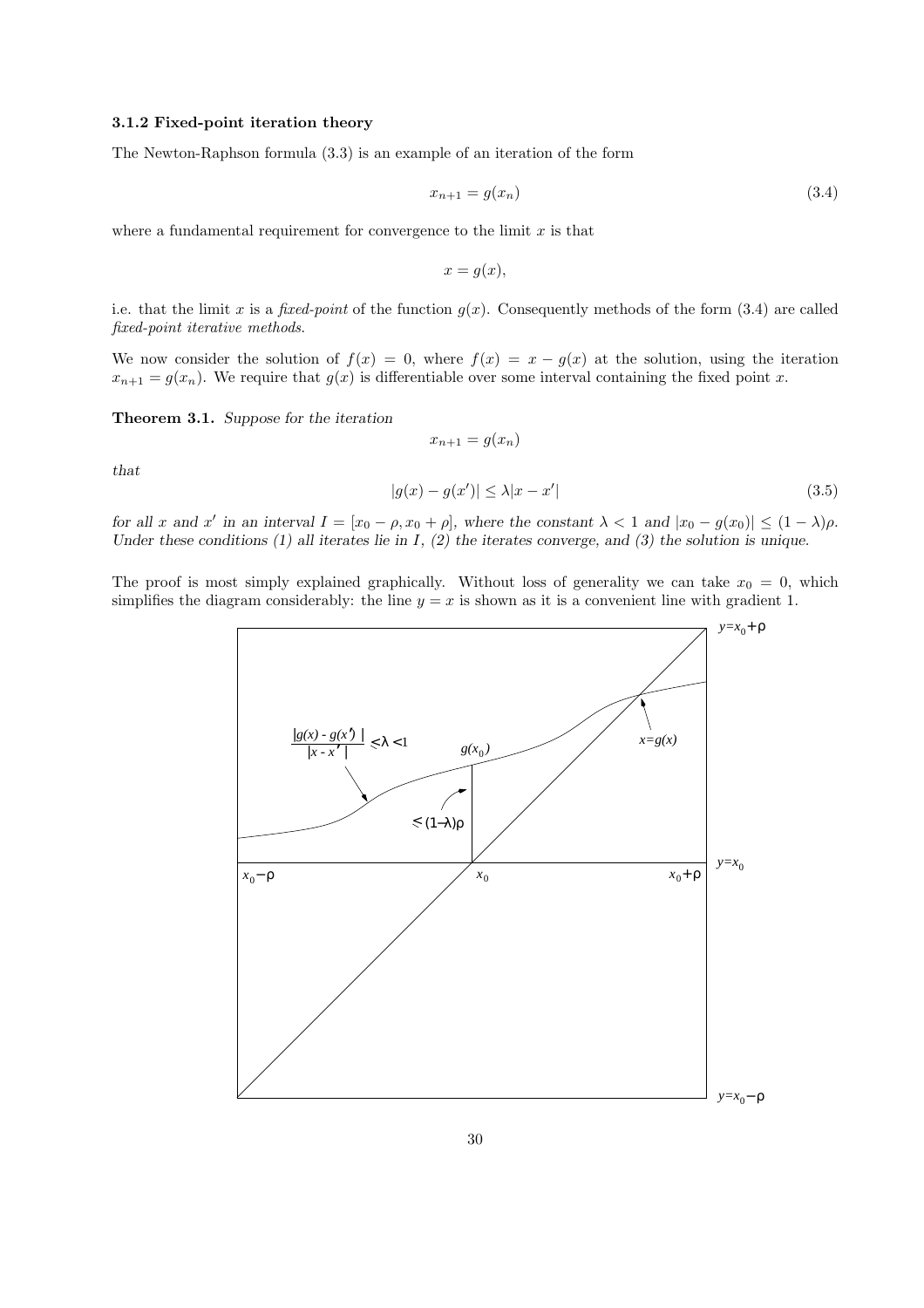Proof. (1)

$$
|x_{n+1} - x_n| = |g(x_n) - g(x_{n-1})|
$$
  
\n
$$
\leq \lambda |x_n - x_{n-1}|
$$
  
\n
$$
\leq \lambda^n |x_1 - x_0|
$$
  
\n
$$
\leq \lambda^n (1 - \lambda)\rho
$$

because  $x_1 - x_0 = g(x_0) - x_0$ . Thus

$$
|x_{n+1} - x_0| \le \sum_{m=0}^n |x_{m+1} - x_m|
$$
  

$$
\le \sum_{m=0}^n \lambda^m (1 - \lambda) \rho
$$
  

$$
\le (1 - \lambda^{n+1}) \rho
$$

so 
$$
x_{n+1}
$$
 lies in the interval I.

(2)

$$
|x_{n+p} - x_n| \leq \sum_{m=n}^{n+p-1} |x_{m+1} - x_m|
$$
  

$$
\leq \sum_{m=n}^{n+p-1} \lambda^m (1 - \lambda) \rho
$$
  

$$
\leq (1 - \lambda^p) \lambda^n \rho
$$

which establishes convergence since the sequence  $\{x_n\}$  is bounded, by part (1) of this proof.

(3) Suppose the root is not unique, i.e. suppose there exist roots x and y such that  $x = g(x)$ ,  $y = g(y)$  and  $x \neq y$ . Then

$$
|x - y| = |g(x) - g(y)|
$$
  
\n
$$
\leq \lambda |x - y|
$$
  
\n
$$
< |x - y|
$$

which is a contradiction. ¶

If in (3.5) x is close to x' and  $g(x)$  is differentiable then it is reasonable to suppose that  $\lambda \simeq |g'(x)|$ . Indeed it may be shown that if  $|g'(\xi)| < 1$  for a fixed point  $\xi$  then there exists an interval of convergence. Such a fixed point  $\xi$  is called a *point of attraction* for the iterative formula.

# Exercise 3b

Show that, for Newton-Raphson, an interval of convergence always exists for a fixed point  $\xi$  provided  $f'(\xi) \neq 0.$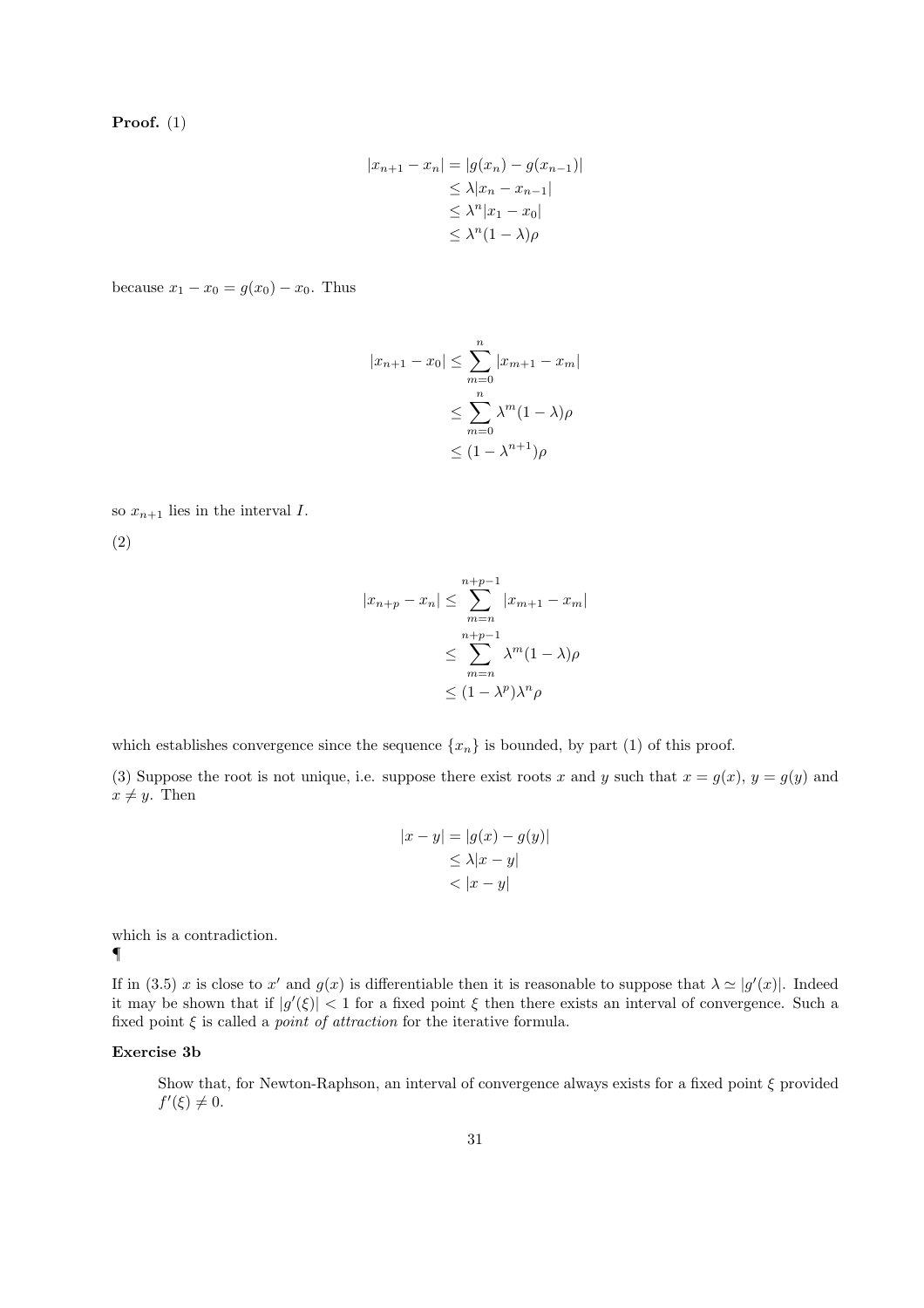# 3.1.3 Rate of convergence of Newton and secant methods

Let  $\alpha$  be a root of  $f(x) = 0$  and let  $e_n = x_n - \alpha$ . From (3.3) for Newton-Raphson iteration we have

$$
e_{n+1} = e_n - f(\alpha + e_n)/f'(\alpha + e_n)
$$
  
=  $e_n - \frac{f(\alpha) + e_n f'(\alpha) + \frac{1}{2} e_n^2 f''(\alpha) + O(e_n^3)}{f'(\alpha) + e_n f''(\alpha) + O(e_n^2)}$   
=  $e_n - e_n \frac{1 + \frac{1}{2} e_n f''(\alpha) / f'(\alpha) + O(e_n^2)}{1 + e_n f''(\alpha) / f'(\alpha) + O(e_n^2)}$   
=  $e_n - e_n \{1 - \frac{1}{2} e_n f''(\alpha) / f'(\alpha) + O(e_n^2)\}$   
=  $\frac{1}{2} e_n^2 f''(\alpha) / f'(\alpha) + O(e_n^3)$   
=  $Me_n^2 + O(e_n^3)$ 

where  $M = |f''(\alpha)/[2f'(\alpha)]|$ , so there is quadratic convergence.

From (3.2) for the secant method, using the notation  $f_n$  for  $f(\alpha + e_n)$ , we have

$$
e_{n+1} = e_n - f_n \frac{e_n - e_{n-1}}{f_n - f_{n-1}}
$$
  
= 
$$
\frac{e_n(f_n - f_{n-1}) - f_n(e_n - e_{n-1})}{f_n - f_{n-1}}
$$
  
= 
$$
\frac{f_n e_{n-1} - f_{n-1} e_n}{f_n - f_{n-1}}
$$
  
= 
$$
e_n e_{n-1} \frac{(\frac{f_n}{e_n} - \frac{f_{n-1}}{e_{n-1}})}{f_n - f_{n-1}}.
$$

Now

$$
\frac{f_n}{e_n} = f'(\alpha) + \frac{1}{2}f''(\alpha)e_n + O(e_n^2)
$$

so

$$
e_{n+1} \simeq e_n e_{n-1} \cdot \frac{1}{2} f''(\alpha) \frac{e_n - e_{n-1}}{f_n - f_{n-1}} \simeq e_n e_{n-1} \frac{f''(\alpha)}{2f'(\alpha)}
$$

i.e.

$$
|e_{n+1}| \simeq M|e_n|.|e_{n-1}|
$$

where M is the same as for Newton-Raphson. Now the order of convergence  $p$  satisfies<sup>†</sup>

$$
\left|\frac{e_{n+1}}{e_n^p}\right| = O(|e_n|^{1-p}|e_{n-1}|) = O\left(\left|\frac{e_n}{e_{n-1}^p}\right|^{1-p}\right)
$$

provided  $1 = -p(1-p)$  or  $p^2 - p - 1 = 0$ . The positive solution of this quadratic is  $p = (\sqrt{5} + 1)/2 \simeq 1.618$ . † See Numerical Analysis I, Section 1.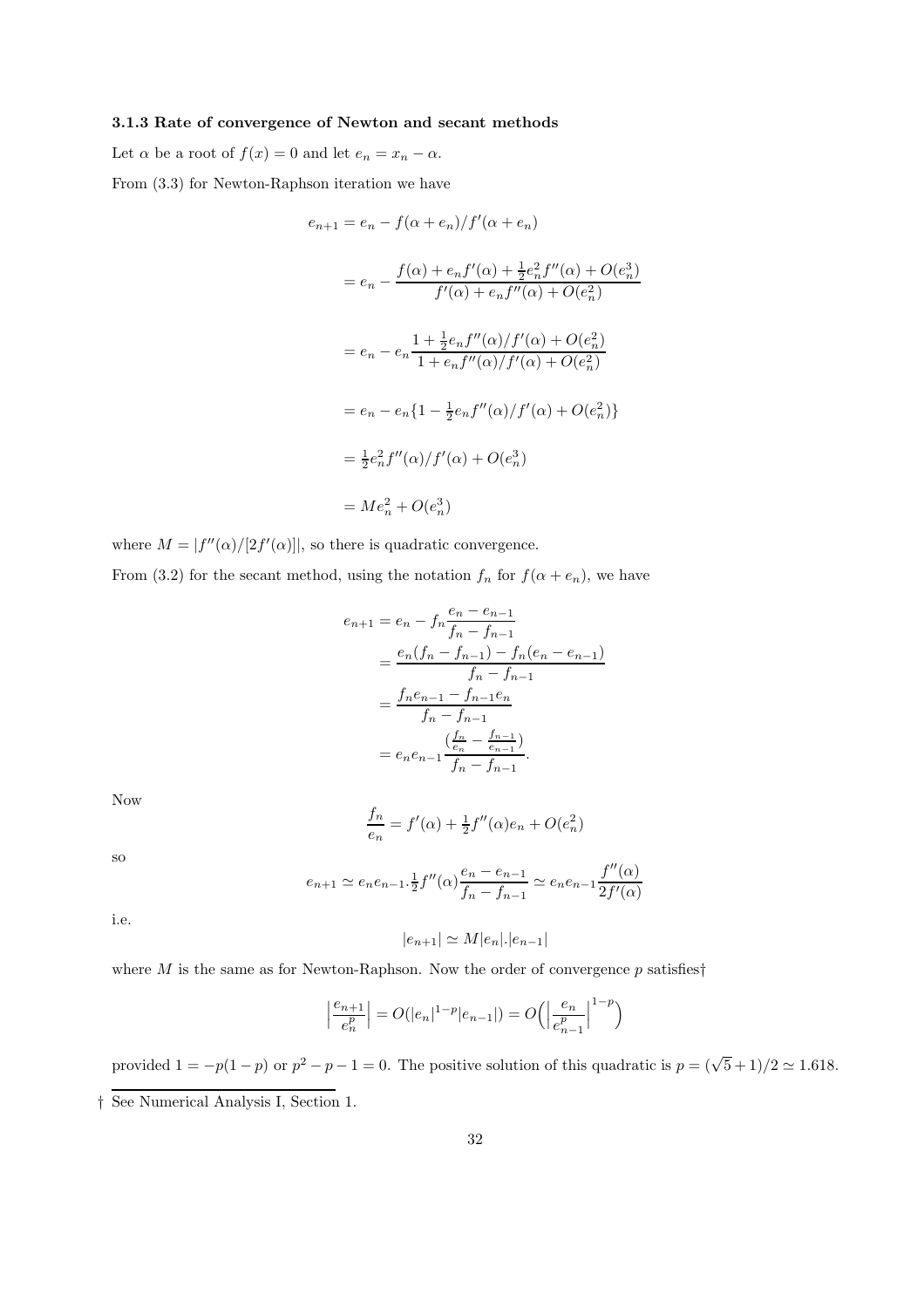#### 3.2 Zeros of polynomials

A polynomial

$$
p_n(x) = a_n x^n + a_{n-1} x^{n-1} + \dots + a_1 x + a_0 \tag{3.6}
$$

is of degrees *n* if  $a_n \neq 0$ . If  $p_n(x)$  has a factor  $(x - \lambda)^r$  then we say that  $\lambda$  is a root of multiplicity r. The so-called 'fundamental theorem of algebra' states that  $p_n(x)$  has precisely n real or complex roots if roots of multiplicity  $r$  are counted  $r$  times. We restrict the discussion to the problem of determining one or more roots of a polynomial with real coefficients.

If the coefficients of (3.6) are real then any complex roots appear in conjugate pairs, i.e. if  $\mu + i\nu$  is a root then so is  $\mu - i\nu$ . The polynomial can be factorized into quadratic factors with real coefficients, except that if  $n$  is odd then one factor must be linear. It follows that any odd-degree polynomial with real coefficients must have at least one real root.

# 3.2.1 Condition of polynomial roots

Roots of polynomials of high degree are usually ill-conditioned. Assume an error  $\delta a_i$  in a particular coefficient  $a_i$  only. If  $p_n(\alpha) = 0$  then the total derivative gives

$$
\frac{\partial p_n}{\partial \alpha} . \delta \alpha + \frac{\partial p_n}{\partial a_j} . \delta a_j \simeq 0
$$

from which we get a formula for relative error

$$
\frac{\delta\alpha}{\alpha} \simeq -\frac{\alpha^{j-1}}{p_n'(\alpha)} a_j \cdot \frac{\delta a_j}{a_j}.
$$

Multiple roots are ill-conditioned, and can be removed by finding the greatest common divisor (g.c.d.) of  $p_n$ and  $p'_n$ , but this does not help with roots that are very close together and are also ill-conditioned.

Consider a *relatively* well-conditioned case where the roots are well separated, e.g.

$$
p_n(x) = (x+1)(x+2)\dots(x+20) = 0
$$
  
=  $x^{20} + 210x^{19} + \dots + 20! = 0.$ 

Note that  $n = 20$ , and consider one root, say  $\alpha = -16$ . The relative error due to an error in, say,  $a_{19}$  is given by

$$
\frac{\delta \alpha}{\alpha} \simeq \frac{16^{18}.210}{15!4!} \cdot \frac{\delta a_j}{a_j} \simeq 3.2 \times 10^{10} \cdot \frac{\delta a_j}{a_j}.
$$

The relative error is magnified by about  $10^{11}$ , although this is a relatively well-conditioned case.

# 3.2.2 Methods for finding zeros of polynomials

If only the real roots of a polynomial are required then search methods can be used, with the aid of various known properties, such as *Descartes' rule of signs*. Let  $n_+$  be the number of positive real roots of  $p_n(x)$ . Let c be the number of changes in sign when the coefficients are taken in order, ignoring zero coefficients. Descartes' rule of signs states that

$$
0 \le c - n_+ = 2k
$$

for some non-negative integer  $k$ . As an example, consider

$$
p_4(x) = x^4 + 2x^2 - x - 1
$$

for which c = 1. Descartes' rule gives  $0 \le 1 - n_+ = 2k$  which is only satisfied if  $n_+ = 1$  and  $k = 0$ . Consequently there is precisely 1 positive real root.

§ The definition of degree is slightly different for the purposes of Section 3.2.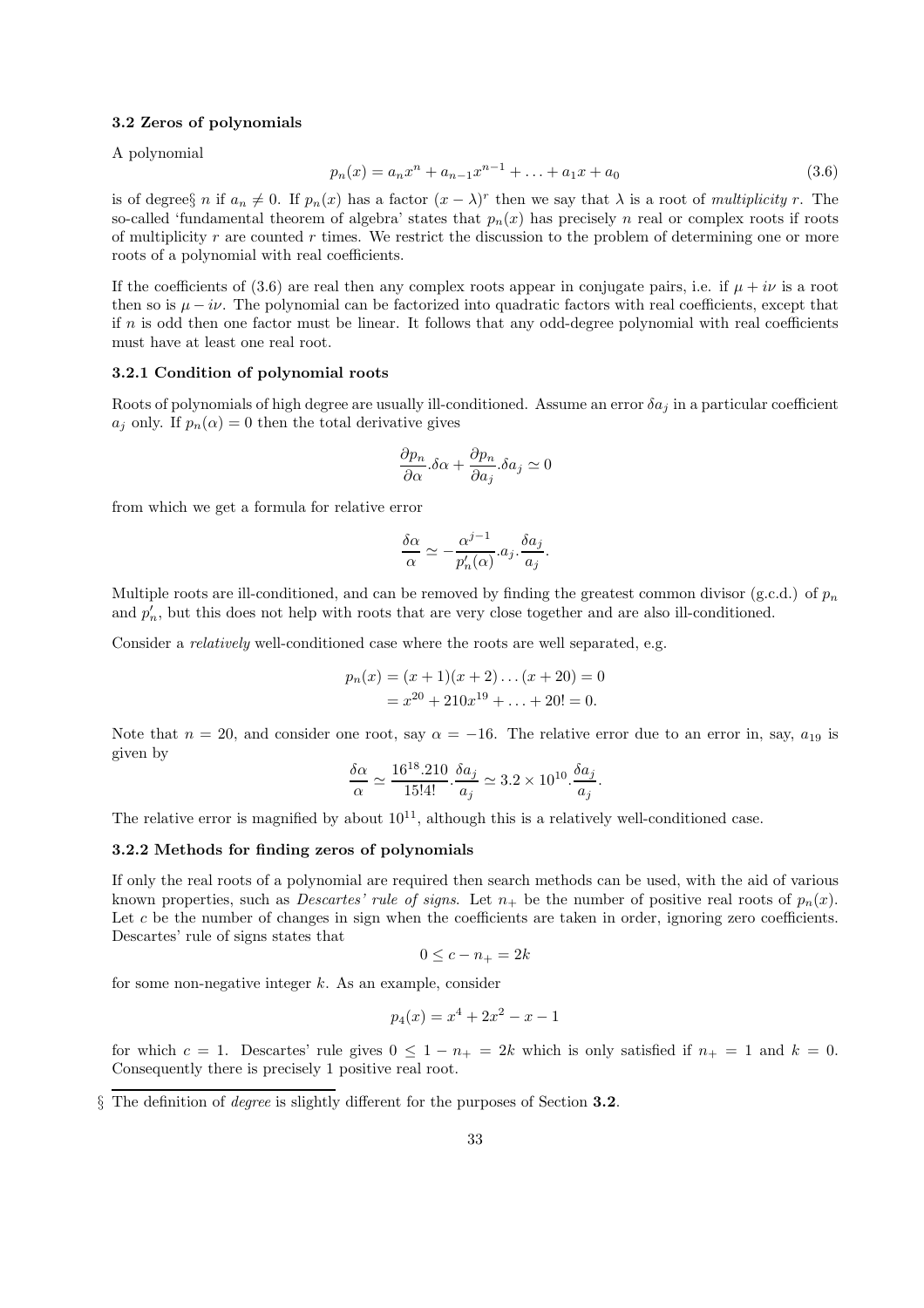Note that the sign changes in  $p_n(-x)$  can be used to bound the number of negative real roots. By suitable shifts of origin, it is possible in principle to bracket real roots so that search methods can be used to locate them. Such methods are rarely used in practice, although various generalizations of search methods are often used as part of an algorithm for finding complex roots. For example, consider the equations

$$
|a_n|x^n - |a_{n-1}|x^{n-1} - \dots - |a_1|x - |a_0| = 0
$$
\n(3.7)

$$
|a_n|x^n + |a_{n-1}|x^{n-1} + \ldots + |a_1|x - |a_0| = 0.
$$
\n(3.8)

By Descartes' rule, as each equation has one sign change, there is exactly one real positive root, call these R for (3.7) and r for (3.8). A theorem due to Cauchy states that all roots of  $p_n(x)$  lie in the annular region of the complex plane

$$
r \leq |x| \leq R.
$$

Other search methods could be used to subdivide this bounded region.

When a real root, or pair of complex conjugate roots of a polynomial are accurately determined, it is possible to factorize  $p_n(x)$  to obtain a polynomial of lower degree that remains to be solved. This process is known as deflation. For example, consider the cubic

$$
p_3(x) = x^3 - 6x^2 - 222x - 1160
$$

which has precisely 1 real positive root, by Descartes' rule. We can search for this positive root by examining, say,  $p_3(10^k)$  for various values of k until we have bounded it. Thus, since  $p_3(0) < 0$ ,  $p_3(1) < 0$ ,  $p_3(10) < 0$ ,  $p_3(100) > 0$  we deduce that this root lies in the interval  $(10, 100)$  and can use any suitable method (e.g. bisection, Newton) to calculate it. This solution turns out to be  $x = 20$ . The factorization of  $p_3(x)$  can then be performed numerically to obtain  $(x - 20)(x^2 + 14x + 58)$ . The *deflated polynomial*  $x^2 + 14x + 58$  has the complex roots  $-7 \pm 3i$ .

# Exercise 3c

Devise a method for solving a cubic polynomial given that it has a double root. [Hint: Descartes' rule is not needed.]

Newton-Raphson iteration can be used to find real polynomial roots:

$$
x_{n+1} = x_n - \frac{p_n(x_n)}{p'_n(x_n)}
$$

and could in theory be used to find complex roots, but there is an overwhelming drawback. Suppose  $x_0$ is a complex starting approximation, and that all roots are complex. If any iterate,  $x_k$  say, happens to be real then so will  $x_{k+1}, x_{k+2}, \ldots$  so convergence cannot occur. *Bairstow's method* overcomes this by using a Newton-like iteration which converges to the coefficients of a quadratic factor, rather than to a solution itself. However, Bairstow's method is rarely used in modern software.

Müller's method is a generalization of the secant method which works well for polynomials, especially if complex roots are also required. The secant method is based on linear interpolation between two successive iterates. Müller' method uses quadratic interpolation between three iterates, say  $x_i$ ,  $x_{i-1}$  and  $x_{i-2}$ . Suppose  $q(x)$  is the quadratic that interpolates a function  $f(x)$  at these points. The interpolating formula can be expressed in the form

$$
q(x) = f(x_i) + c_i(x - x_i) + b_i(x - x_i)^2
$$
\n(3.9)

where

$$
b_i = \frac{f(x_i)}{(x_i - x_{i-1})(x_i - x_{i-2})} + \frac{f(x_{i-1})}{(x_{i-1} - x_i)(x_{i-1} - x_{i-2})} + \frac{f(x_{i-2})}{(x_{i-2} - x_i)(x_{i-2} - x_{i-1})}
$$
  

$$
c_i = \frac{f(x_i) - f(x_{i-1})}{x_i - x_{i-1}} + b_i(x_i - x_{i-1}).
$$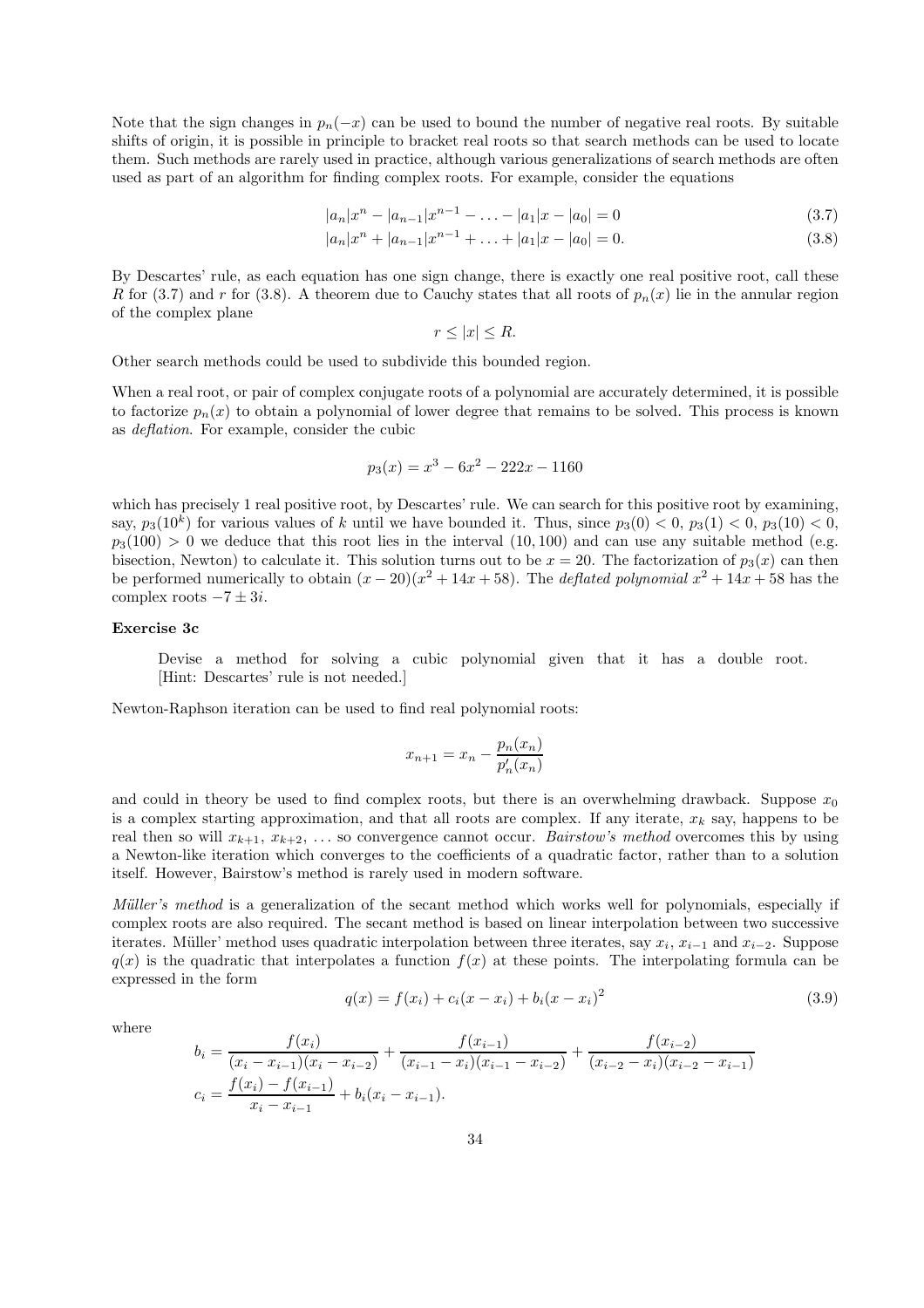Applying one version of the quadratic formula‡ to (3.9) gives

$$
x = x_i - \frac{2f(x_i)}{c_i \pm \sqrt{c_i^2 - 4b_i f(x_i)}}.
$$
\n(3.10)

Müller's method uses the iteration

 $x_{i+1} = x_i + h_{i+1}$ 

where  $h_{i+1}$  is the quotient on the right hand side of (3.10), with the sign chosen to maximize the absolute value of the denominator. The rate of convergence is better than the secant method, and almost quadratic, although no derivatives are required. For solution of polynomials, no starting approximation is needed since  $x_0, x_1$  and  $x_2$  may be almost arbitrarily chosen. If roots with small magnitude are found first then the build-up of rounding error is minimized, so it is reasonable to choose  $x_0 = 0$ . The square root in (3.10) ensures that complex values can arise naturally even if real starting values are used.

### 3.3 Unconstrained optimization

If x is a vector of n variables  $x_1, x_2, \ldots x_n$  then the unconstrained optimization problem is usually expressed as the problem of determining

$$
\min_{\mathbf{x}} F(\mathbf{x}) \tag{3.11}
$$

which occurs at some point where

$$
\nabla \mathbf{F}(\mathbf{x}) = \mathbf{0} \tag{3.12}
$$

where  $\nabla$ **F** is the vector of partial derivatives  $\partial F/\partial x_i$ . The maximization problem is conventionally treated as a minimization because

$$
\max_{\mathbf{x}} F(\mathbf{x}) \equiv \min_{\mathbf{x}} \{-F(\mathbf{x})\}.
$$

There is a close relationship between the unconstrained optimization problem and non-linear equations. Consider a single equation

$$
f_j(\mathbf{x}) = 0
$$

We could equally well use the equation

 $[f_i({\bf x})]^2 = 0$ 

and, since squaring any non-zero quantity ensures that the result will be positive, any solution of the equation occurs at a minimum value of  $[f_j(\mathbf{x})]^2$ . A set of n non-linear equations can then be expressed as a minimization problem of the form (3.11) where we take  $F(\mathbf{x})$  to be a suitable combination of the  $f_j$ 's such as

$$
F(\mathbf{x}) = \sum_{j=1}^{n} [f_j(\mathbf{x})]^2.
$$
 (3.13)

Although special software is available for non-linear equations, as an alternative they can be solved using optimization software. Minimizing a function of the form  $(3.13)$  is referred to as the non-linear least squares problem.

Note that a descent direction is any direction u for which

$$
\sum_{i=1}^{n} \frac{\partial F}{\partial x_i} u_i < 0.
$$

<sup>‡</sup> See Numerical Analysis I, Section 1.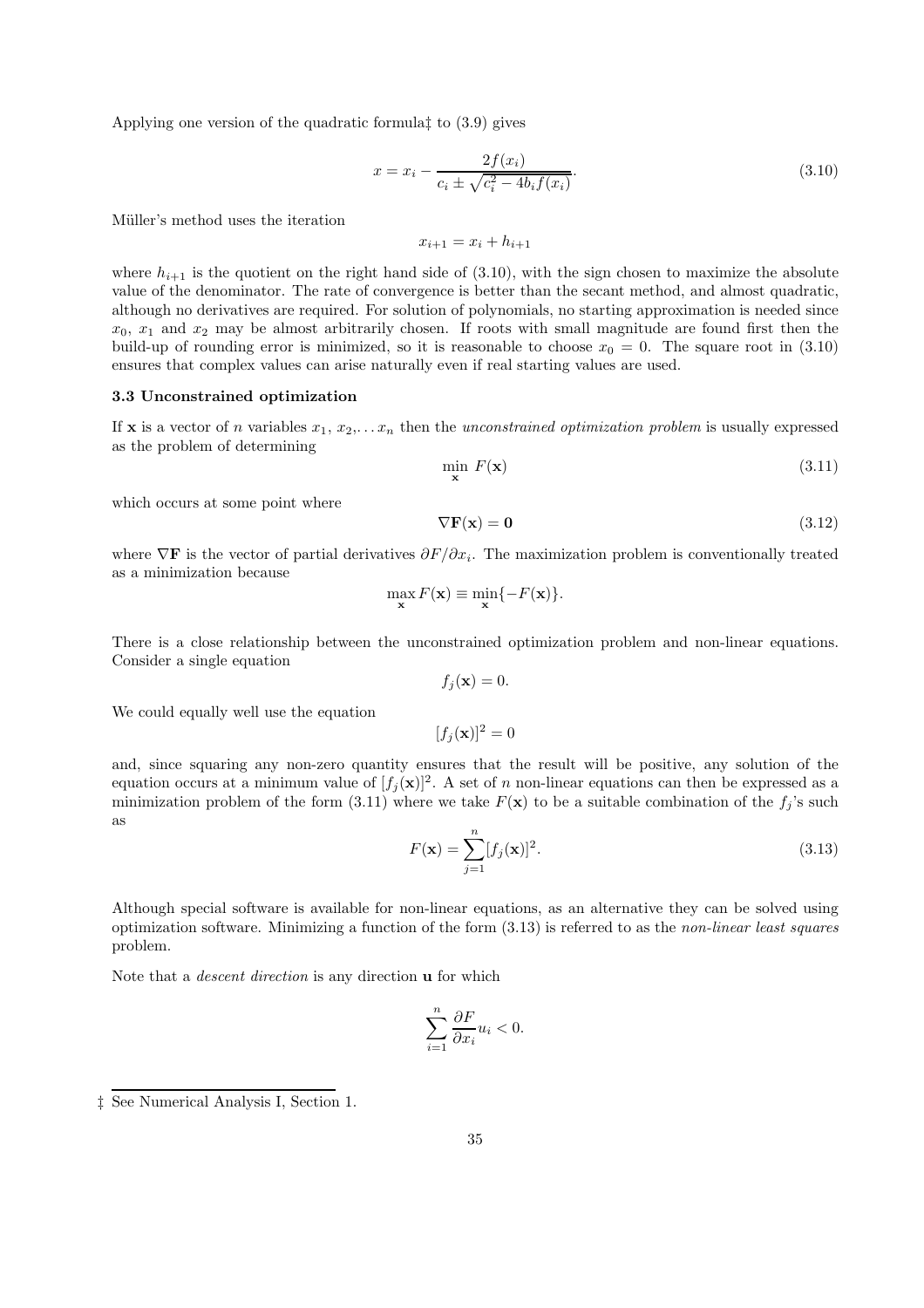### 3.3.1 Newton methods

Newton's method for solution of a system of n non-linear equations has been applied to the equations (3.12) and adapted for both non-linear least squares and general unconstrained minimization problems. For solution of the system of equations

$$
\mathbf{f}(\mathbf{x}) = \mathbf{0} \tag{3.14}
$$

the basic Newton iteration is

$$
\mathbf{x}_{k+1} = \mathbf{x}_k - \mathbf{J}_k^{-1} \mathbf{f}(\mathbf{x}_k)
$$
\n(3.15)

where  $J_k$  is the Jacobian matrix  $(\partial f_i/\partial x_j)$ . If Gaussian elimination is used to avoid inverting the matrix then the system of equations is

$$
\mathbf{J}_k(\mathbf{x}_{k+1}-\mathbf{x}_k)=-\mathbf{f}(\mathbf{x}_k).
$$

The method is rarely employed in practice without modification because it tends not to converge if the initial approximation is poor. Also, it can be very expensive to evaluate the Jacobian if the number of equations is large.

Continuation methods can be useful, e.g. instead of solving (3.14) solve a sequence of problems of the form

$$
\mathbf{g}(\mathbf{x},t) = \mathbf{f}(\mathbf{x}) - (1-t)\mathbf{f}(\mathbf{x}_0) = \mathbf{0}
$$

where  $x_0$  is a starting approximation. The problem  $g(x, 0) = 0$  has a trivial solution and  $g(x, 1) = 0$  is the original problem. Solving a sequence of problems with gradually increasing values of  $t$  usually ensures a good starting approximation for the next problem.

There are many variations on Newton's method, and we mention briefly the main differences between them. We write the Newton iteration in the form

$$
\mathbf{x}_{k+1} = \mathbf{x}_k + \mathbf{h}_{k+1}
$$

where  $h_{k+1}$  is the vector of increments.

In the damped Newton method the residuals are examined at each iteration to check that  $\|\mathbf{f}(\mathbf{x})\|_2$  has decreased since the last iteration. If not, then  $\mathbf{h}_{k+1}$  is rejected and  $\frac{1}{2}\mathbf{h}_{k+1}$  is tried instead. This is repeated until a small enough increment vector is found so that the iteration produces an improvement. Note that the Newton direction is a descent direction so a small enough multiple of  $h_{k+1}$  can in principle be found but, in a pathological case, underflow might occur first, so it is necessary to have a fallback strategy if halving the increment a reasonable number of times does not work. The following diagram illustrates the principle by showing an example of the one-dimensional damped Newton method.



§ See Numerical Analysis I, Section 2.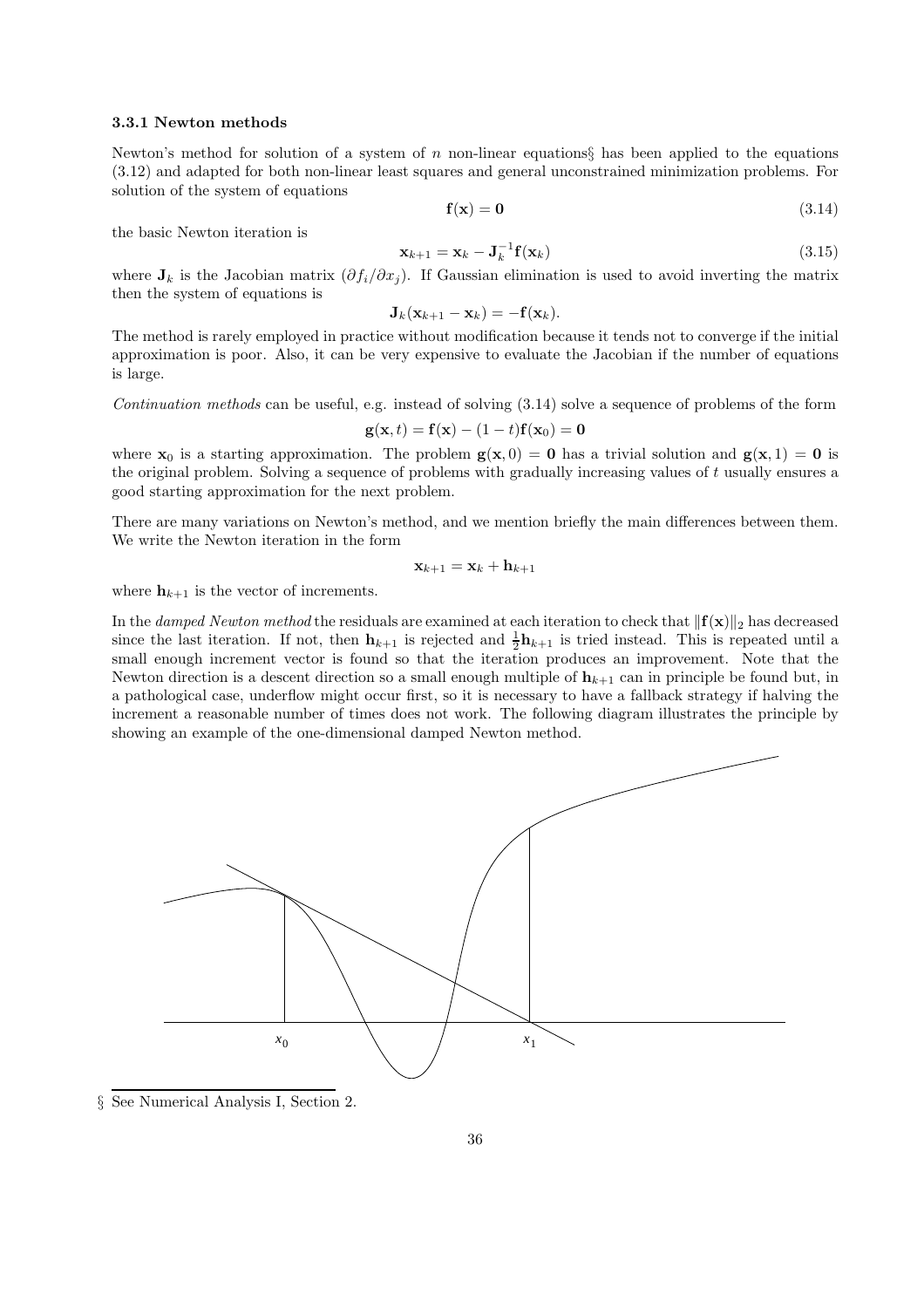Note that there are only two possible descent directions in one dimension, i.e.  $\pm 1$ . Following the tangent produces a larger function value, but the Newton direction is downhill, so a sufficiently short increment in that direction must produce a reduction.

In the modified Newton method the cost of calculation is reduced by using the same matrix **J** for more than one iteration, on the grounds that successive Jacobians  $J_k$  and  $J_{k+1}$  will not differ very much close to the solution. If Gaussian elimination is used to solve the Newton equations then this costs  $O(n^3)$  operations, plus the cost of recalculating the Jacobian. If the same Jacobian is used again then the cost of re-solving the same equations with a different right-hand side is only  $O(n^2)$ .

There is also a class of *matrix update methods* in which the iterations are calculated in the form  $(3.15)$  by first computing and storing  $J_0^{-1}$  but, at each subsequent iteration, performing only a *rank-one* or *rank-two*  $update\dagger$  to the matrix such that the new inverse can be computed straightforwardly from the previous inverse without solving any equations.

Finally, quasi-Newton methods are those in which the iteration (3.15) is replaced by

$$
\mathbf{x}_{k+1} = \mathbf{x}_k - \mathbf{M}_k \mathbf{f}(\mathbf{x}_k)
$$

where  $\mathbf{M}_k$  is some other matrix corresponding to a descent direction.

#### 3.3.2 Steepest descent methods

A different approach to optimization problems is offered by *steepest descent methods*. Let  $\mathbf{u} = \{u_1, u_2, \dots u_n\}$ be a vector representing a search direction. Consider the function

$$
g(t) = F(\mathbf{x} + t\mathbf{u})
$$

which is a function of the scalar t only. If **x** is an approximate solution then  $g(0)$  is equal to the function value at the point x. As t increases from zero then  $g(t)$  represents the function value as the approximation moves from x in the direction **u**. The method of steepest descents consists of minimizing  $q(t)$  with repect to t along the steepest descent direction  $\mathbf{u} = -\nabla \mathbf{F}$ , i.e. if  $\mathbf{x}_k$  is the kth approximation then

$$
\mathbf{x}_{k+1} = \min_{t>0} g(t) = \min_{t>0} F(\mathbf{x}_k - t \nabla \mathbf{F}(\mathbf{x}_k)).
$$

The minimization over the vector  $x$  is exchanged for a sequence of minimizations over the scalar t. The minimization over  $t$  is called a *line search*. This method is guaranteed to converge under suitable conditions, since all search directions are 'downhill' except at the solution, but may have a very slow rate of convergence. In 2 dimensions a minimum in a narrow valley is sufficient for the algorithm to perform poorly.

Practical methods use different descent directions and different methods for minimizing  $q(t)$ . If  $\nabla$ **F** can be calculated fairly cheaply then it is possible to solve  $g'(t) = 0$  to find a minimum. If  $\nabla \mathbf{F}$  is expensive to calculate then the line search can be performed using quadratic interpolation to obtain an approximate minimum.

<sup>†</sup> The rank of a matrix is discussed in Section 4.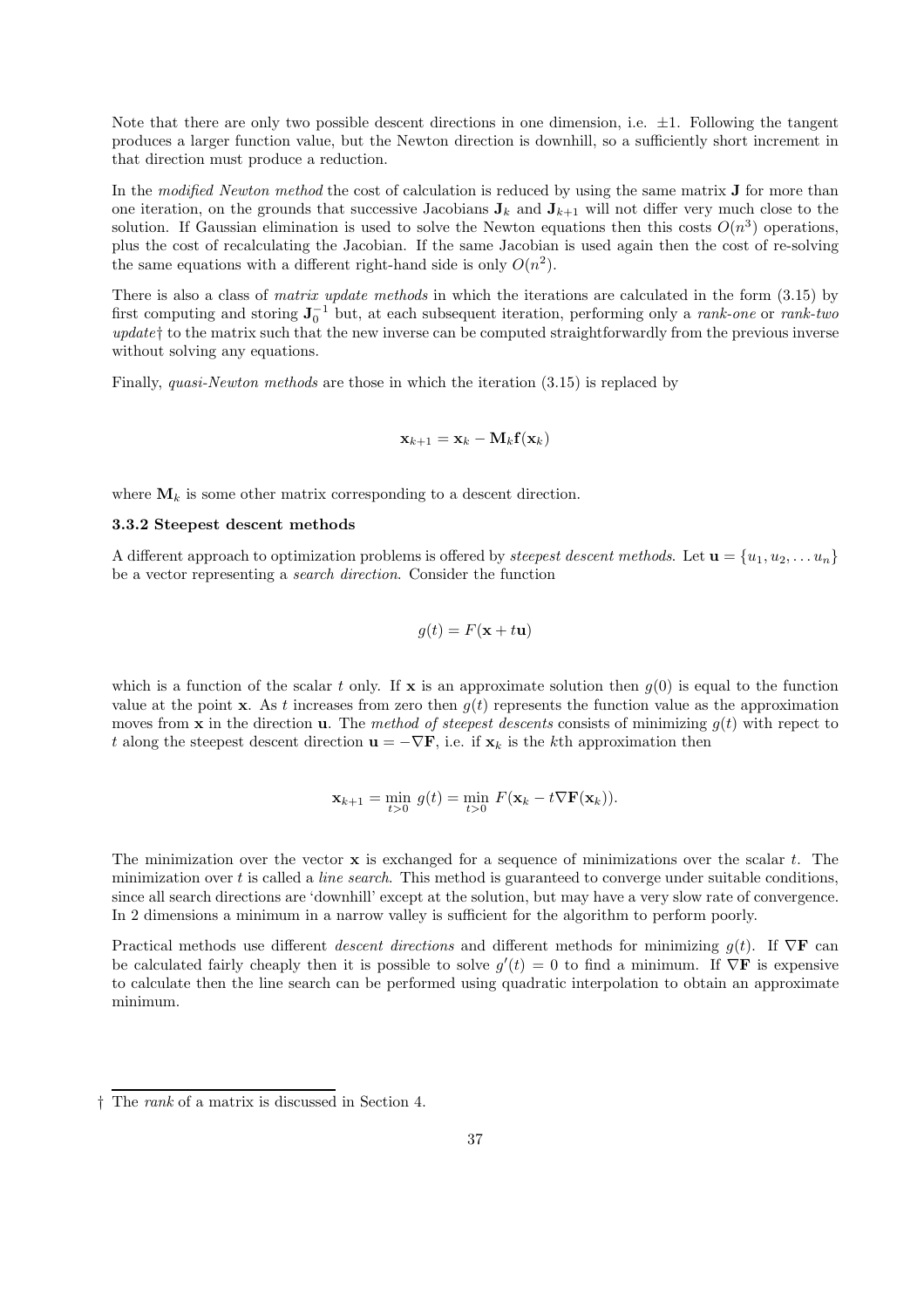### 4. Numerical Linear Algebra

# 4.1 Eigenproblems

Suppose an equation (of some sort) has a parameter  $\lambda$  and that this equation has a solution only for certain discrete values of  $\lambda$ , then the problem is called an *eigenproblem* and  $\lambda$  is said to be an *eigenvalue*. Eigenproblems are met in various fields, such as differential equations and matrix algebra.

The linear matrix eigenvalue problem

 $(\mathbf{A} - \lambda \mathbf{I})\mathbf{x} = \mathbf{0},$ 

where **A** is an  $n \times n$  matrix, is the most commonly encountered. The solution **x** is called an *eigenvector*. It may be shown that the eigenvalues are the zeros of  $det(\mathbf{A} - \lambda \mathbf{I})$  which is a polynomial of degree n in  $\lambda$ and consequently has n roots. Therefore the matrix  $\bf{A}$  has n eigenvalues, counting possible multiple roots. If the eigenvalues are distinct then there is a complete set of  $n$  linearly independent eigenvectors.

Strictly speaking, for each eigenvalue  $\lambda$  there is a corresponding *right eigenvector* x and a *left eigenvector*  $\mathbf{y}^T$  such that

$$
\mathbf{y}^T (\mathbf{A} - \lambda \mathbf{I}) = \mathbf{0}.
$$

In practical problems, one or more eigenvalues are usually required, but eigenvectors are not always required. Consequently methods are designed so that eigenvectors need not be calculated unless needed.

#### 4.1.1 Eigenvalues and eigenvectors

For a square matrix  $A$ , we write

$$
\mathbf{A}\mathbf{x} = \lambda \mathbf{x} \tag{4.1}
$$

$$
\mathbf{y}^T \mathbf{A} = \lambda \mathbf{y}^T \tag{4.2}
$$

where  $\lambda$  is an *eigenvalue* and **x** and  $y^T$  are eigenvectors.

Matrices **A** and **B** are said to be *similar* if there exists a non-singular matrix **R** such that  $A = R^{-1}BR$ . Writing

 $B(Rx) = \lambda(Rx)$ 

$$
\mathbf{R}^{-1} \mathbf{B} \mathbf{R} \mathbf{x} = \lambda \mathbf{x}
$$

and premultiplying by  $\bf{R}$  we get

or

$$
\mathbf{B}\mathbf{z} = \lambda \mathbf{z}
$$

where  $z = Rx$ . Therefore A and B have the same eigenvalues; the eigenvectors are transformed.

A matrix Q is orthogonal if  $\mathbf{Q}^T \mathbf{Q} = \mathbf{I}$ , i.e.  $\mathbf{Q}^{-1} = \mathbf{Q}^T$ . If A is a symmetric matrix then the orthogonal transformation  $Q^T A Q$  is a similarity transformation that also preserves the symmetry. Note also that the product of orthogonal matrices is orthogonal, so orthogonal transformations can be built up from simpler orthogonal matrices.

Note that if  $\lambda_i$  and  $\lambda_k$  are two distinct eigenvalues,

$$
\mathbf{y}_j^T \mathbf{A} \mathbf{x}_k = \lambda_k \mathbf{y}_j^T \mathbf{x}_k = \lambda_j \mathbf{y}_j^T \mathbf{x}_k
$$

so that  $\mathbf{y}_j^T \mathbf{x}_k = 0$ , i.e.  $\mathbf{y}_j^T$  and  $\mathbf{x}_k$  are orthogonal.

Eigenvectors are usually normalized, e.g. such that  $||\mathbf{x}|| = 1$  if  $\mathbf{x} \neq \mathbf{0}$ .

We restrict the rest of this discussion to symmetric matrices because such problems are relatively wellconditioned and arise most often in practical situations. In this case all the eigenvalues are real, and the left and right eigenvectors are identical. Also, it follows that  $\mathbf{x}_j^T \mathbf{x}_k = 0$  for  $j \neq k$ .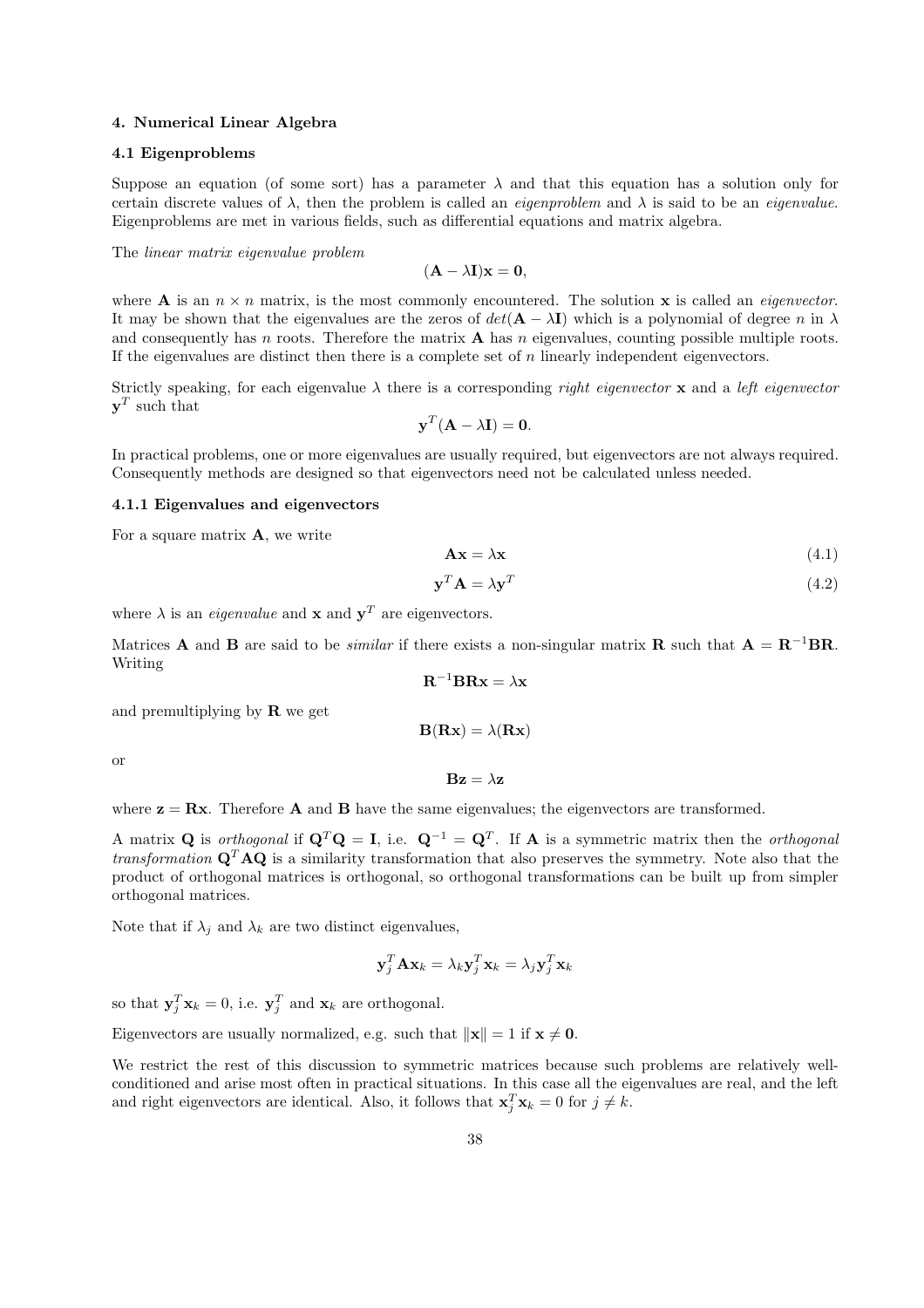# Exercise 4a

By considering both the transpose and the complex conjugate of  $(4.1)$  prove that, when **A** is a real symmetric matrix, the eigenvalues are real and the sets of left and right eigenvectors are identical.

### 4.1.2 Symmetric tridiagonal matrices

Problems with tridiagonal matrices are particularly easy to solve and lead to methods for solving general symmetric problems, since any symmetric matrix is *similar* to a symmetric tridiagonal matrix.

The eigenvalues of the symmetric tridiagonal matrix

$$
\mathbf{T} = \begin{pmatrix} d_1 & e_1 & & & & \\ e_1 & d_2 & e_2 & & & \\ & e_2 & d_3 & e_3 & & \\ & & \dots & & \\ & & & e_{n-2} & d_{n-1} & e_{n-1} \\ & & & & e_{n-1} & d_n \end{pmatrix}
$$

are the zeros of the polynomial  $p_n(\lambda)$  resulting from the last determinant in the sequence

$$
p_r(\lambda) = \det \begin{pmatrix} d_1 - \lambda & e_1 & & & \\ e_1 & d_2 - \lambda & e_2 & & \\ & e_2 & d_3 - \lambda & e_3 & \\ & & \ddots & & \\ & & & e_{r-2} & d_{r-1} - \lambda & e_{r-1} \\ & & & & e_{r-1} & d_r - \lambda \end{pmatrix}.
$$

We also define  $p_0(\lambda) = 1$ . Note that  $p_1(\lambda) = d_1 - \lambda$  and, using the rules for expanding determinants, there is a recurrence formula

$$
p_r(\lambda) = (d_r - \lambda)p_{r-1}(\lambda) - e_{r-1}^2 p_{r-2}(\lambda)
$$

for  $r = 2, 3, \ldots n$ . Hence  $p_n(\lambda)$  is easily computed.

For a given value of  $\lambda$  let  $s(\lambda)$  denote the number of agreements in sign between successive members of the sequence  $p_0(\lambda)$ ,  $p_1(\lambda)$ , ...  $p_n(\lambda)$ . If  $p_r(\lambda) = 0$  then its sign is taken to be opposite to that of  $p_{r-1}(\lambda)$ , but the same as  $p_{r+1}(\lambda)$ .

**Theorem 4.1:** The Stürm sequence theorem. The number of agreements in sign  $s(\lambda)$  of successive members of the sequence  $\{p_r(\lambda)\}\$ is equal to the number of eigenvalues of **T** that are strictly greater than  $\lambda$ .

The proof is easier to understand with the aid of a diagram.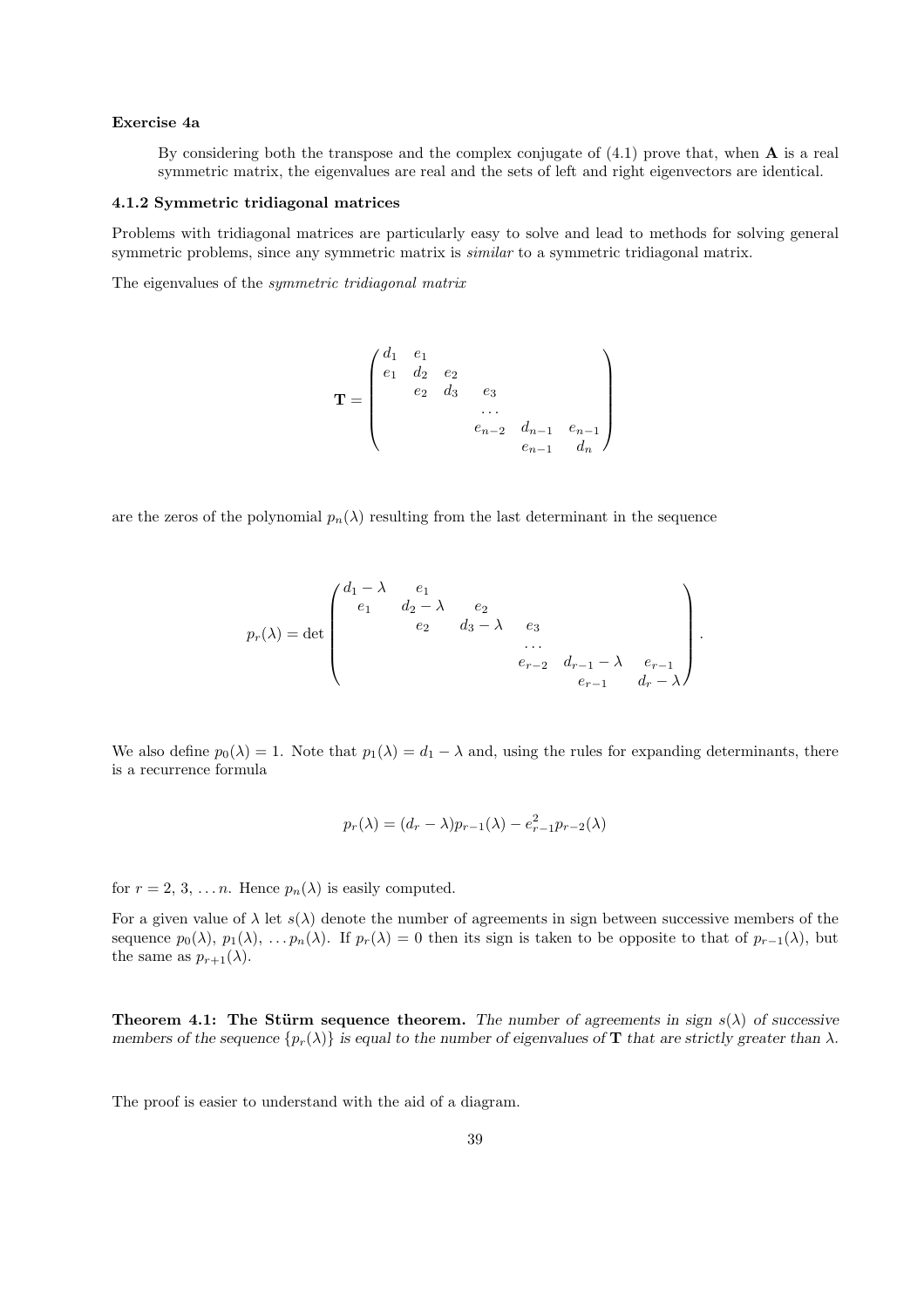

Each line is a copy of the x axis representing a polynomial  $p_r(x)$ , with tick marks showing the zeros, and with the sign of the polynomial indicated.

**Proof** (in outline). By the method of induction, if  $e_r \neq 0$  for  $r = 1, 2, \ldots n-1$  then the zeros of  $p_r(\lambda)$  strictly separate those of  $p_{r+1}(\lambda)$ , and the zeros of  $p_n(\lambda)$  are distinct. Clearly  $s(-\infty) = n$ . The proof is completed by considering the effect of increasing  $\lambda$  away from  $-\infty$ , i.e. consider sliding a vertical line representing the value of  $\lambda$  across the diagram from left to right. The possibility of coincident  $\lambda$  values, for different r, is also easily explained. Note that if any  $e_r = 0$  then the determinant can be factorized into two determinants of the same form but lower degree, so the same proof applies. ¶

If  $s(\lambda_1) = k$  and  $s(\lambda_2) = k + 1$  then one and only one eigenvalue of **T** lies in the interval  $[\lambda_1, \lambda_2]$ . This property forms the basis of algorithms that can be used  $(1)$  to find all the eigenvalues of  $\mathbf{T}$ ,  $(2)$  to count how many eigenvalues lie in a certain interval,  $(3)$  to decide whether the matrix **T** is singular, or  $(4)$  to decide whether the matrix  $T$  is positive definite.

# 4.1.3 Calculation of eigenvectors

Let  $T$  be a tridiagonal matrix. The calculation of an eigenvector  $x$  requires solution of the linear equations

$$
(\mathbf{T} - \lambda \mathbf{I})\mathbf{x} = \mathbf{0}
$$

except that x needs to be normalized. This means that the equations are over-determined. They can be solved by a method known as *inverse iteration* in which successive approximations are calculated by solving

$$
(\mathbf{T} - \tilde{\lambda}\mathbf{I})\mathbf{x}_{n+1} = \mathbf{x}_n.
$$

The important thing to notice is that  $\lambda$  has been replaced by an approximation  $\tilde{\lambda}$  because otherwise the matrix  $\mathbf{T} - \lambda \mathbf{I}$  would be singular. However, if  $\lambda$  is a good approximation then the iteration converges very fast, but extra precision is normally needed.

The calculation of eigenvalues and eigenvectors each have computational complexity  $n^3$ .

#### 4.1.4 Methods for reduction to tridiagonal form

As mentioned in Section 4.1.1, an orthogonal matrix **Q** can be built up as a product of simpler orthogonal matrices. One useful orthogonal matrix is called a plane rotation and is a variant of the unit matrix of the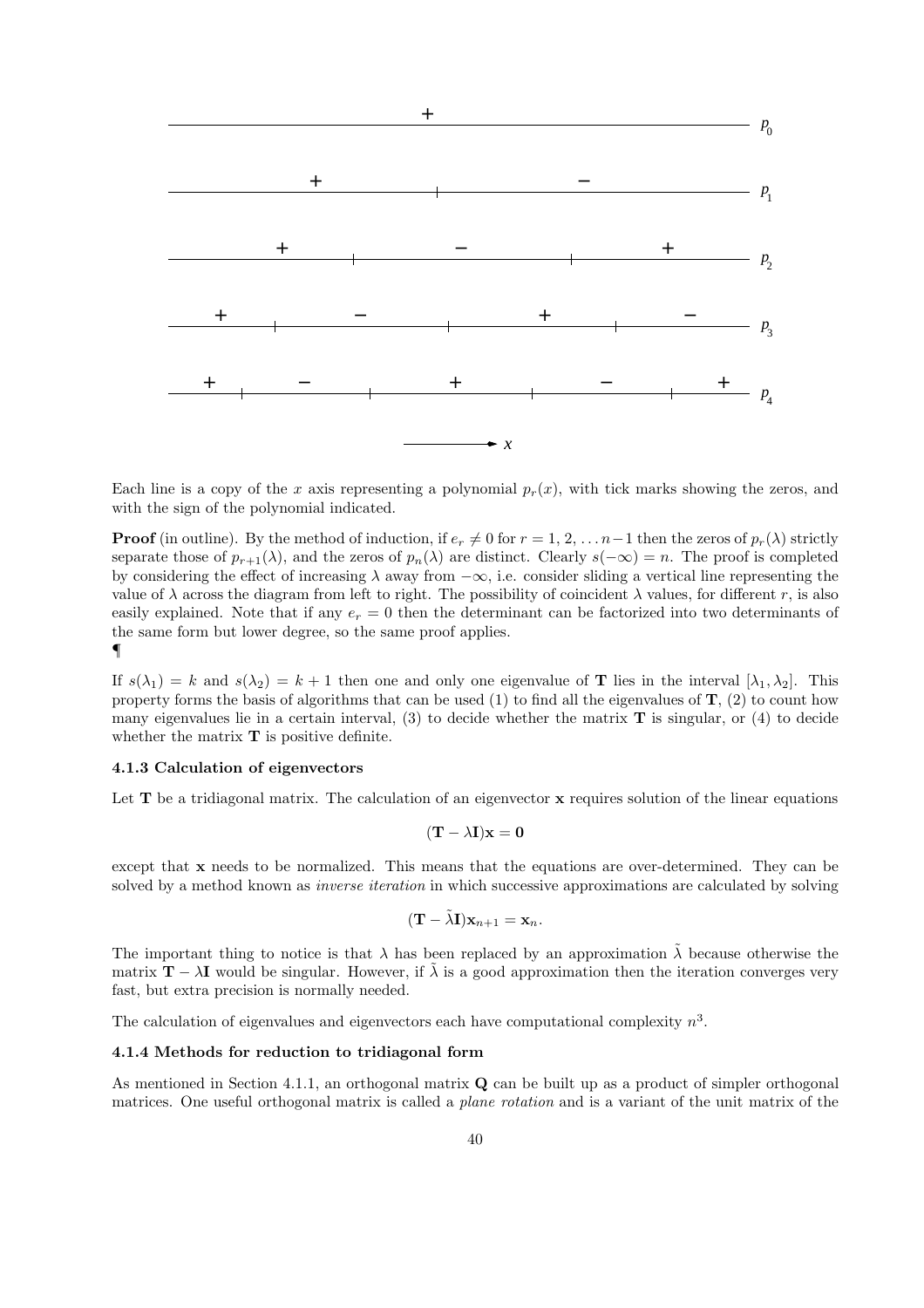form



where the elements that are different from the unit matrix appear in the *i*th and *j*th rows and columns. Multiplying by the matrix  $\mathbf{R}(i, j)$  is geometrically equivalent to a rotation through an angle  $\theta$  in the plane  $(i, j)$ . The advantage of a transformation based on  $\mathbf{R}(i, j)$  is that it can be used to operate on selected elements of a matrix only.

# Exercise 4b

Verify that  $\mathbf{R}(i, j)$  is an orthogonal matrix.

Givens' method (1954) uses a succession of plane rotations to reduce a symmetric matrix to symmetric tridiagonal form. Consider the matrix  $\mathbf{A}^{(m)}=(a_{ij}^{(m)})$  which represents the state of the transformation after  $m$ plane rotations. The effect on the  $(i, j)$ th element of forming the matrix  $\mathbf{A}^{(m+1)} = \mathbf{R}(i+1, j)\mathbf{A}^{(m)}\mathbf{R}(i+1, j)^T$ is given by

$$
a_{ij}^{(m+1)} = -a_{i,i+1}^{(m)}\sin\theta + a_{ij}^{(m)}\cos\theta.
$$

We can choose to set  $a_{ij}^{(m+1)}$  to zero, and the required value of  $\theta$  is given by

$$
\tan \theta = \frac{a_{ij}^{(m)}}{a_{i,i+1}^{(m)}}.
$$

As symmetry is preserved, the calculations need only be performed on the lower triangle of the matrix. The method proceeds by annihilating elements by columns, starting with  $a_{31}, \ldots, a_{n1}$  by rotations in the planes  $(2, 3), \ldots (2, n).$  In the *i*th column the elements  $a_{i+2,i}, \ldots a_{ni}$  are annihilated by rotations in the planes  $(i + 1, i + 2), \ldots (i + 1, n).$ 

Householder's method (1958) improved on Givens' by annihilating a whole column at a time (and, by symmetry, a row also) by using a different orthogonal transformation.

# 4.1.5 Factorization methods

Rutishauser's qd algorithm (1954) was an entirely new but often unstable method which faded into obscurity. However, a development from this was his LR algorithm (1958) which uses the LR (or LU) factorization† and is based on the following property. Let

 $A = LR$ 

where  **and**  $**R**$  **are lower and upper (left and right) triangular factors, and then form the matrix** 

$$
\mathbf{B} = \mathbf{R}\mathbf{L}.
$$

<sup>†</sup> Sometimes used for solution of linear equations – see Numerical Analysis I, Section 2.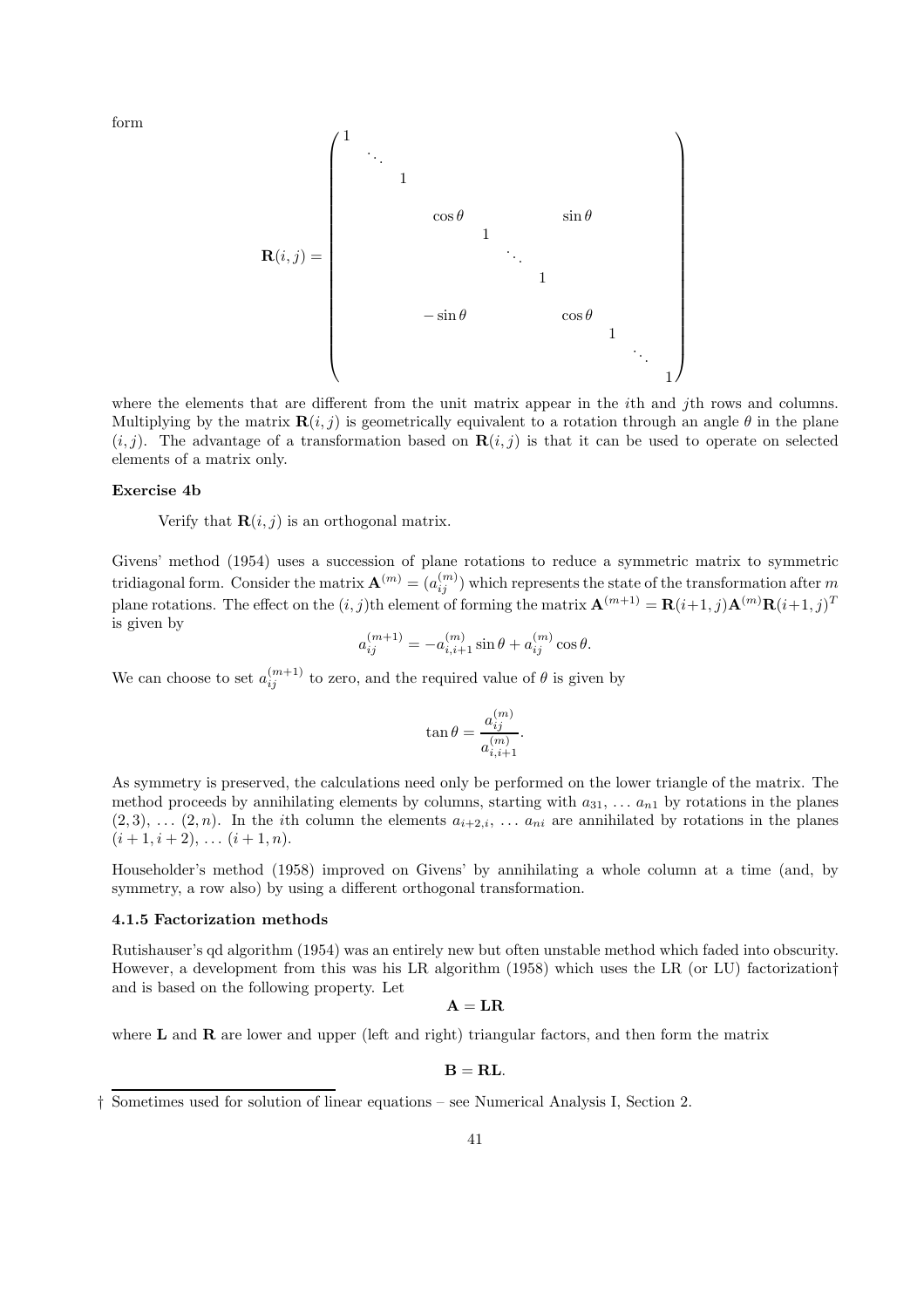Now  $\mathbf{R} = \mathbf{L}^{-1} \mathbf{A}$  so

$$
\mathbf{B} = \mathbf{L}^{-1} \mathbf{A} \mathbf{L}
$$

so that  $A$  and  $B$  are similar. Under certain conditions, using the iteration

$$
\mathbf{A}_m = \mathbf{L}_m \mathbf{R}_m \\ \mathbf{A}_{m+1} = \mathbf{R}_m \mathbf{L}_m
$$

the sequence  ${A_m}$  converges to an upper triangular matrix with the eigenvalues on the main diagonal. Unfortunately, the LR factorization can break down, causing the method to fail.

Francis' QR algorithm (1961) is a stable development of the LR method. The iteration is of the form

$$
\mathbf{A}_m = \mathbf{Q}_m \mathbf{R}_m \\ \mathbf{A}_{m+1} = \mathbf{R}_m \mathbf{Q}_m
$$

but now the factor  $\mathbf{Q}_m$  is an *orthogonal matrix* chosen such that the factorization does not break down. A further development of the algorithm, using shifts of origin‡, has a built-in convergence acceleration technique, and is generally regarded as the best method for symmetric problems (including tridiagonal problems)§.

# 4.2 Rank and generalized inverse matrices

Any matrix, of whatever shape, has a rank. In order to introduce this concept, and its significance in numerical linear algebra, we will examine an  $n \times n$  diagonal matrix since we can write down its inverse, if it exists. We first assume that exact arithmetic is available, and consider the matrix

$$
\mathbf{D} = \begin{pmatrix} d_1 & & & \\ & d_2 & & \\ & & \ddots & \\ & & & d_n \end{pmatrix}
$$

which is non-singular if  $d_i \neq 0$  for all i. The inverse is then  $diag\{1/d_1, 1/d_2, \ldots 1/d_n\}$  and we would say that the matrix  **has rank n. If, say, only the first r elements were non-zero then there would be no inverse matrix** of order n. However, we could invert the sub-matrix of order r and form the inverse  $diag\{1/d_1, 1/d_2, \ldots 1/d_r\}.$ We would then say that the matrix  $\bf{D}$  has rank r. The matrix



can then be regarded as an r-dimensional approximation to the inverse of D.

<sup>‡</sup> Shifting the origin is a very old idea, applicable to most practical algorithms for eigenvalue problems, and is attributed to Schröder (1870).

<sup>§</sup> However, recent work has focussed on the related problem of determining singular values of a bidiagonal matrix - see 4.2.1. Demmel & Kahan (1990) used a version of QR to show that these could be determined with maximum relative accuracy, even for very small singular values. Fernando & Parlett (1994) improved on Demmel & Kahan's algorithm by a simple development of Rutishauser's qd algorithm (1954) which does not use orthogonal transformations at all.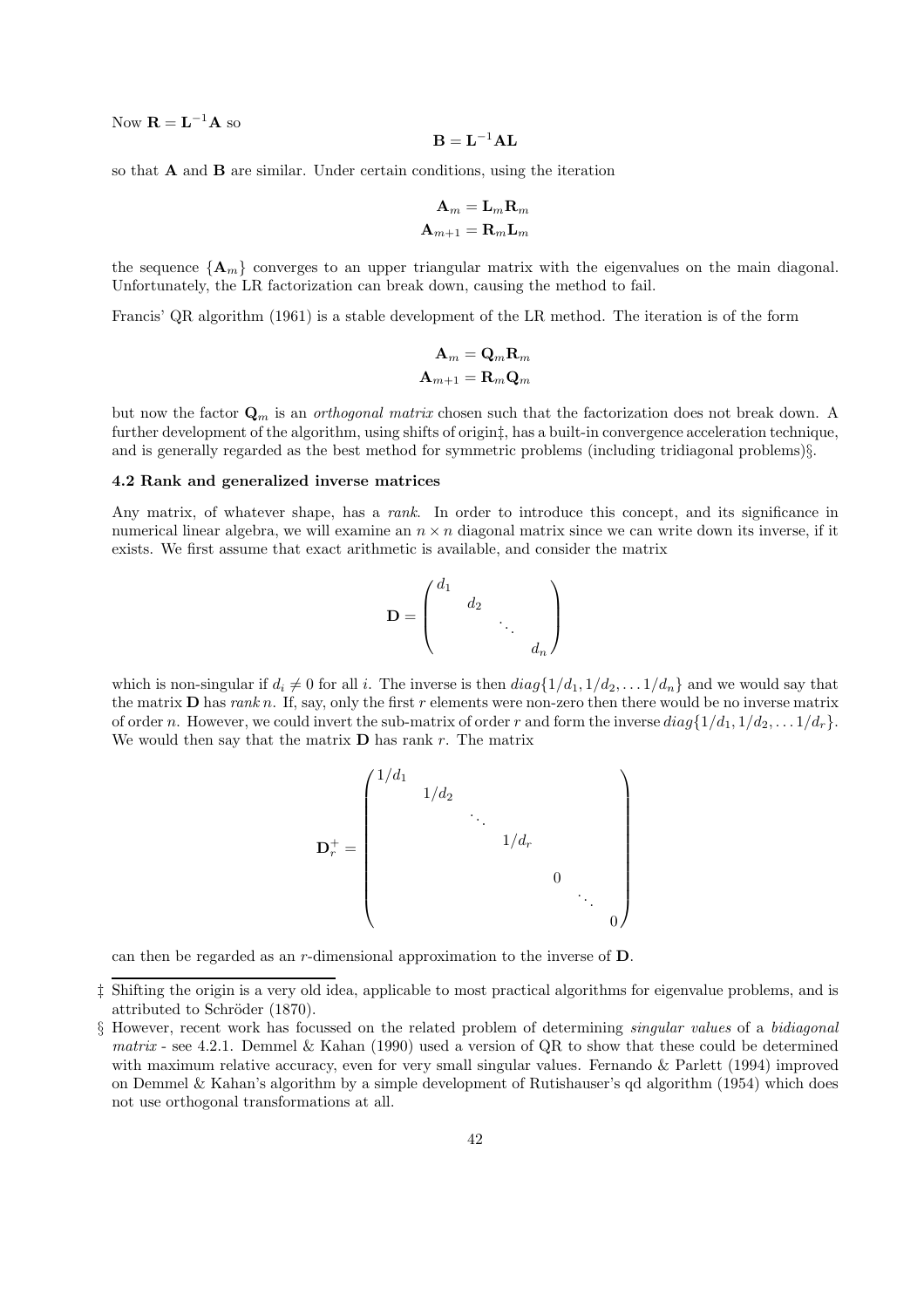Now consider the effect of using floating-point arithmetic. Suppose that each of the elements of  **is being** computed by some lengthy calculation, and that it is known that only the first  $r$  elements are non-zero but that  $d_r$  is very small and may underflow during the calculation. It is therefore uncertain whether the result will be a matrix effectively of rank r or  $r-1$ . To be on the safe side one could assume that  $d_r = 0$  and form

$$
\mathbf{D}_{r-1}^{+} = \begin{pmatrix} 1/d_1 & & & & & & \\ & 1/d_2 & & & & & \\ & & \ddots & & & & \\ & & & 1/d_{r-1} & & & \\ & & & & 0 & & \\ & & & & & 0 & \\ & & & & & & 0 \end{pmatrix}
$$

In fact this  $D_{r-1}^+$  is the best  $l_2$  approximation of order  $r-1$  to the true inverse of order r, which is itself an approximate inverse of  $\mathbf{D}_n$ . Since  $\mathbf{D}_{r-1}^+$  and  $\mathbf{D}_r^+$  are 'approximations' to an *n*-dimensional inverse that does not actually exist, it is more correct to refer to these as generalized inverses instead†.

For a general  $n \times n$  real matrix **A** the effective rank is less easy to determine but, if we can discover what it is, then we can form a generalized inverse of any matrix. For solution of the linear equations

$$
\mathbf{A}\mathbf{x} = \mathbf{b}
$$

we need to be able to determine rank and, in a doubtful case, judge whether or not to reduce the rank in order to improve numerical stability. The method of singular value decomposition provides not only a suitable way of measuring rank, but also a stable algorithm for solution of linear equations of all types.

# 4.2.1 Singular Value Decomposition (SVD)

Recall that, for any non-singular square matrix **A**, the matrix  $A^T A$  is symmetric and *positive definite*<sup> $\ddagger$ </sup>. This result generalizes as follows: for any  $m \times n$  real matrix  $\mathbf{A}$ , the  $n \times n$  matrix  $\mathbf{A}^T \mathbf{A}$  is symmetric and positive semi-definite§.

Consider the eigenvalue problem

$$
\mathbf{A}^T \mathbf{A} \mathbf{x}_j = \lambda_j \mathbf{x}_j
$$

where the eigenvalues  $\lambda_1, \lambda_2, \ldots, \lambda_n$  are in decreasing order. As the matrix is positive semi-definite, it follows that the eigenvalues are non-negative, so we can write  $\sigma_j = \sqrt{\lambda_j}$ . Define the  $n \times n$  matrix  $\mathbf{W} = diag\{\sigma_1, \sigma_2, \dots \sigma_n\}.$  A set of orthonormal eigenvectors  $\{\mathbf{x}_i\}$  can be found, and we can write these as an orthogonal matrix V, i.e.

$$
\mathbf{V}=(\mathbf{x}_1\quad \mathbf{x}_2\quad \ldots\quad \mathbf{x}_n).
$$

The values

$$
\sigma_1 \ge \sigma_2 \ge \ldots \ge \sigma_n \ge 0 \tag{4.3}
$$

are called the *singular values* of the  $m \times n$  matrix  $A^{\dagger}$ . Golub & Kahan (1965) showed that A may be factorized in the form

$$
\mathbf{A} = \mathbf{U}\mathbf{W}\mathbf{V}^T \tag{4.4}
$$

<sup>†</sup> The term *pseudo-inverse* is also used.<br>  $\ddagger$  A symmetric matrix **B** is *positive de*  $\ddagger$  A symmetric matrix **B** is *positive definite* if  $\mathbf{x}^T \mathbf{B} \mathbf{x} > 0$  for any vector  $\mathbf{x} \neq \mathbf{0}$  – see Numerical Analysis I, Section 2.

<sup>§</sup> A symmetric matrix **B** is *positive semi-definite* if  $\mathbf{x}^T \mathbf{B} \mathbf{x} \ge 0$  for any vector **x**.

<sup>†</sup> It follows that the singular values of a square bidiagonal matrix are the eigenvalues of a symmetric positive definite tridiagonal matrix - see the footnote at the end of 4.1.5.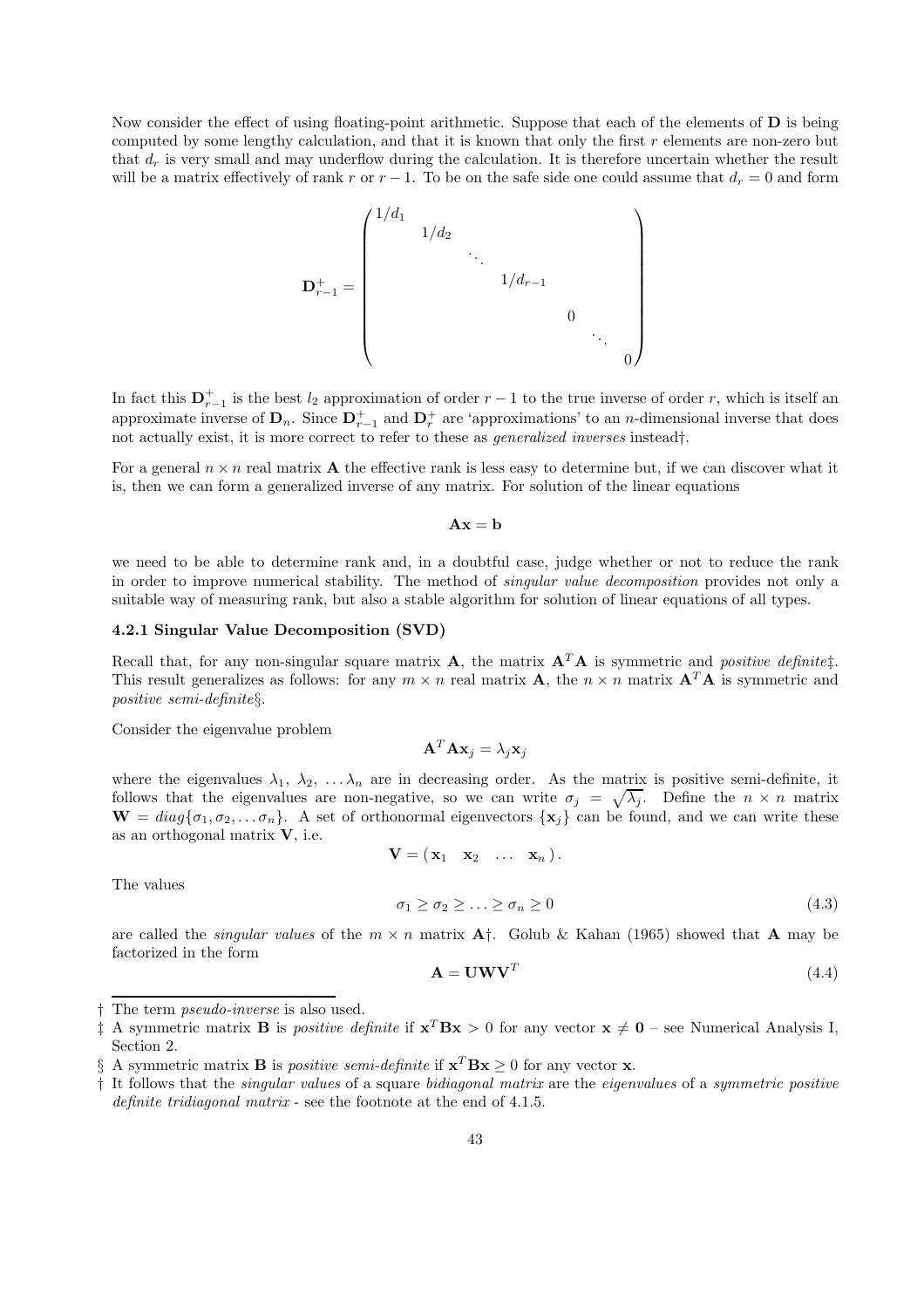where U is an  $m \times n$  matrix for which  $U^T U = I_{n \times n}$ . The factorization (4.4) is called the *singular value* decomposition  $(SVD)$  of the matrix  $\mathbf{A}$ .

Stable algorithms for SVD have been developed, and utilize various eigenvalue methods such as Householder reduction and the QR algorithm. Computing the singular values (4.3) gives immediate information about the effective rank of a matrix since that is determined by the number of non-zero singular values. Further, if some singular values are 'small' then we can set them to zero in order to use a generalized inverse of lower dimension, provided we have some idea of what is meant by 'small' in this sense. The formula (4.4) provides a method for solving linear equations by a lower dimensional approximation without necessarily forming the generalized inverse explicitly.

# 4.3 Matrix norms

To any vector norm  $\|\mathbf{x}\|_v$  there corresponds a matrix norm  $\|\mathbf{A}\|_M$  such that

$$
\|\mathbf{A}\|_{M} = \sup_{\text{all } \mathbf{x} \neq \mathbf{0}} \frac{\|\mathbf{A}\mathbf{x}\|_{v}}{\|\mathbf{x}\|_{v}} = \sup_{\|\mathbf{x}\|_{v} = 1} \|\mathbf{A}\mathbf{x}\|_{v}.
$$

The norm  $\|\mathbf{A}\|_{M}$  is *induced* by the norm  $\|\mathbf{x}\|_{v}$ . Induced matrix norms (also known as *compatible norms*) are usually given the same name as the corresponding vector norm, in particular the  $l_p$  norm of a matrix is that induced by the  $l_p$  norm of a vector. It is usual to write

$$
\|\mathbf{A}\|_{p} = \sup_{\|\mathbf{x}\|_{p} = 1} \|\mathbf{A}\mathbf{x}\|_{p} \tag{4.5}
$$

where it is understood that the norms are different on each side of the equation. Note that (4.5) is the definition of a matrix norm, not an actual formula. The formulae derived from this definition, in the commonly used cases, are as follows.

Vector norm  
\n
$$
l_1
$$
  $\sum_{i=1}^n |x_i|$   $\max_j \sum_{i=1}^n |a_{ij}|$   
\n $l_2$   $\sqrt{\sum_{i=1}^n x_i^2}$   $\sqrt{\max}$  eigenvalue of  $\mathbf{A}^T \mathbf{A}$   
\n $l_\infty$   $\max_i |x_i|$   $\max_i \sum_{j=1}^n |a_{ij}|$  (4.6)

It follows that  $\|\mathbf{A}\|_1 = \|\mathbf{A}^T\|_{\infty}$ .

For any induced matrix norm, Schwarz's inequality holds:

$$
\|\mathbf{A}\mathbf{B}\| \leq \|\mathbf{A}\|.\|\mathbf{B}\|.
$$

This inequality also holds if **A** or **B** is replaced by a vector using the compatible vector norm.

# 4.4 Solution of linear equations

### 4.4.1 Condition of the problem

First consider the linear equations

 $\mathbf{A}\mathbf{x} = \mathbf{b}$ 

where A is a square matrix. We can check an approximate solution  $\hat{x}$  by forming the vector of *residuals* 

$$
\mathbf{r} = \mathbf{b} - \mathbf{A}\hat{\mathbf{x}}
$$

and, if these residuals are small, it tells us that the equations are being satisfied, but this does not tell us anything about the size of the errors in  $\hat{\mathbf{x}}$ .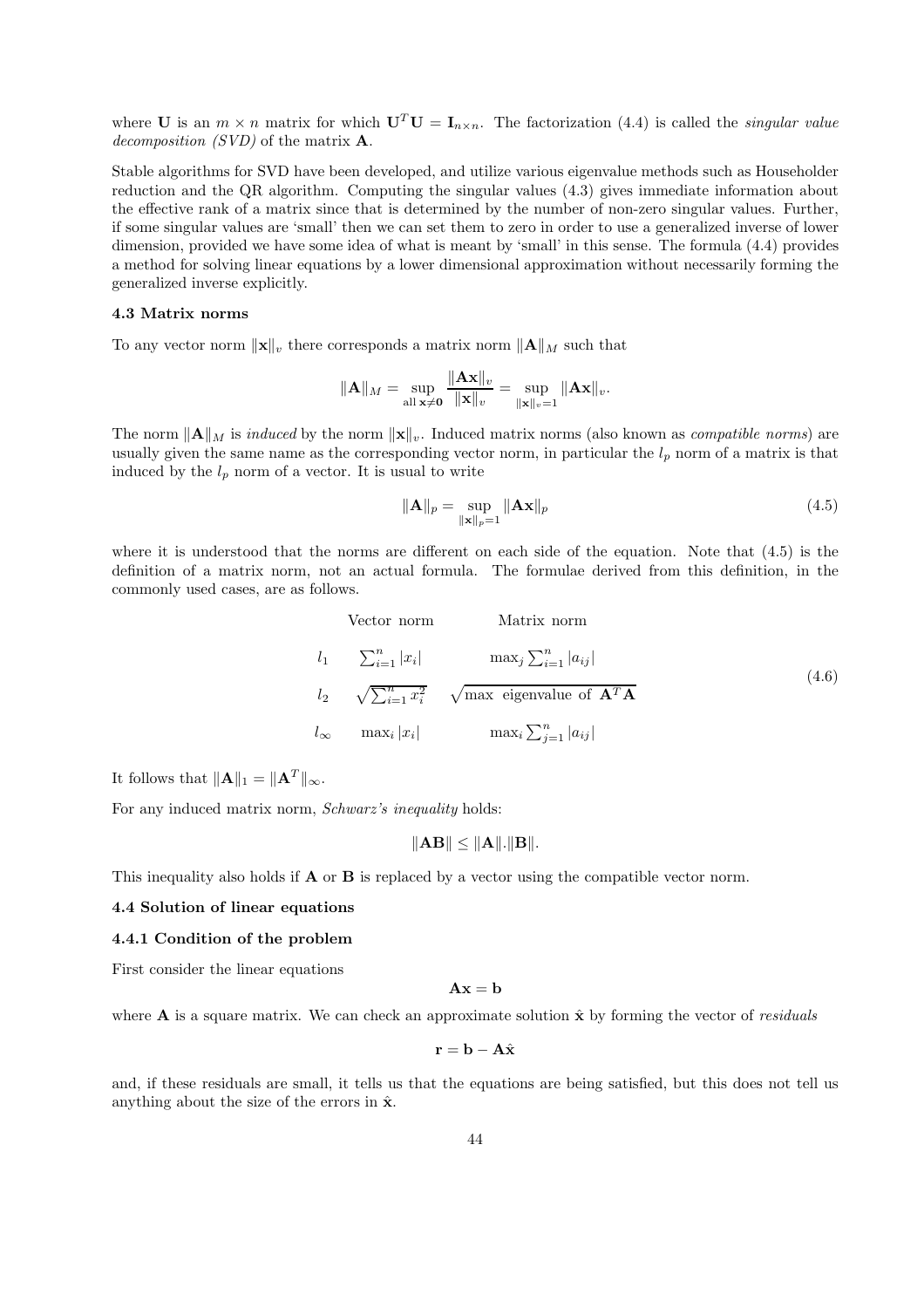Define the error vector  $\mathbf{e} = \mathbf{x} - \hat{\mathbf{x}}$ . Note that  $\mathbf{A}\mathbf{e} = \mathbf{A}\mathbf{x} - \mathbf{A}\hat{\mathbf{x}} = \mathbf{b} - \mathbf{A}\hat{\mathbf{x}} = \mathbf{r}$  so  $\mathbf{e} = \mathbf{A}^{-1}\mathbf{r}$ . Taking norms and using Schwarz's inequality, we have

$$
\|\mathbf{e}\| = \|\mathbf{A}^{-1}\mathbf{r}\|
$$
  

$$
\leq \|\mathbf{A}^{-1}\| \cdot \|\mathbf{r}\|
$$

so the relative error in x is represented by

$$
\frac{\|\mathbf{e}\|}{\|\mathbf{x}\|} \leq \|\mathbf{A}^{-1}\| \frac{\|\mathbf{r}\|}{\|\mathbf{x}\|}.
$$

But  $\|\mathbf{b}\| = \|\mathbf{A}\mathbf{x}\| \le \|\mathbf{A}\| \|\mathbf{x}\|$  so we can replace  $\|\mathbf{x}\|$  on the right-hand side and form an inequality in which the right-hand side is computable, i.e.

$$
\frac{\|\mathbf{e}\|}{\|\mathbf{x}\|} \le \|\mathbf{A}\| \cdot \|\mathbf{A}^{-1}\| \frac{\|\mathbf{r}\|}{\|\mathbf{b}\|} \tag{4.7}
$$

where  $K = ||\mathbf{A}|| \cdot ||\mathbf{A}^{-1}||$  is the *condition number* for the matrix **A**. Note that K depends on the norm being used. If we choose the  $l_2$  norm then, using  $(4.6)$ , we see that SVD provides a simple formula for K, i.e.

$$
K = \frac{\sigma_1}{\sigma_n},\tag{4.8}
$$

where  $\sigma_1$  and  $\sigma_n$  are the largest and smallest singular values of **A**. In the case of a singular, or nearly singular matrix, we can replace (4.8) by  $K = \sigma_1/\sigma_r$  in order to examine the condition of an r-dimensional approximation.

Although (4.7) is a sharp inequality, it is nevertheless a worst case result, so the exact value of the condition number K cannot be taken too seriously. However, if  $K > 1/macheps$  then accuracy is likely to increase if some singular values are discarded‡. In general some judgement, either human or algorithmic, is required to decide how many singular values, if any, to discard for a given matrix A.

Now write  $K_n = \sigma_1/\sigma_n$ . Having found the SVD  $\mathbf{A} = \mathbf{U}\mathbf{W}\mathbf{V}^T$ , the sequence  $K_n$ ,  $K_{n-1}$ , ... can be examined to find r such that  $K_r < 1/macheps$ . The corresponding approximate solution of the equations  $UWV<sup>T</sup>x = b$ is then  $\mathbf{x} = \mathbf{V}\mathbf{W}_r^+ \mathbf{U}^T \mathbf{b}$  where

$$
\mathbf{W}_r^+ = diag\{\sigma_1^{-1}, \sigma_2^{-1}, \dots \sigma_r^{-1}, 0, \dots 0\}.
$$

The ideas in this section can be generalized to  $m \times n$  matrices and to complex matrices also.

# 4.4.2 Over-determined and under-determined linear equations

Consider linear equations with an  $m \times n$  matrix **A** where  $m \neq n$ .

In the case  $m > n$  there are more equations than unknowns, i.e. the solution is *over-determined*. Such a case may arise where a simple data model, e.g. a quadratic curve, is to be fitted to a large number of observed data points. Forming the SVD of A provides the opportunity to solve the equations directly. Typically the rank will be n, although a smaller value is possible. The solution obtained by SVD is in fact the best  $l_2$ approximation, i.e. the linear least-squares solution.

In the case  $m < n$  there are not enough equations to define a unique solution, i.e. the solution is *under*determined. All possible solutions form a vector space of dimension r, where  $r \leq n - m$ . This problem does not often arise in practice, but it is interesting that even this case can be fully solved by SVD. The unique solution produced directly from the SVD method is the so-called *minimal*  $l_2$  approximation, i.e. the r-dimensional solution vector t which minimizes  $\|\mathbf{t}\|_2$  over the solution space. Furthermore, a set of r basis

<sup>&</sup>lt;sup>‡</sup> Recall that macheps or machine epsilon is the smallest  $\varepsilon > 0$  such that  $(1 + \varepsilon)^* > 1$  for the floating-point precision in use – see Numerical Analysis I.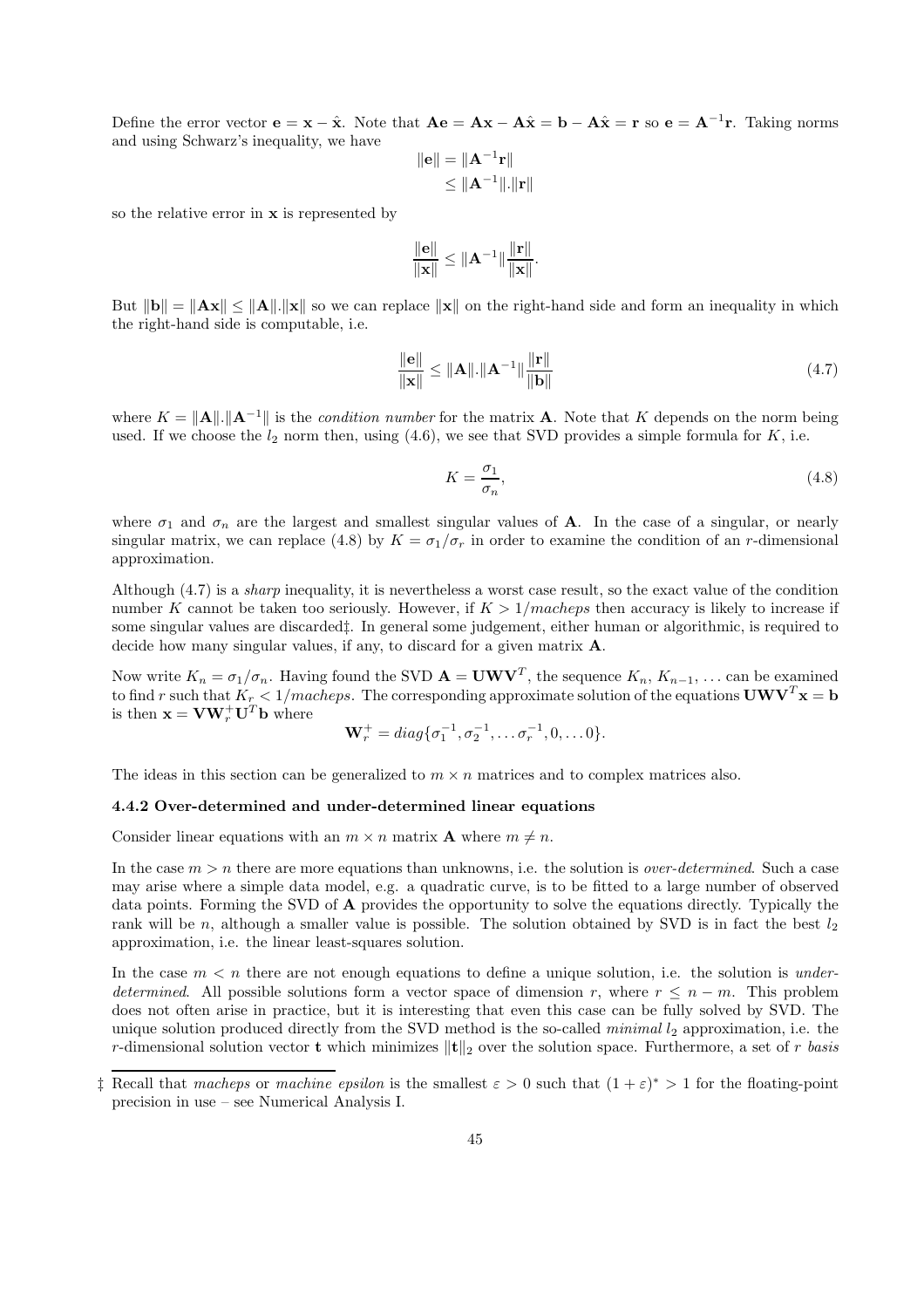vectors can be extracted from the eigenvector matrix  $V$  such that any solution of the equations can be expressed as a linear combination of this basis.

### 5. Differential Equations

# 5.1 Preliminary theory

We begin by contrasting *linear differential equations* with *linear difference equations*. Consider first a linear ordinary differential equation (or ODE) with constant coefficients

$$
a_n y^{(n)} + a_{n-1} y^{(n-1)} + \ldots + a_1 y' + a_0 y = 0.
$$
\n
$$
(5.1)
$$

This is termed *homogeneous* because the right-hand side is zero. Assuming a solution of the form  $y = e^{\beta x}$ and substituting this in (5.1) gives the characteristic equation

$$
a_n\beta^n + a_{n-1}\beta^{n-1} + \ldots + a_1\beta + a_0 = 0
$$
\n(5.2)

which has n solutions, say  $\beta_1, \beta_2, \ldots, \beta_n$ . If all the  $\beta_i$  are distinct then the general solution to (5.1) has the form

$$
y(x) = \sum_{i=1}^{n} C_i e^{\beta_i x}
$$
 (5.3)

where each  $C_i$  is an arbitrary constant. In the case that, say,  $\beta_j$  is a triple root of the characteristic polynomial, then (5.3) is modified by including terms in  $e^{\beta_j x}$ ,  $xe^{\beta_j x}$  and  $x^2e^{\beta_j x}$ . Note also that, as the roots can appear in complex conjugate pairs, sin and cos terms can appear in the general solution.

If the differential equation is non-homogeneous, i.e.

$$
a_n y^{(n)} + a_{n-1} y^{(n-1)} + \ldots + a_1 y' + a_0 y = g(x) \tag{5.4}
$$

and  $p(x)$  is any particular solution of (5.4), then the general solution of (5.4) is

$$
y(x) = p(x) + \sum_{i=1}^{n} C_i e^{\beta_i x}.
$$
\n(5.5)

Now consider a homogeneous linear difference equation with constant coefficients

$$
a_n y_{N+n} + a_{n-1} y_{N+n-1} + \ldots + a_1 y_{N+1} + a_0 y_N = 0. \tag{5.6}
$$

Assuming a solution of the form  $y_N = \beta^N$ , substituting this in (5.6) and dividing through by  $\beta^N$  gives

$$
a_n\beta^n + a_{n-1}\beta^{n-1} + \ldots + a_1\beta + a_0 = 0.
$$
\n(5.7)

Note that the *characteristic equation* (5.7) is identical to (5.2). If all the solutions  $\beta_i$  are distinct then the general solution to (5.6) can be shown to have the form

$$
y_N = \sum_{i=1}^n c_i \beta_i^N \tag{5.8}
$$

for all N, where each  $c_i$  is an arbitrary constant. In the case that, say,  $\beta_j$  is a triple root of the characteristic polynomial, then (5.8) is modified by including terms in  $\beta_j^N$ ,  $N\beta_j^N$  and  $N^2\beta_j^N$ . As with differential equations, sin and cos terms can appear in the general solution due to complex conjugate roots of (5.7).

If the difference equation is non-homogeneous, i.e.

$$
a_n y_{N+n} + a_{n-1} y_{N+n-1} + \ldots + a_1 y_{N+1} + a_0 y_N = b_N \tag{5.9}
$$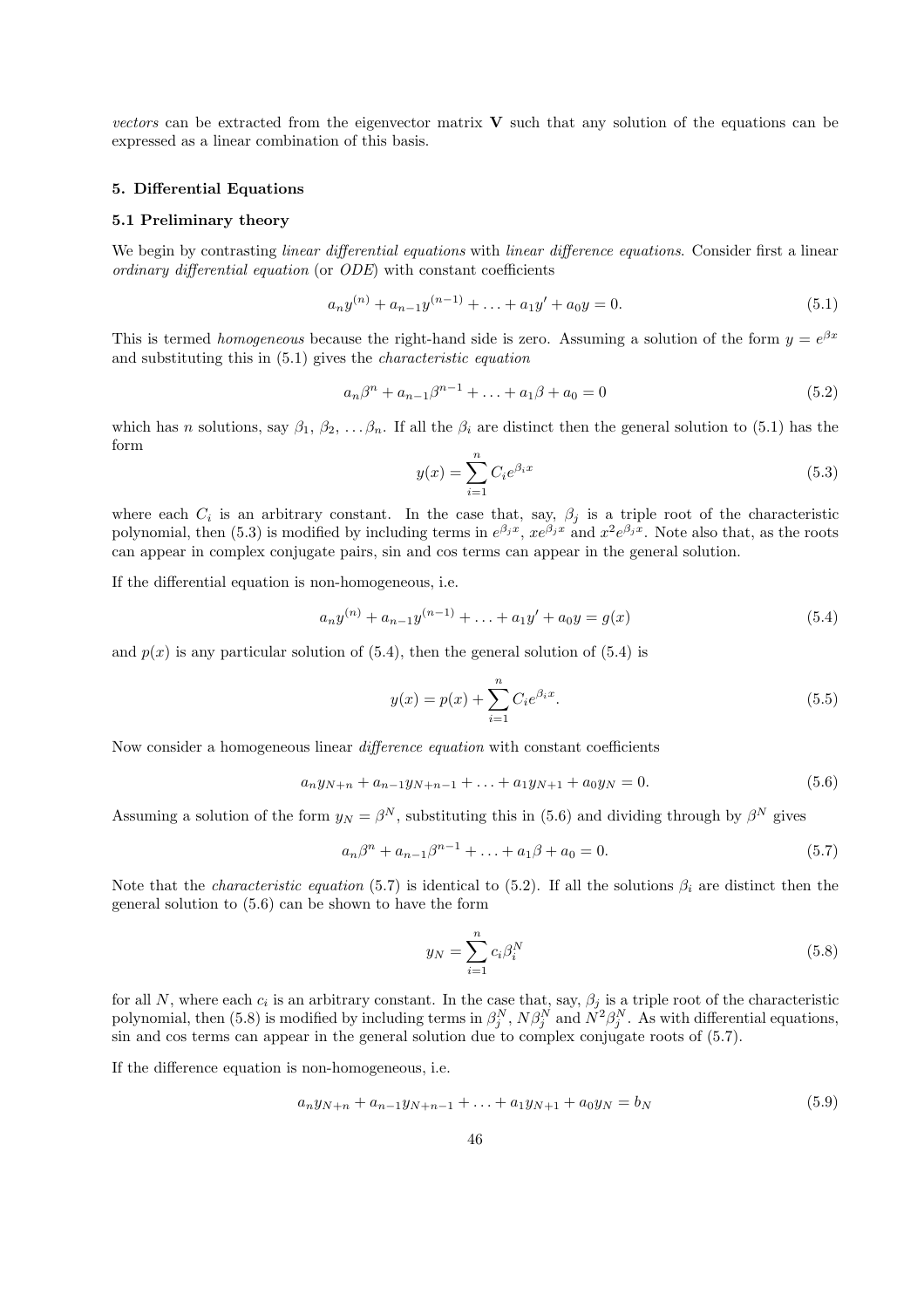and  $p_N$  is any particular solution of (5.9), then the general solution of (5.9) is

$$
y_N = p_N + \sum_{i=1}^n c_i \beta_i^N.
$$
\n(5.10)

### 5.2 Initial value problems

We will consider the first order initial value problem

$$
y' = f(x, y), \qquad y(x_0) = y_0 \tag{5.11}
$$

in which the solution is known at an initial point  $x = x_0$ . Numerical methods generally progress the solution through a finite sequence of points  $x_0, x_1, \ldots x_n$ . Note that the solution at  $x = x_n$  can be written

$$
y(x_n) = \int_{x_0}^{x_n} f(x, y(x)) dx.
$$

As with quadrature, the total number of evaluations of the function  $f(x, y)$  is a good measure of the efficiency of a method.

By convention we write  $y(x_n)$  for the true solution at the point  $x_n$  and let  $y_n$  denote a computed approximation to it.

Methods are characterized as one step methods in which the computed value  $y_{n+1}$  depends only on data evaluated at the point  $x_n$ , and *multistep methods* in which the computed  $y_{n+1}$  depends on more than one previous  $x_i$  value.

# 5.2.1 Euler's method

We begin with one step methods, of which Euler's is the simplest. It is of some practical value, but it is particularly useful in order to introduce the important concepts of local error and global error.

Methods for numerical solution, and error estimates, can typically be derived from the Taylor series

$$
y(x_n + h) = y(x_n) + hy'(x_n) + \frac{h^2}{2!}y''(x_n) + \ldots + \frac{h^k}{k!}y^{(k)}(x_n) + \ldots
$$
\n(5.12)

but note that the evaluation of  $y^{(k)}(x_n)$  requires partial derivatives since it involves differentiation of  $f(x, y(x))$ . However, by ignoring terms  $O(h^2)$  in (5.12), and using the equation (5.11), we obtain immediately Euler's formula

$$
y_{n+1} = y_n + h f(x_n, y_n) \tag{5.13}
$$

with the error

$$
E = \frac{h^2}{2}y''(\xi_n).
$$

Because it relates only to a single step, this is termed the local error of the method. A method is said to be of *order* k if the local error is  $O(h^{k+1})$ , so Euler's method is of order 1.

Let  $e_n$  represent discretization error, i.e.

$$
e_n = y(x_n) - y_n
$$

for  $n \geq 0$  and assume that  $e_0 = 0$ . By an analysis omitted here it may be shown that the error over n steps builds up in such a way that

$$
|e_n| \le \frac{hY}{2L}(e^{(x_n - x_0)L} - 1)
$$

<sup>§</sup> See, for example, Conte & de Boor.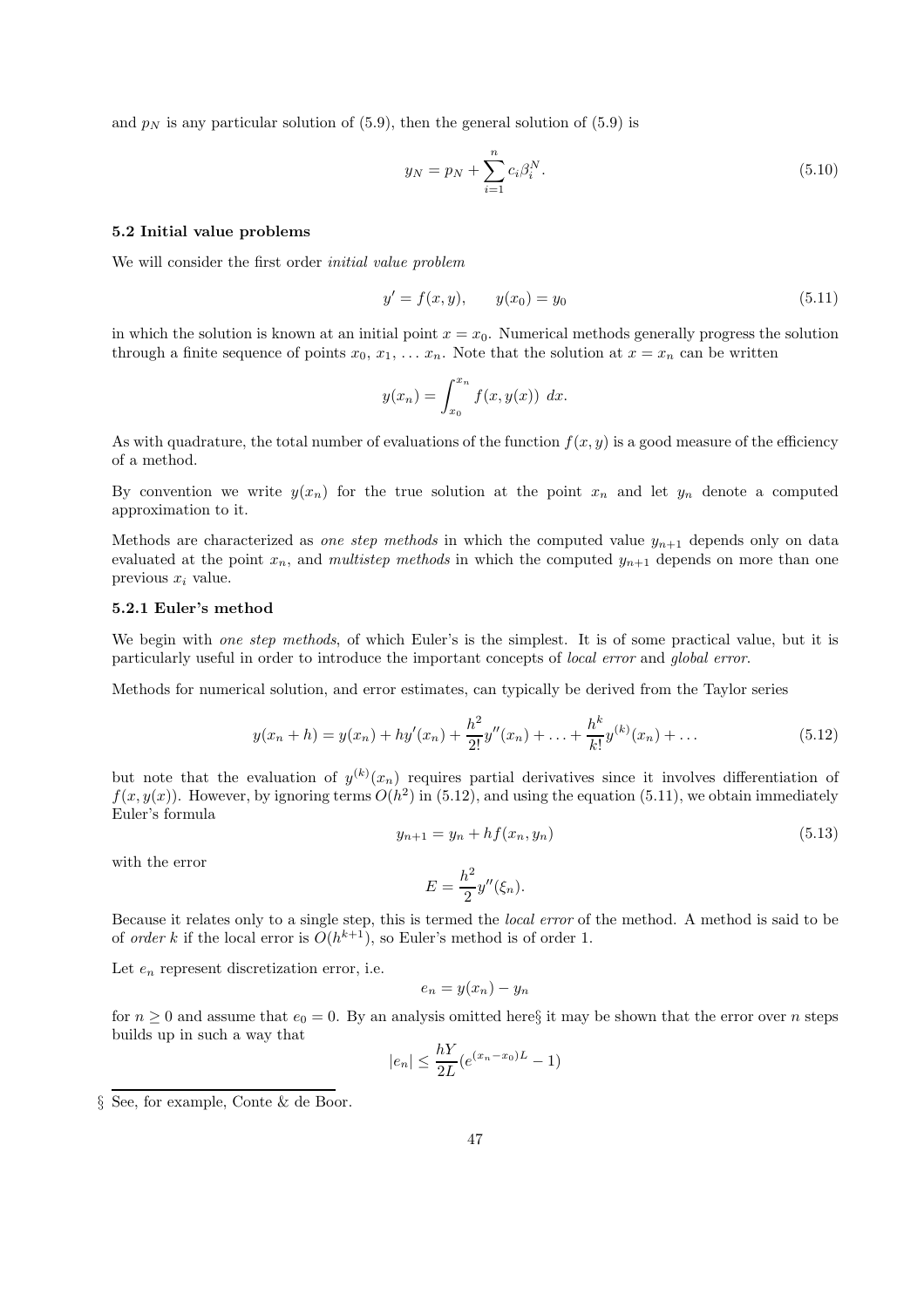where Y and L are constants, i.e. for fixed  $x_n$  the rate of convergence is only linear. We say that the *global* error is  $O(h)$ , whereas the local error is  $O(h^2)$ . There is an analogy here with quadrature rules which have a lower order of convergence when used in composite form†.

Usually Euler's method requires a very small step size  $h$  to give reasonable accuracy, so is not often used in practice. Euler's method is the simplest of the family of Taylor series methods, but Taylor series methods of higher order are rarely used because of the partial derivatives required.

## 5.2.2 Runge-Kutta methods

Runge-Kutta methods, also derived from Taylor series, avoid the need for partial derivatives at the expense of extra function evaluations.

Consider again Euler's method

$$
y_{n+1} = y_n + k_1, \qquad k_1 = h f(x_n, y_n) \tag{5.14}
$$

where  $k_1$  is an increment based on an estimate of y' at the point  $(x_n, y_n)$ . Having computed  $k_1$  it is possible to re-estimate y' based on the point  $(x_{n+1}, y_n + k_1)$ . This gives an increment,  $k_2$  say, where

$$
k_2 = h f(x_n + h, y_n + k_1). \tag{5.15}
$$

The Runge-Kutta method of order 2 (sometimes called RK2) uses the average of these two increments, i.e.

$$
y_{n+1} = y_n + \frac{1}{2}(k_1 + k_2) \tag{5.16}
$$

where  $k_1$ ,  $k_2$  are defined by (5.14), (5.15) respectively. Formally, Runge-Kutta methods are derived from Taylor's theorem by finding the coefficients of a formula of a certain type in such a way that the error term is of as high an order as possible. The local error term for the formula (5.16) is

$$
\frac{h^3}{12}(f_{xx} + 2ff_{xy} + f^2f_{yy} - 2f_xf_y - 2ff_y^2) + O(h^4)
$$

where  $f_x$ ,  $f_{yy}$ , etc denote partial derivatives. The local error is of order  $h^3$  compared with  $h^2$  for Euler's method, but the increased complexity of the error term means that error estimates are difficult to obtain. Although RK2 requires two evaluations of  $f(x, y)$  per step, larger steps can be taken than for Euler's method.

The most commonly used Runge-Kutta scheme is that of order 4 (called RK4) which is

$$
y_{n+1} = y_n + \frac{1}{6}(k_1 + 2k_2 + 2k_3 + k_4)
$$

where

$$
k_1 = h f(x_n, y_n)
$$
  
\n
$$
k_2 = h f(x_n + \frac{1}{2}h, y_n + \frac{1}{2}k_1)
$$
  
\n
$$
k_3 = h f(x_n + \frac{1}{2}h, y_n + \frac{1}{2}k_2)
$$
  
\n
$$
k_4 = h f(x_n + h, y_n + k_3).
$$

The local error is  $O(h^5)$  and four function evaluations are required per step. Note that Runge-Kutta methods do not need a starting procedure.

As a calculation proceeds, it may be desirable to vary the size of the step length h. One way to check on the size of the Runge-Kutta step is to repeat part of a calculation using h and  $h/2$  as step sizes. For a Runge-Kutta method of order  $p$  it may be shown that

$$
y_{(h)}(x_{n+1}) = y(x_{n+1}) + C_n h^p + O(h^{p+1})
$$
  

$$
y_{(h/2)}(x_{n+1}) = y(x_{n+1}) + C_n (h/2)^p + O(h^{p+1}).
$$

<sup>†</sup> See Theorem 2.5.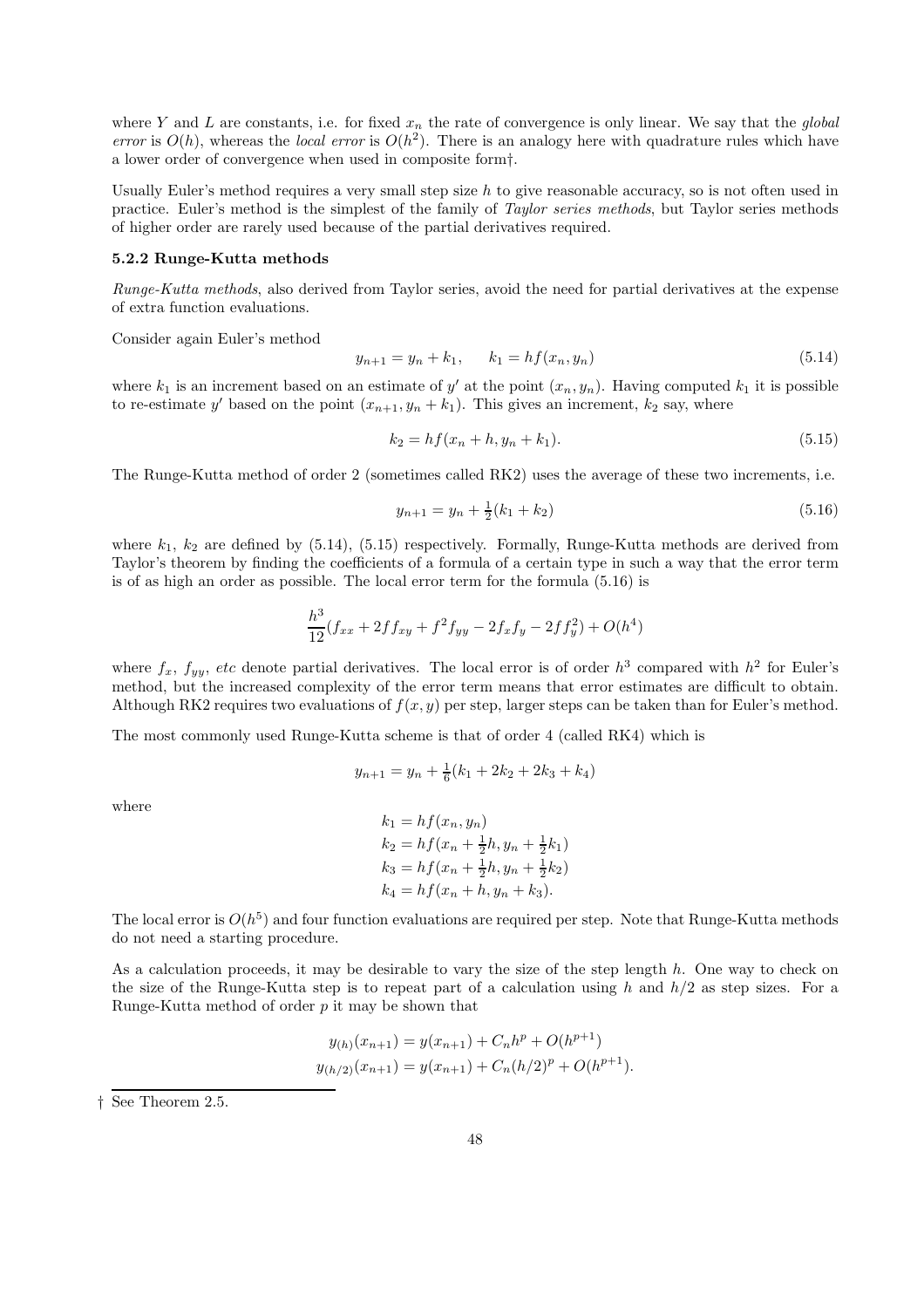By subtraction, and taking absolute values,

$$
E_n \simeq |C_n|(h/2)^p \simeq \frac{|y_{(h/2)}(x_{n+1}) - y_{(h)}(x_{n+1})|}{2^p - 1}
$$

where  $E_n$  provides a suitable error estimate.

Let  $\varepsilon$  be the target error per unit step, i.e. we will compare  $\varepsilon$  with  $E_n/h$ . Now for a Runge-Kutta method of order p, halving the step should reduce the error per unit step to approximately  $\varepsilon' = \varepsilon/2^{p+1}$ . Whenever the size of  $h$  is to be checked, there are three possibilities:

- (1)  $\varepsilon' < E_n/h < \varepsilon$ . Accept  $y_{(h/2)}(x_{n+1})$  and keep the same step h.
- (2)  $E_n/h > \varepsilon$ . Go back to the point  $x_n$ , use  $h/2$  and  $h/4$  and repeat the test.
- (3)  $E_n/h < \varepsilon'$ . Accept  $y_{(h/2)}(x_{n+1})$  and change the step size to 2h.

More sophisticated variations on this idea allow the step size to be varied more widely.

#### 5.2.3 Higher order equations

The RK4 algorithm, and many other algorithms for initial value problems, can be generalized to the solution of a set of  $m$  simultaneous differential equations of the form

$$
\mathbf{y}' = \mathbf{f}(x, \mathbf{y}), \quad \mathbf{y}(x_0) = \mathbf{b} \tag{5.17}
$$

where x is a scalar variable, **b** is the initial value of the vector of solutions y, and  $f$  is a vector of functions. This is called a first-order system of differential equations. The generalization of the 4th order Runge-Kutta scheme is

$$
\mathbf{y}_{n+1} = \mathbf{y}_n + \frac{1}{6}(\mathbf{k}_1 + 2\mathbf{k}_2 + 2\mathbf{k}_3 + \mathbf{k}_4)
$$
  
\n
$$
\mathbf{k}_1 = h\mathbf{f}(x_n, \mathbf{y}_n)
$$
  
\n
$$
\mathbf{k}_2 = h\mathbf{f}(x_n + \frac{1}{2}h, \mathbf{y}_n + \frac{1}{2}\mathbf{k}_1)
$$
  
\n
$$
\mathbf{k}_3 = h\mathbf{f}(x_n + \frac{1}{2}h, \mathbf{y}_n + \frac{1}{2}\mathbf{k}_2)
$$
  
\n
$$
\mathbf{k}_4 = h\mathbf{f}(x_n + h, \mathbf{y}_n + \mathbf{k}_3)
$$

where  $k_1$ ,  $k_2$ ,  $k_3$  and  $k_4$  are also now vectors. Because of the similarity of the scalar and vector formulae it is usual for software for initial-value problems to be written for first-order systems rather than just the scalar case.

In fact, this algorithm is quite generally applicable. Consider, for example, the solution of the second order initial-value differential equation

$$
y'' + p(x)y'^2 = q(x); \quad y(0) = u, y'(0) = v \tag{5.18}
$$

where p, q are given functions and u, v are given constants. By writing  $z_1 = y$ ,  $z_2 = y'$  we can write (5.18) as the pair of equations

$$
z_1' = z_2
$$
  

$$
z_2' = -p(x)z_2^2 + q(x)
$$

with initial conditions  $z_1(0) = u$ ,  $z_2(0) = v$ . Note that this can be written in the vector form (5.17), and is now a first-order system. This formulation can easily be used for most initial-value problems.

 $\ddagger$  The factor  $2^p$  comes from the order of convergence. The extra 2 is because the meaning of 'per unit step' changes as a result of halving the step.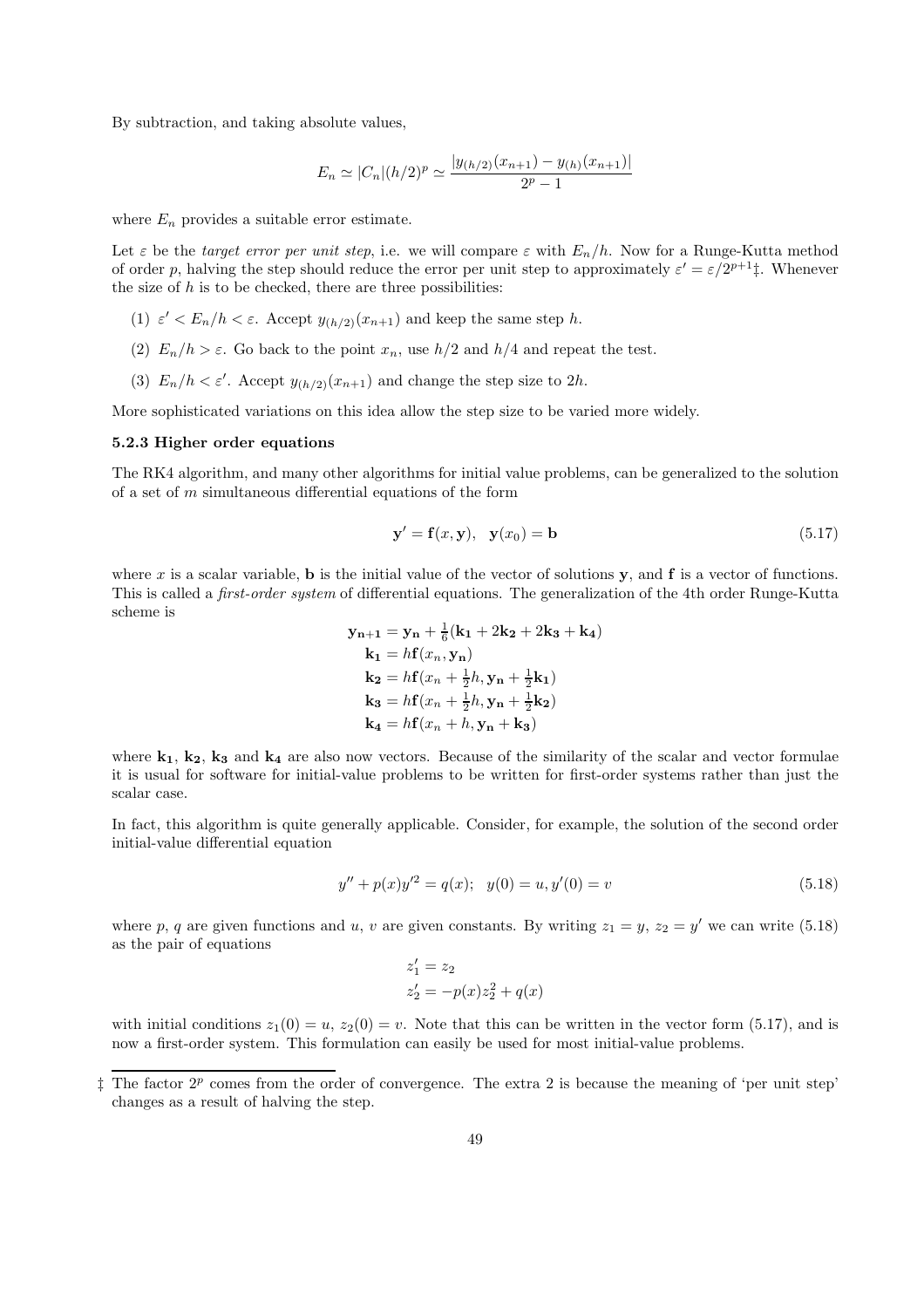#### 5.2.4 Multistep methods

To solve the ODE

$$
y' = f(x, y(x))\tag{5.19}
$$

we can integrate both sides

$$
\int_{x_n}^{x_{n+1}} y' dx = \int_{x_n}^{x_{n+1}} f(x, y(x)) dx
$$
  

$$
y_{n+1} = y_n + \int_{x_n}^{x_{n+1}} f(x, y(x)) dx
$$
 (5.20)

so

then approximate 
$$
f(x, y(x))
$$
 by a polynomial that fits the calculated values of f at  $x_n$ ,  $x_{n-1}$ , ... $x_{n-k}$  and  
integrate that polynomial over  $(x_n, x_{n+1})$ . This leads to an Adams-Bashforth method, which is an example  
of a *multistep method*. Note that it uses a quadrature rule incorporating abscissae outside the interval of  
integration. If  $k = 3$  the resulting formula is most conveniently stated in the form

$$
y_{n+1} = y_n + \frac{h}{24}(55f_n - 59f_{n-1} + 37f_{n-2} - 9f_{n-3})
$$
\n(5.21)

where  $f_n$  denotes  $f(x_n, y_n)$ , and the local error term is

$$
E = \frac{251}{720} h^5 y^{(5)}(\xi)
$$

for some  $\xi$  in the interval  $(x_{n-3}, x_{n+1})$ . Another class of formulae can be derived similarly by instead integrating (5.19) from  $x_{n-p}$  to  $x_{n+1}$ . In this case if p is odd then it can be shown that the coefficient of  $f_{n-p}$  is always zero, so the method is slightly more efficient. Interesting cases are  $p = 1$ , i.e.

$$
y_{n+1} = y_{n-1} + 2hf_n \tag{5.22}
$$

with the local error term

$$
E=\frac{h^3}{3}y'''(\xi)
$$

and  $p = 3$ , i.e.

$$
y_{n+1} = y_{n-3} + \frac{4h}{3}(2f_n - f_{n-1} + 2f_{n-2})
$$
\n(5.23)

with the local error term

$$
E = \frac{14}{45} h^5 y^{(5)}(\xi).
$$

Multistep methods are more powerful that one-step methods but suffer from the disadvantage that starting procedures are required: the formulae always require one or more values that are not available at the start of the algorithm.

# Exercise 5a

Suppose formula (5.21) is used with  $h = 0.1$  and Euler's method is used as a starting procedure with step  $h/N$ . Assuming a global error  $h/N$  in Euler's method, and that  $|y^{(5)}| < 30$ , estimate the number of steps N of Euler's method required. Suggest a more suitable starting procedure.

# 5.2.5 Predictor-corrector methods

All the ODE formulae described up to now may be classified as being of open type as they are formulae for computing  $y_{n+1}$  from data corresponding to previously evaluated points. Formulae of *closed* type are implicit, i.e. the formula for  $y_{n+1}$  will depend on data corresponding to  $x_{n+1}$ . In general, a closed formula tends to have a more favourable error term but is not necessarily useful on its own.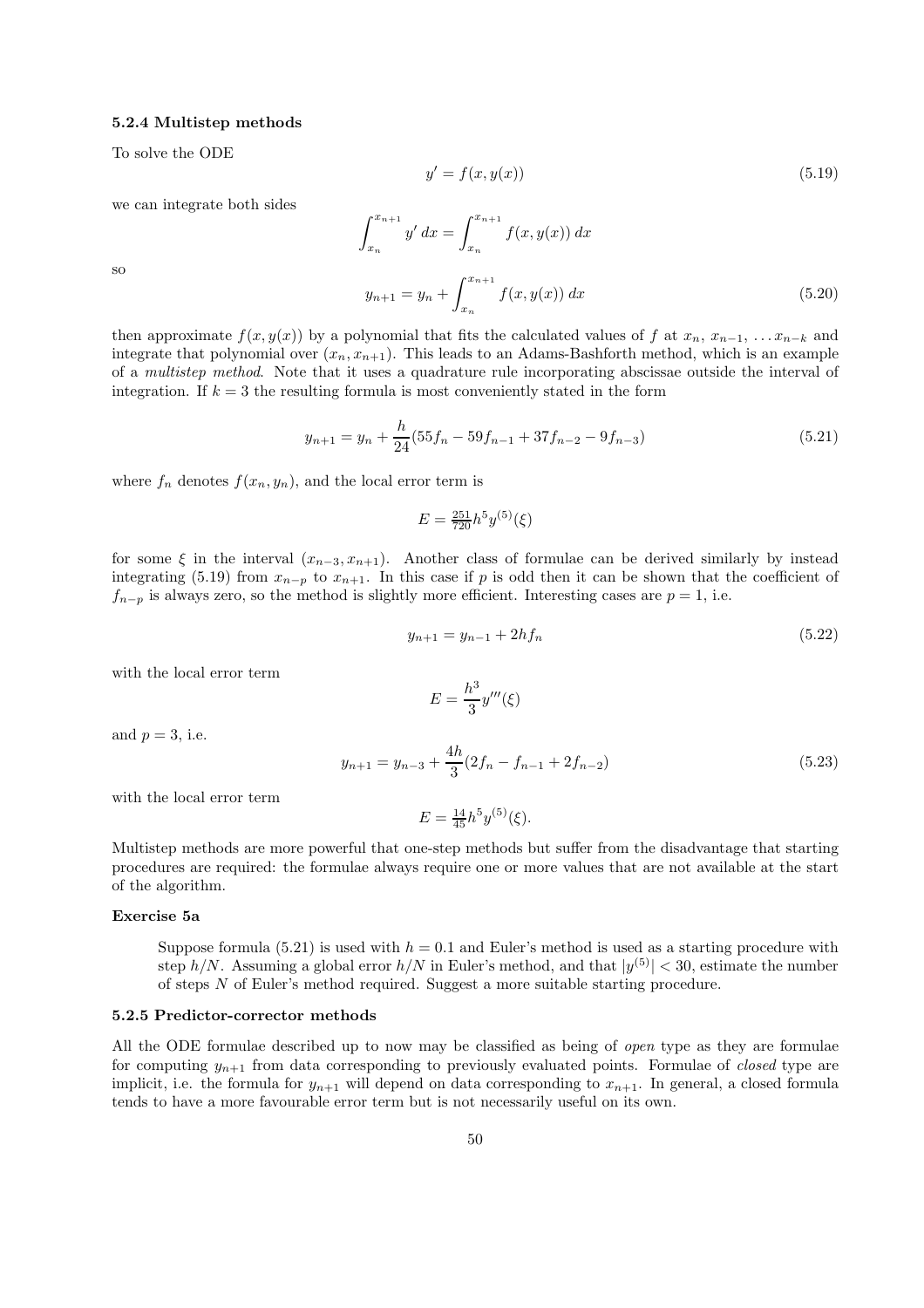Using the multistep approach, we can integrate (5.19) from  $x_{n-1}$  to  $x_{n+1}$  and approximate the integral on the right hand side using an interpolating polynomial that fits the (undetermined) value  $f_{n+1}$ . This yields the formula

$$
y_{n+1} = y_{n-1} + \frac{h}{3}(\tilde{f}_{n+1} + 4f_n + f_{n-1})
$$
\n(5.24)

where  $f_{n+1}$  is the best available approximation to  $f_{n+1}$ . Assuming that  $f_{n+1}$  is exactly known, the local error term for (5.24) is

$$
E = -\frac{1}{90}h^5 y^{(5)}(\zeta).
$$

This is 28 times smaller than that for the comparable formula (5.23).

A predictor-corrector method uses a predictor formula to provide a starting approximation for an unknown quantity, typically  $f_{n+1}$ . A *corrector* is a closed formula that uses the best available estimate of  $f_{n+1}$  in order to estimate  $y_{n+1}$  and, possibly, further improve it by iteration.

Milne's method consists of using the formula (5.23) as a predictor, i.e. to provide a starting approximation to  $y_{n+1}$  and hence  $f_{n+1}$ , and the formula (5.24) as a corrector to be used iteratively. Generally the *predictor*, though less accurate, should be of similar order to the corrector to avoid inefficiency.

# 5.2.6 Runge-Kutta versus predictor-corrector methods

Runge-Kutta methods are self-starting and numerically stable for sufficiently small h. The user has no way of knowing whether the value of  $h$  is sufficiently small, except that step-size control can be used. However, step-size control can be expensive.

Predictor-corrector methods may require less computation time, e.g. RK4 requires four function evaluations per step, whereas fourth order predictor-corrector methods require only two. It is easier to estimate a suitable value of h for predictor-corrector methods, though starting methods are required and, hence, changing the value of h is expensive.

Predictor-corrector methods may be numerically unstable.

#### 5.3 Stability theory

The local error of Euler's method (5.13) is  $O(h^2)$ , whereas the local error of, say, formula (5.22) is  $O(h^3)$ . When comparing numerical results from these two methods for a small value of h the accuracy of the latter method is typically better for the first few steps, but this may cease to be true as the number of steps increases.

The following table is taken from Conte & de Boor and illustrates numerical instability in practice. Two methods are applied to the initial value problem

$$
y' = -2y + 1, \ \ y(0) = 1
$$

which has the exact solution

$$
y = \frac{1}{2}e^{-2x} + \frac{1}{2}.
$$

Methods (5.13) and (5.22) are compared using step length  $h = 1/32$  in each case.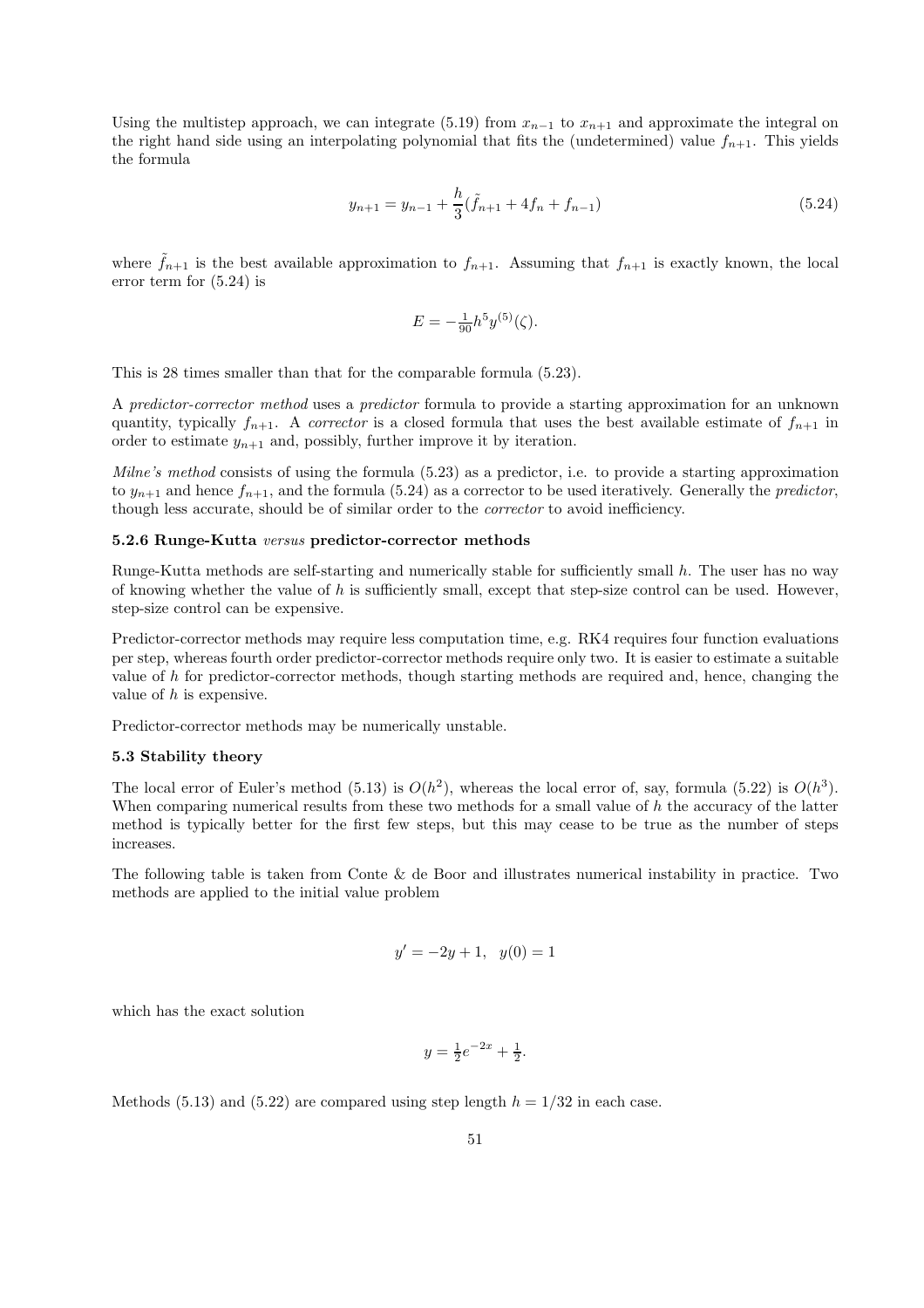|              |           |           | Errors       |                    |
|--------------|-----------|-----------|--------------|--------------------|
| n            | x(n)      | y(n)      | Euler(5.13)  | Multistep $(5.22)$ |
| $\Omega$     | 0.0000000 | 1.0000000 | 0.0000000    | 0.0000000          |
| $\mathbf{1}$ | 0.0312500 | 0.9697065 | $-0.0009565$ | $-0.0000000$       |
| 16           | 0.5000000 | 0.6839397 | $-0.0059027$ | 0.0001420          |
| 32           | 1.0000000 | 0.5676676 | $-0.0042733$ | 0.0001571          |
| 48           | 1.5000000 | 0.5248935 | $-0.0023205$ | 0.0002392          |
| 64           | 2.0000000 | 0.5091578 | $-0.0011202$ | 0.0005429          |
| 72           | 2.2500000 | 0.5055545 | $-0.0007583$ | 0.0008719          |
| 80           | 2.5000000 | 0.5033690 | $-0.0005070$ | 0.0014214          |
| 96           | 3.0000000 | 0.5012394 | $-0.0002203$ | 0.0038365          |
| 112          | 3.5000000 | 0.5004559 | $-0.0000931$ | 0.0104110          |
| 120          | 3.7500000 | 0.5002765 | $-0.0000601$ | 0.0171571          |
| 121          | 3.7812500 | 0.5002598 | $-0.0000568$ | $-0.0182603$       |
| 122          | 3.8125000 | 0.5002440 | $-0.0000538$ | 0.0194397          |
| 123          | 3.8437500 | 0.5002293 | $-0.0000509$ | $-0.0206902$       |
| 124          | 3.8750000 | 0.5002154 | $-0.0000482$ | 0.0220260          |
| 125          | 3.9062500 | 0.5002023 | $-0.0000456$ | $-0.0234434$       |
| 126          | 3.9375000 | 0.5001901 | $-0.0000431$ | 0.0249564          |
| 127          | 3.9687500 | 0.5001785 | $-0.0000408$ | $-0.0265630$       |
| 128          | 4.0000000 | 0.5001677 | $-0.0000386$ | 0.0282768          |
|              |           |           |              |                    |

Note that the listed x values are selective. Although initially more accurate, the multistep method goes unstable eventually.

Any one-step method, such as Euler's, is unconditionally stable for sufficiently small  $h$ , whereas the stability of a multistep method must always be investigated in order to decide whether it is stable, and under what circumstances.

Note that the formula used for numerical solution of an ODE is typically a difference equation, and the key to understanding the stability of the method is to examine the general solution of this difference equation. Consider a general non-linear ODE  $y' = f(x, y)$ . If we use a multistep method then this will typically lead to a non-linear difference equation, which is as hard to solve as the original problem. Consequently it is usual to examine the stability of a method only for the linear ODE

$$
y' = \lambda y \tag{5.25}
$$

where  $\lambda$  is a constant. This is sometimes referred to as the test equation. The general solution is  $y = Ce^{\lambda x}$ so we can consider increasing solutions, by taking  $\lambda > 0$ , or decreasing solutions, by taking  $\lambda < 0$ . The ODE (5.25) leads to a linear difference equation, so the theory in Section 5.1 can be applied. This can be made clear by means of examples. Also in the interests of simplicity, and without loss of generality, we take  $x_0 = 0$ so that  $x_n = nh$ .

The analysis of Euler's method is straightforward when applied to (5.25). Substituting  $f = \lambda y$  in (5.13) gives the difference equation

$$
y_{n+1} = (1 + \lambda h)y_n
$$

with the general solution  $y_n = c(1 + \lambda h)^n$ . Using the well-known result

$$
\lim_{\varepsilon \to 0} (1 + \varepsilon)^{1/\varepsilon} = e \tag{5.26}
$$

we get that

$$
\lim_{h \to 0} y_n = c \cdot \lim_{h \to 0} (1 + \lambda h)^n
$$
  
= c. 
$$
\lim_{h \to 0} (1 + \lambda h)^{(\lambda x_n)/(\lambda h)}
$$
. (5.27)  
= 
$$
ce^{\lambda x_n}
$$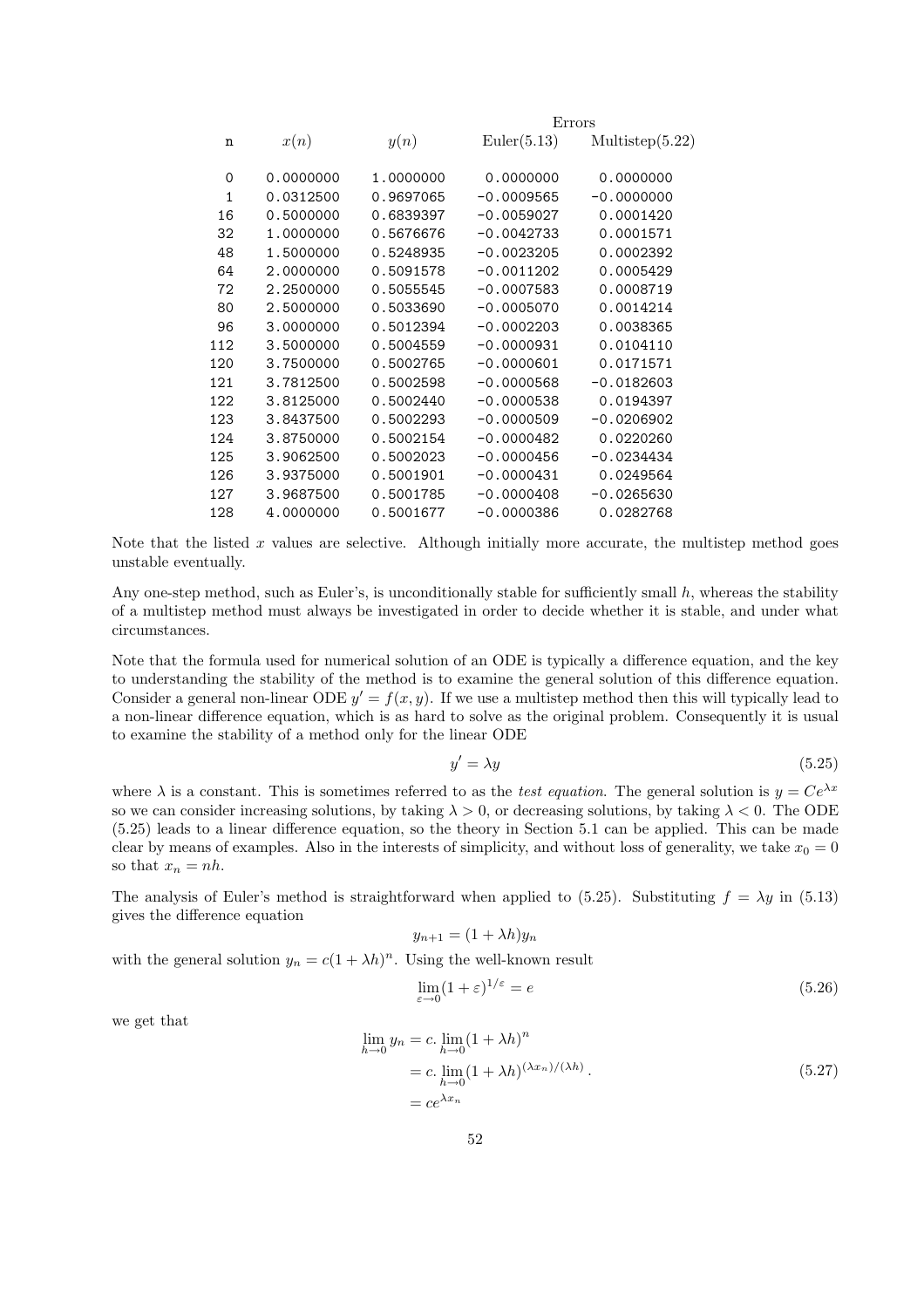The end result of this analysis is similar for all one-step methods, but the significance of it only becomes apparent when we compare it with the analysis for a multistep method.

Consider now the multistep formula (5.22) applied to the ODE (5.25). Substituting  $f = \lambda y$  gives the difference equation

$$
y_{n+1} - 2\lambda hy_n - y_{n-1} = 0
$$

with the general solution  $y_n = c_1\beta_1^n + c_2\beta_2^n$  where  $\beta_1$ ,  $\beta_2$  are the roots of the characteristic equation

$$
\beta^2 - 2\lambda h \beta - 1 = 0,
$$

i.e.

$$
\beta_i = \lambda h \pm \sqrt{1 + \lambda^2 h^2} \n= \pm 1 + \lambda h + O(h^2).
$$

Again using (5.26) we have

$$
\lim_{h \to 0} y_n = \lim_{h \to 0} \{c_1(1 + \lambda h)^n + c_2(-1 + \lambda h)^n\}
$$
  
= 
$$
\lim_{h \to 0} \{c_1(1 + \lambda h)^{(\lambda x_n)/(\lambda h)} + (-1)^n c_2(1 - \lambda h)^{(-\lambda x_n)/(-\lambda h)}\}
$$
  
= 
$$
c_1 e^{\lambda x_n} + (-1)^n c_2 e^{-\lambda x_n}
$$

which being a second order difference equation has 2 solutions, only one of which corresponds to a solution of the ODE (5.25). Now the equation (5.25) must have an initial condition which, if applied to the formula  $(5.22)$  in exact arithmetic, should be equivalent to setting the constant  $c_2 = 0$  so that the correct solution is obtained. However, if the calculation is performed in floating-point arithmetic then rounding error will cause a small component of the second solution to be added in as the calculation progresses. To see the effect of this, we consider two cases: (1)  $\lambda > 0$ , and (2)  $\lambda < 0$ .

- (1) If  $\lambda > 0$  then the solution  $e^{\lambda x}$  of the ODE (5.25) is an increasing function of x. Adding in, due to rounding error, a small component of the second solution  $e^{-\lambda x}$  does not matter since it is a decreasing function of x and is multiplied by a small value anyway.
- (2) If  $\lambda < 0$  then the solution  $e^{\lambda x}$  of the ODE is a decreasing function of x. The second solution  $e^{-\lambda x}$  of the difference equation is an increasing function of x and even if multiplied by a small value it will eventually swamp the other component of the solution.

A formula such as (5.22), in which the stability depends on the sign of  $\lambda$  in (5.25), is said to be *weakly stable*.

We will now consider the general case. When a multistep method is applied to the ODE (5.25) the characteristic equation for the resulting difference equation can be expressed in the form

$$
\rho(\beta) + \lambda h \sigma(\beta) = 0 \tag{5.28}
$$

where  $\rho(\beta)$  and  $\sigma(\beta)$  are polynomials. The left hand side of (5.28) is called the *stability polynomial*. As  $h \to 0$  the roots of this polynomial approach the roots of  $\rho(\beta) = 0$ . We would expect that  $\beta = 1$  would be one of these roots since it corresponds to the solution of the ODE (5.25). A method is said to be strongly stable if all the roots of  $\rho(\beta) = 0$  are such that  $|\beta_i| < 1$  except for the root  $\beta = 1$ . Then any extra solutions of the difference equation cannot dominate the solution that corresponds to the ODE.

For example, consider the Adams-Bashforth formula (5.21). The stability polynomial for this is

$$
\beta^4 - \beta^3 - \frac{\lambda h}{24} (55\beta^3 - 59\beta^2 + 37\beta - 9)
$$

with  $\rho(\beta) = \beta^4 - \beta^3$ . The roots of  $\rho$  are  $\beta_1 = 1$ ,  $\beta_i = 0$  for  $i = 2, 3$  and 4. Consequently the Adams-Bashforth method is strongly stable.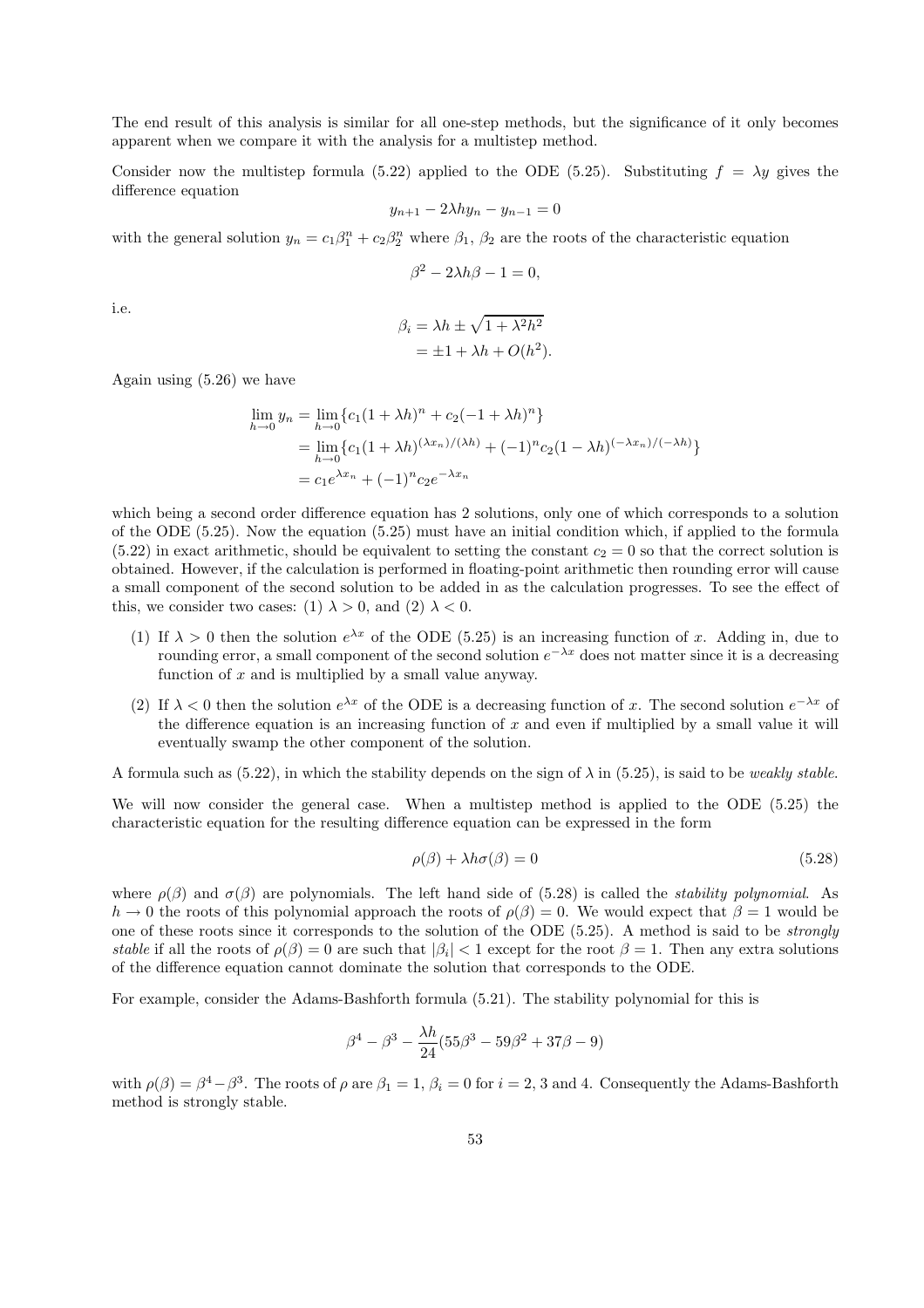Note that, trivially, all one-step methods are strongly stable simply because the resulting difference equation does not have any solutions other the one that corresponds to the solution of the ODE.

Weak and strong stability are concepts that do not take into account the size of  $h$ , merely that it has to be sufficiently small. In general we have to take into account the entire stability polynomial (5.28) in order to compare methods.

A method is said to be relatively stable if the extra roots of the stability polynomial are less than the principal root in magnitude. A method is said to be *absolutely stable* for those values of  $\lambda h$  for which the roots of the stability polynomial are less than one in magnitude.

Finally, it is worth noting that the build-up of rounding error in an ODE solution can be significantly reduced by performing some of the calculations using extra precision. In particular, summations of the form  $u + hv$ should be performed with extra precision when  $h$  is small compared with  $u$  and  $v$ , and the result stored using extra precision.

# Exercise 5b

Consider the alternative formulae

$$
y_{n+1} = y_n + h f(x_n, y_n) + O(h^2)
$$
 (a)

$$
y_{n+1} = y_{n-1} + 2hf(x_n, y_n) + O(h^3)
$$
 (b)

applied to the problem

$$
y' = -y, \qquad \qquad y(0) = 1
$$

using  $h = 0.2$  in each case. Given  $y(0.2) = 0.82$ , and using only 2 significant digits in your calculation, progress the solution as far as  $x = 0.8$  using each method. The exact solution to this accuracy is

| x   | exact<br>y(x) |
|-----|---------------|
| 0.4 | 0.67          |
| 0.6 | 0.55          |
| 0.8 | 0.45          |

Which method is more accurate? Why?

If the methods are applied as far as  $x = 3.0$ , the results at the last two steps are as follows:

| $\boldsymbol{x}$ | method<br>(a) | method<br>(b) | exact<br>y(x) |
|------------------|---------------|---------------|---------------|
|                  |               |               |               |
| 2.8              | 0.043         | 0.068         | 0.061         |
| 3.0              | 0.034         | 0.040         | 0.050         |
| 3.2              |               |               | 0.041         |
| 3.4              |               |               | 0.033         |
| 3.6              |               |               | 0.027         |
| 3.8              |               |               | 0.022         |

Progress the solution as far as  $x = 3.8$  to supply the missing values from the table. Given that the low precision of your calculations contributes only slightly to the errors, explain the behaviour of each method in this region.

Despite the behaviour you have observed, formula (b) is often used as a predictor in a predictorcorrector method. Why is this justifiable?

State the properties that you would expect a compatible corrector formula to possess.